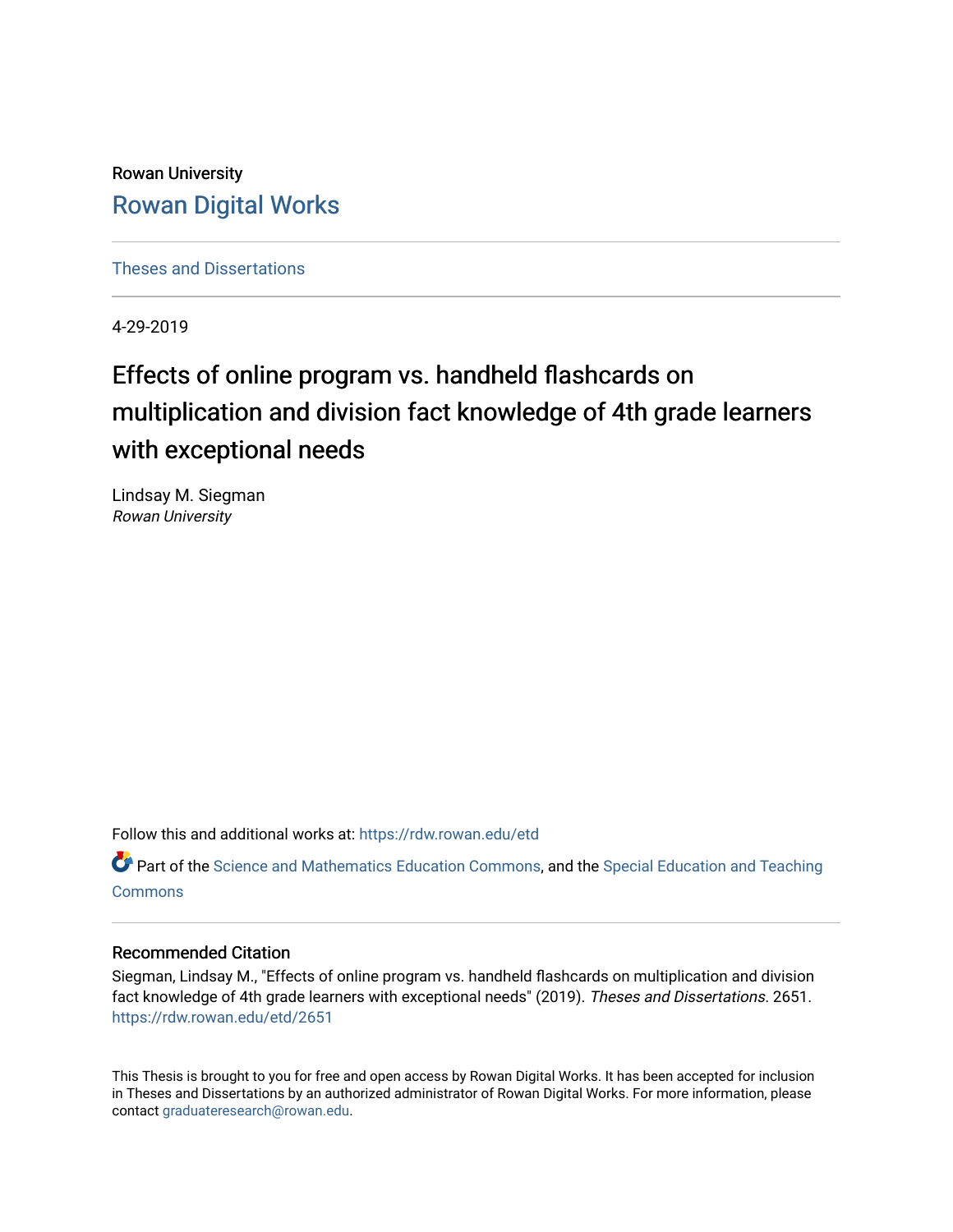## **EFFECTS OF ONLINE PROGRAM VS. HANDHELD FLASHCARDS ON BASIC MULTIPLICATION AND DIVISION FACT KNOWLEDGE OF 4TH GRADE LEARNERS WITH EXCEPTIONAL NEEDS**

by Lindsay M. Siegman

A Thesis

Submitted to the Department of Interdisciplinary and Inclusive Education College of Education In partial fulfillment of the requirement For the degree of Master of Arts in Special Education at Rowan University April 10, 2019

Thesis Chair: S. Jay Kuder, Ed.D.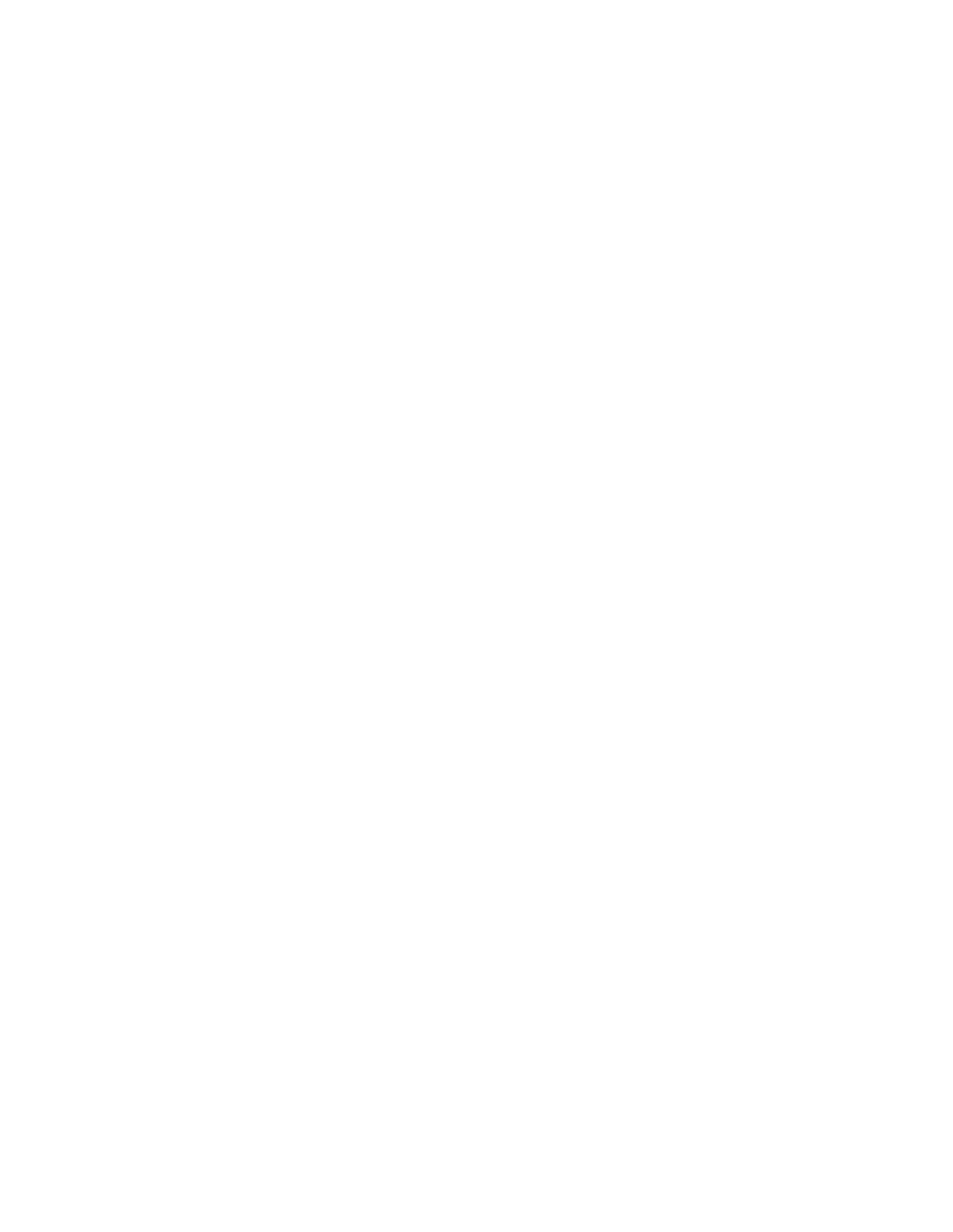### **Dedication**

"When you get into a tight place and everything goes against you, 'til it seems as though you could not hold on a minute longer, never give up then, for that is just the place and time that the tide will turn." - Harriet Beecher Stowe

I dedicate this work to my wonderful husband, Elliot, whose unwavering love, support, encouragement, and patience guided me through this process. You never let me give up and truly are my inspiration to succeed.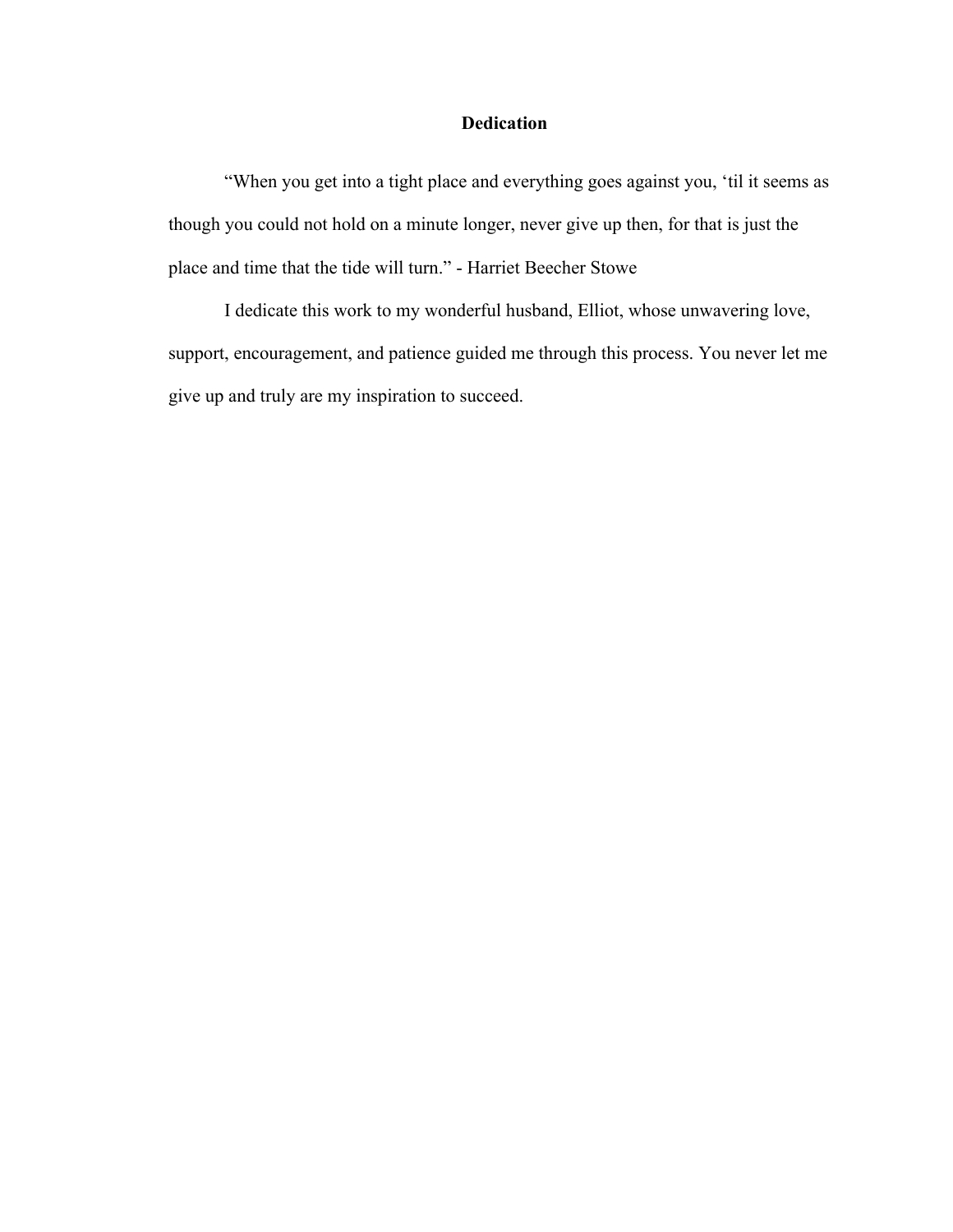#### **Acknowledgments**

First, and most of all, I would like to thank my Professor and Thesis Chair, Dr. S. Jay Kuder. Without your expertise, assistance, and patience, this would not have been a possible achievement for me. I would also like to mention the many Professors at Rowan University who have helped guide me throughout my educational journey.

I would like to extend my gratitude to my family, friends, and colleagues who have been nothing but supportive and encouraging. I am fortunate to have such amazing people in my life and would not have been able to succeed without you.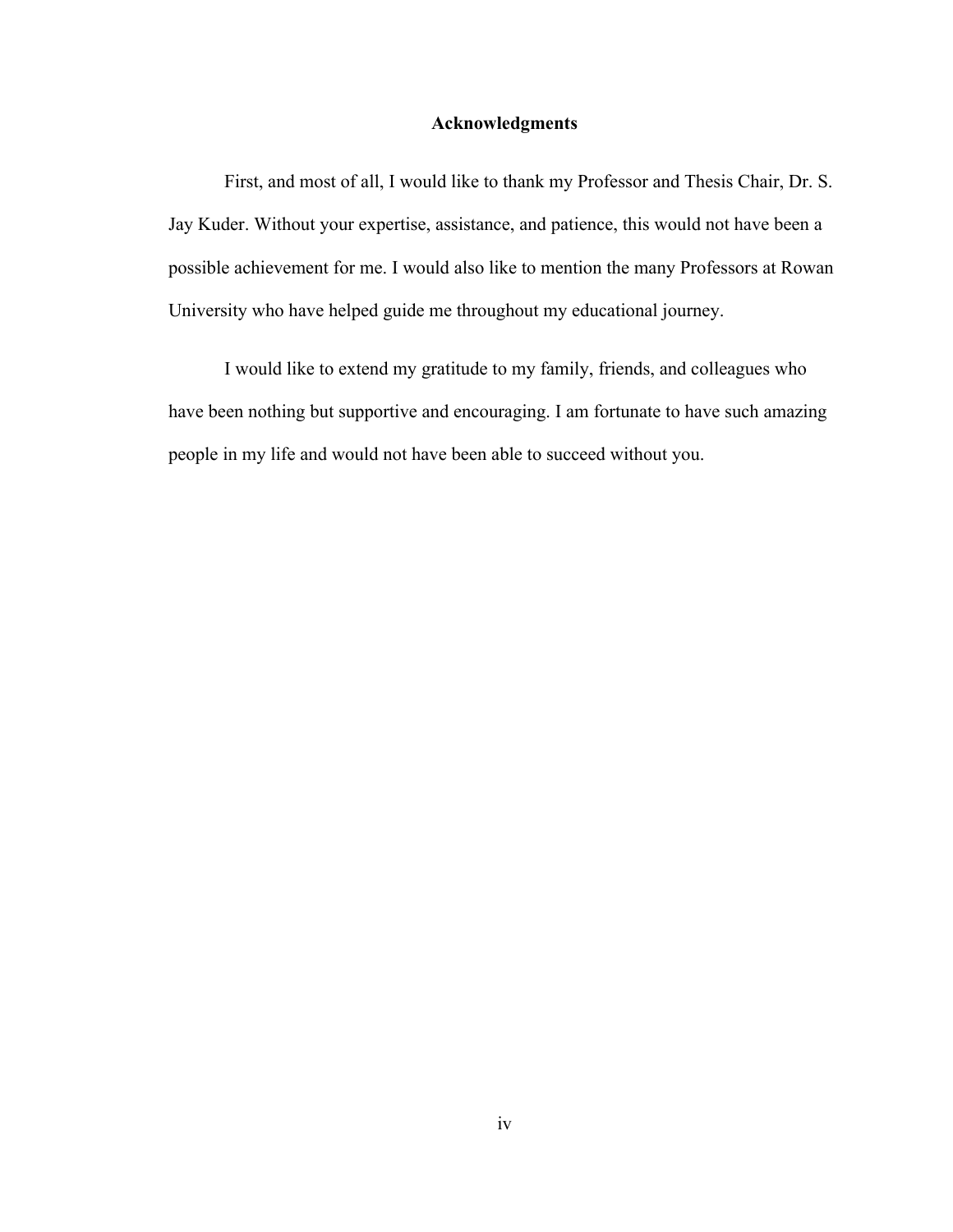#### **Abstract**

### Lindsay M. Siegman EFFECTS OF ONLINE PROGRAM VS. HANDHELD FLASHCARDS ON BASIC MULTIPLICATION AND DIVISION FACT KNOWLEDGE OF  $4^{\mathrm{TH}}$  GRADE LEARNERS WITH EXCEPTIONAL NEEDS 2018-2019 S. Jay Kuder, Ed.D. Master of Arts in Special Education

This study utilized a time series design to investigate the effects of a computerbased math fact program called Xtramath.org vs. the use of traditional handheld flashcards. Students were given a baseline assessment before beginning the school district's method for learning basic math facts: Xtramath.org. They were tested again after 6 weeks and then began to use traditional handheld flashcards. Students were tested again to compare the results. Eight  $4<sup>th</sup>$  grade students (5 male and 3 female) with special needs were included in this study. These students attend school in a wealthy, suburban area with a predominantly white population.

Fluency in basic math facts is a critical skill in furthering mathematical skills from elementary school through college. Without this important skill, students are certain to have difficulties throughout their schooling career and beyond. Some researchers have shown that technology-based programs are benefiting the growth of math skills, but has technology actually done away with an important factor in learning basic multiplication and division facts? The results showed that while both methods of acquiring math fact fluency were beneficial, there was a substantially greater increase with the use of the flashcards. The online program helped, but students were more successful with the flashcards.

v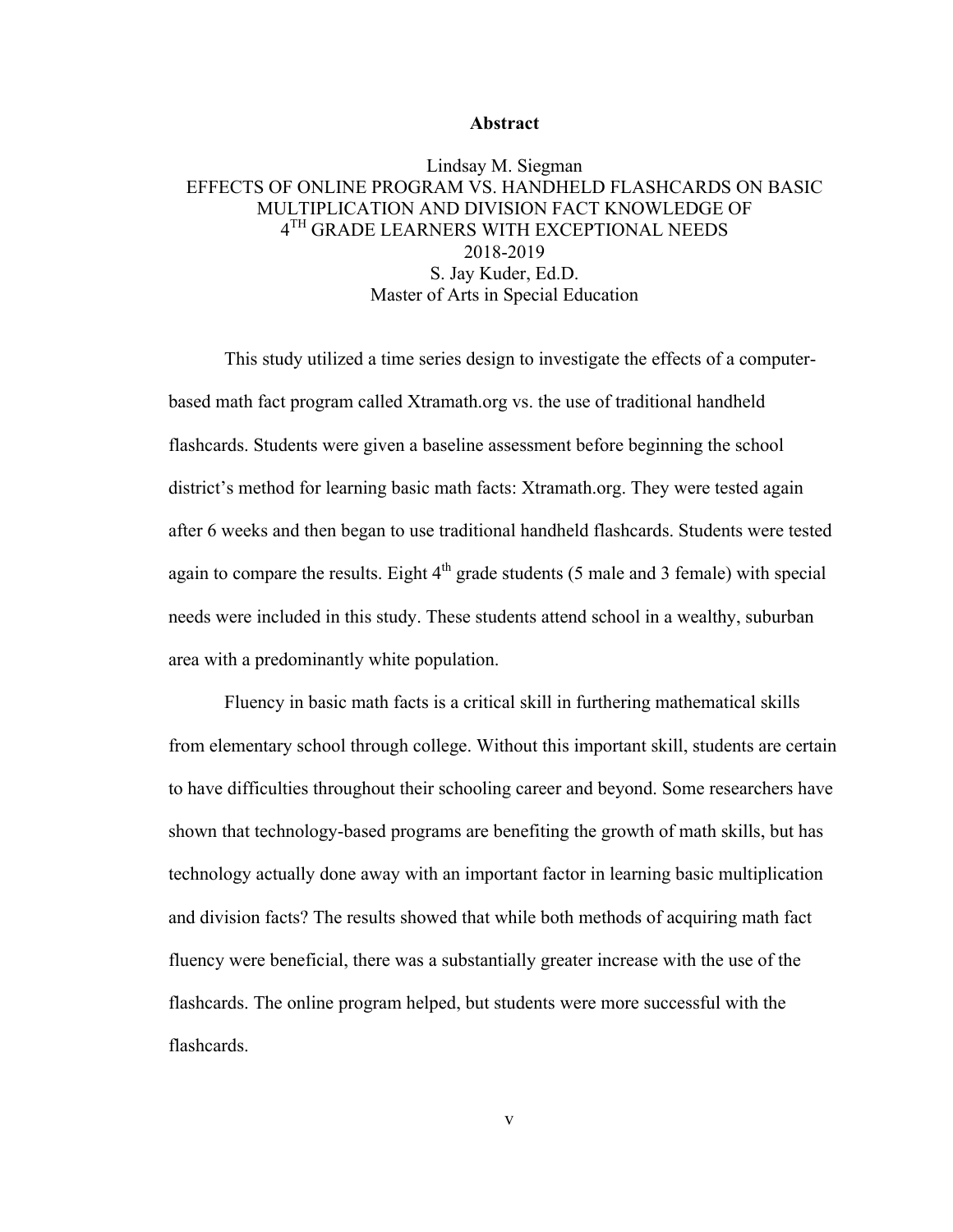## **Table of Contents**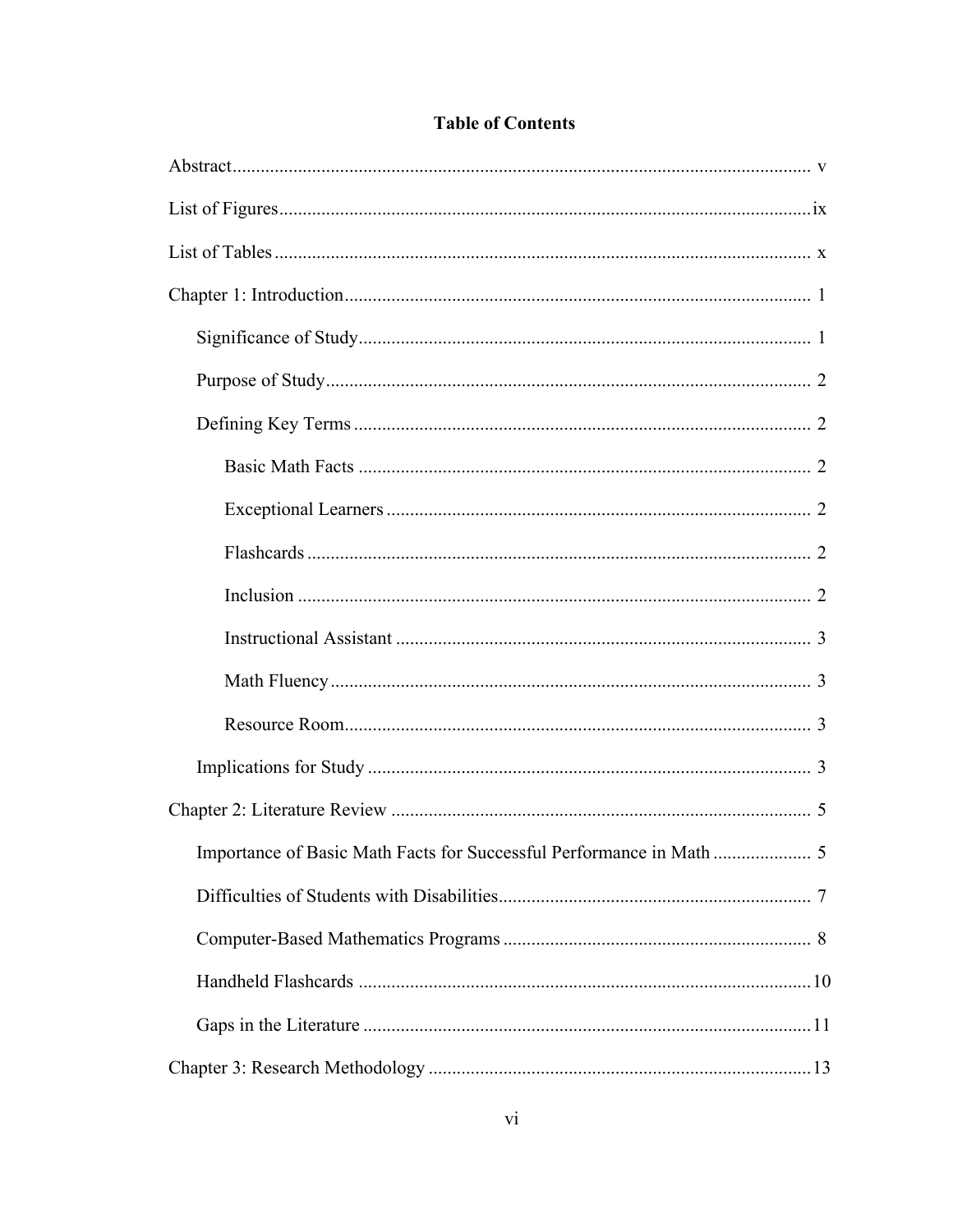| <b>Limitations and Future Studies</b> | .43 |
|---------------------------------------|-----|
|                                       |     |
|                                       |     |
|                                       |     |
|                                       |     |
|                                       |     |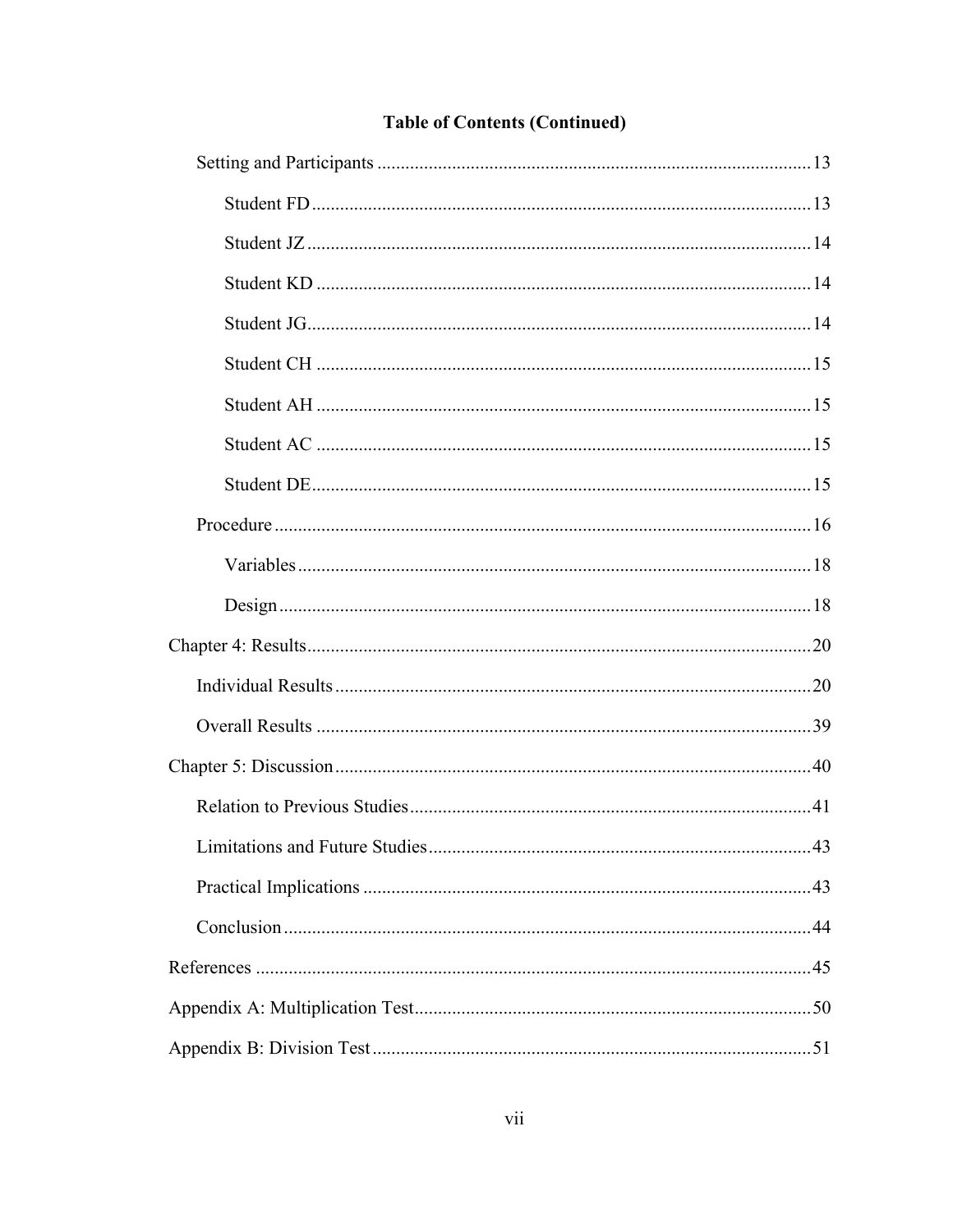## **Table of Contents (Continued)**

|--|--|--|--|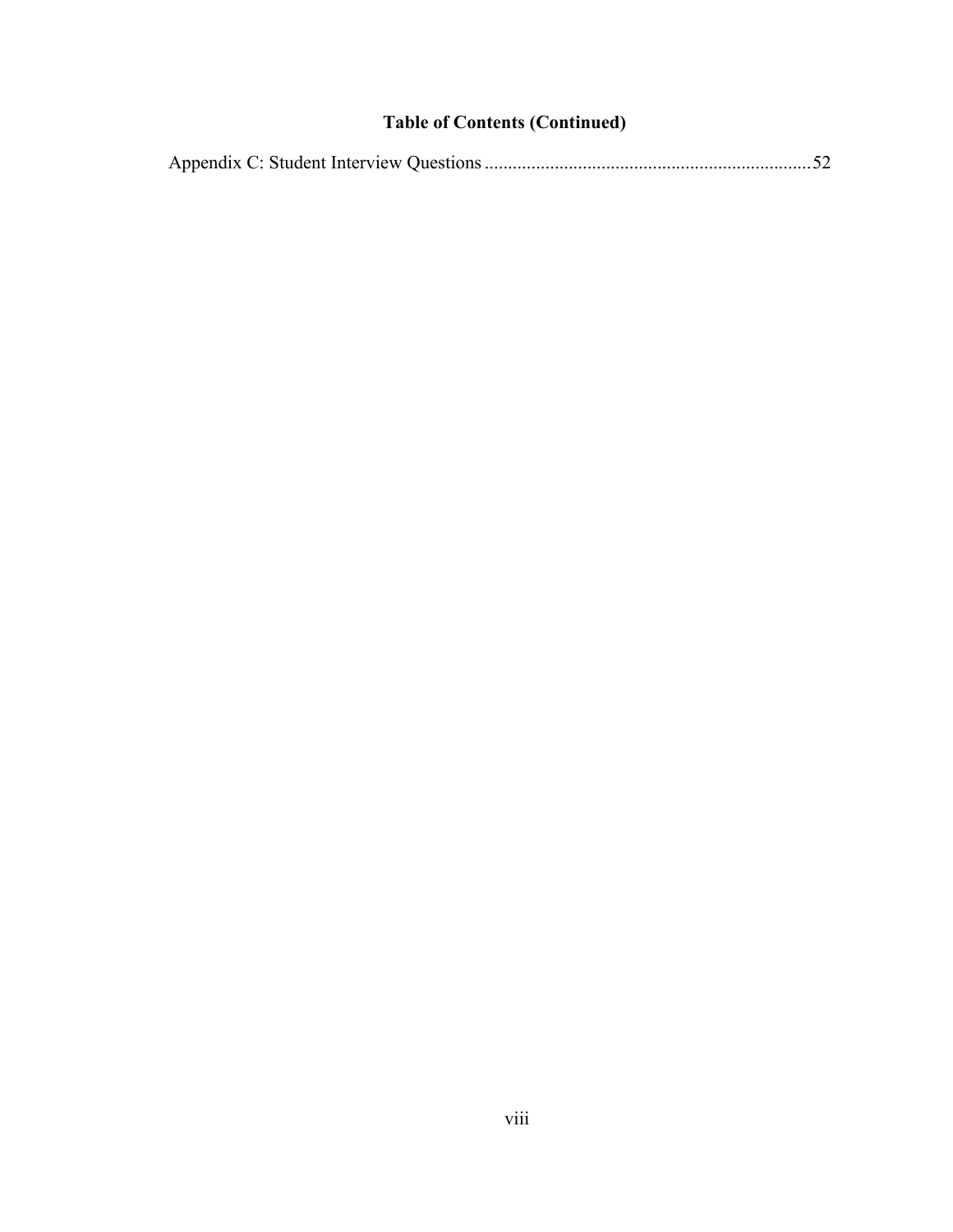## **List of Figures**

| Figure | Page |
|--------|------|
|        | .22  |
|        |      |
|        |      |
|        |      |
|        |      |
|        |      |
|        |      |
|        |      |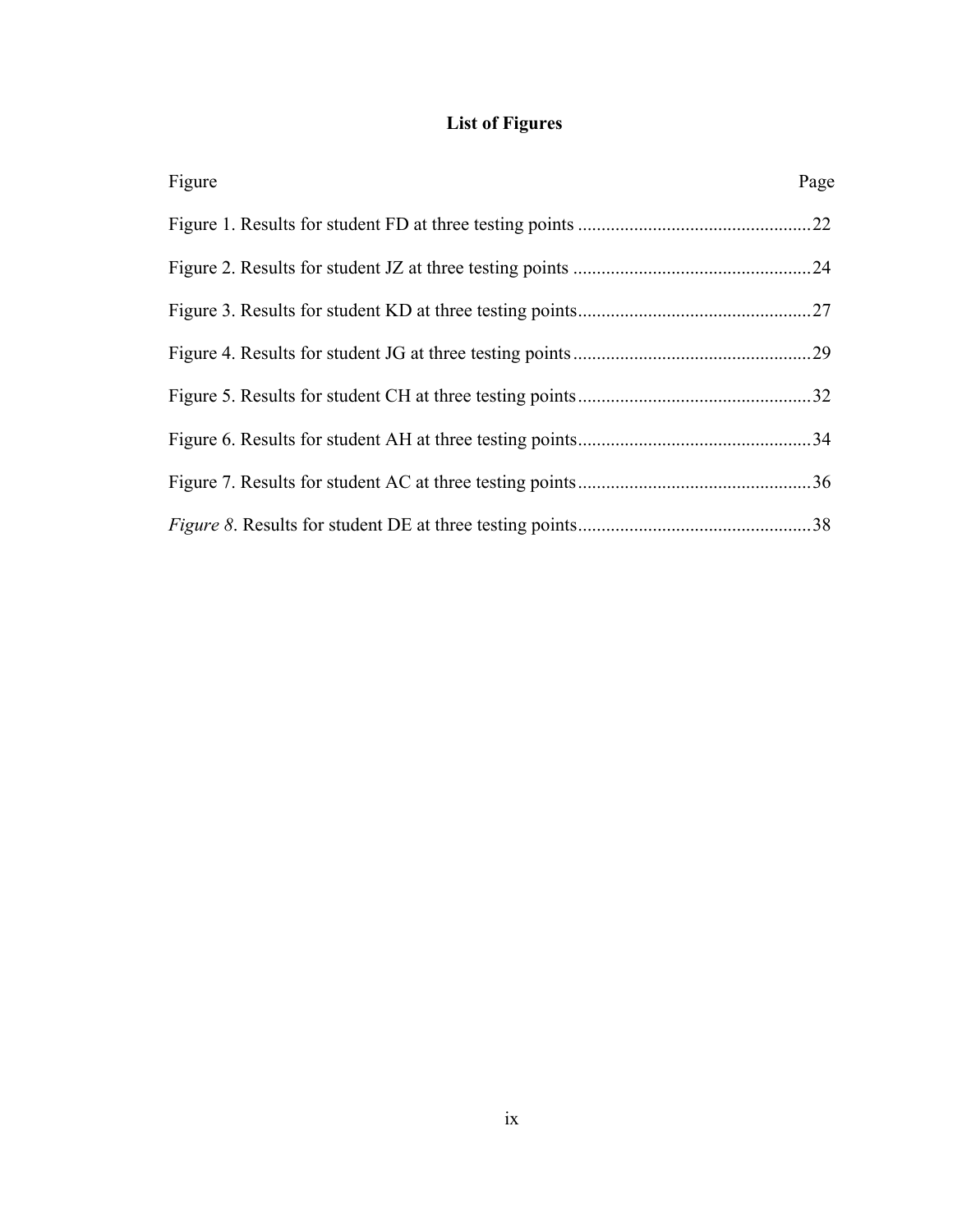## **List of Tables**

| Table | Page |
|-------|------|
|       |      |
|       |      |
|       |      |
|       |      |
|       |      |
|       |      |
|       |      |
|       |      |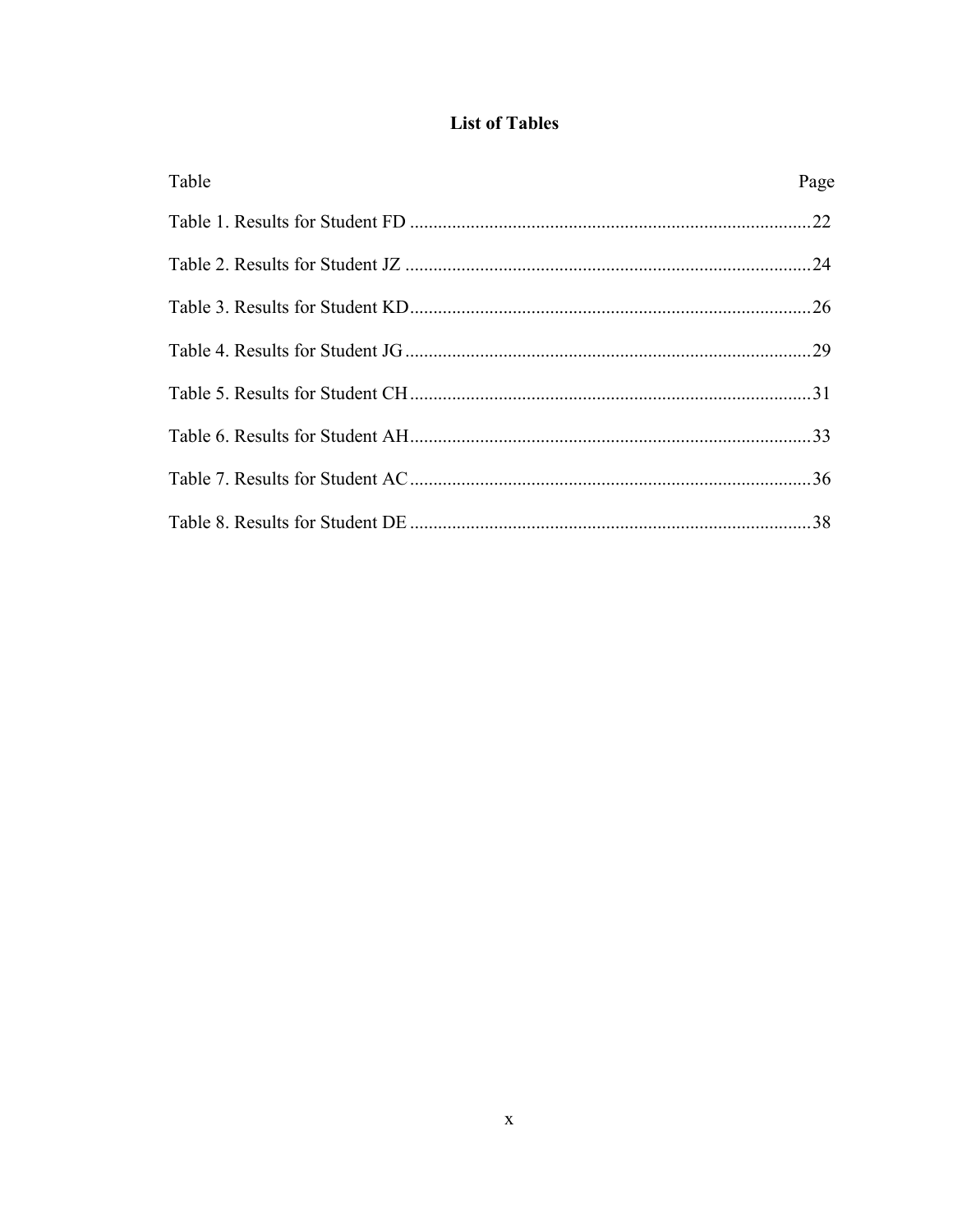#### **Chapter 1**

#### **Introduction**

Fluency in basic math facts is a critical skill in furthering mathematical skills from elementary school through college. Without this important skill, students are certain to have difficulties throughout their schooling career and beyond. As early as 4th grade, students need fluency in their basic facts when completing multi-digit multiplication, long division, and multi-step word problems. Timed exams like the PARCC test do not allow for extra time to solve basic facts. As math programs become more difficult through middle school and high school, those students who are not adequate in their fact knowledge are sure to fall behind.

#### **Significance of Study**

Technology has come a long way in education. For math specifically, there are calculators, online manipulatives, online games, and even electronic flashcards. In many classrooms, flashcards are no longer needed to memorize facts, because it's so much more engaging for students to "play" with these facts on the computer. To many, this seems like such a big help in the classroom.

Since I began teaching special education five years ago, around the same time technology began making its way as an integral part of the curriculum, I have yet to find a class of students that is adequate in their basic math fact knowledge. While I see these students practice with math games on their chromebooks and iPads every day, I have not seen the same progress in their development or fluency of skills. Has technology replaced an important factor in learning basic math facts? If so, parents and educators need to begin implementing other strategies to prevent their students from falling behind. Some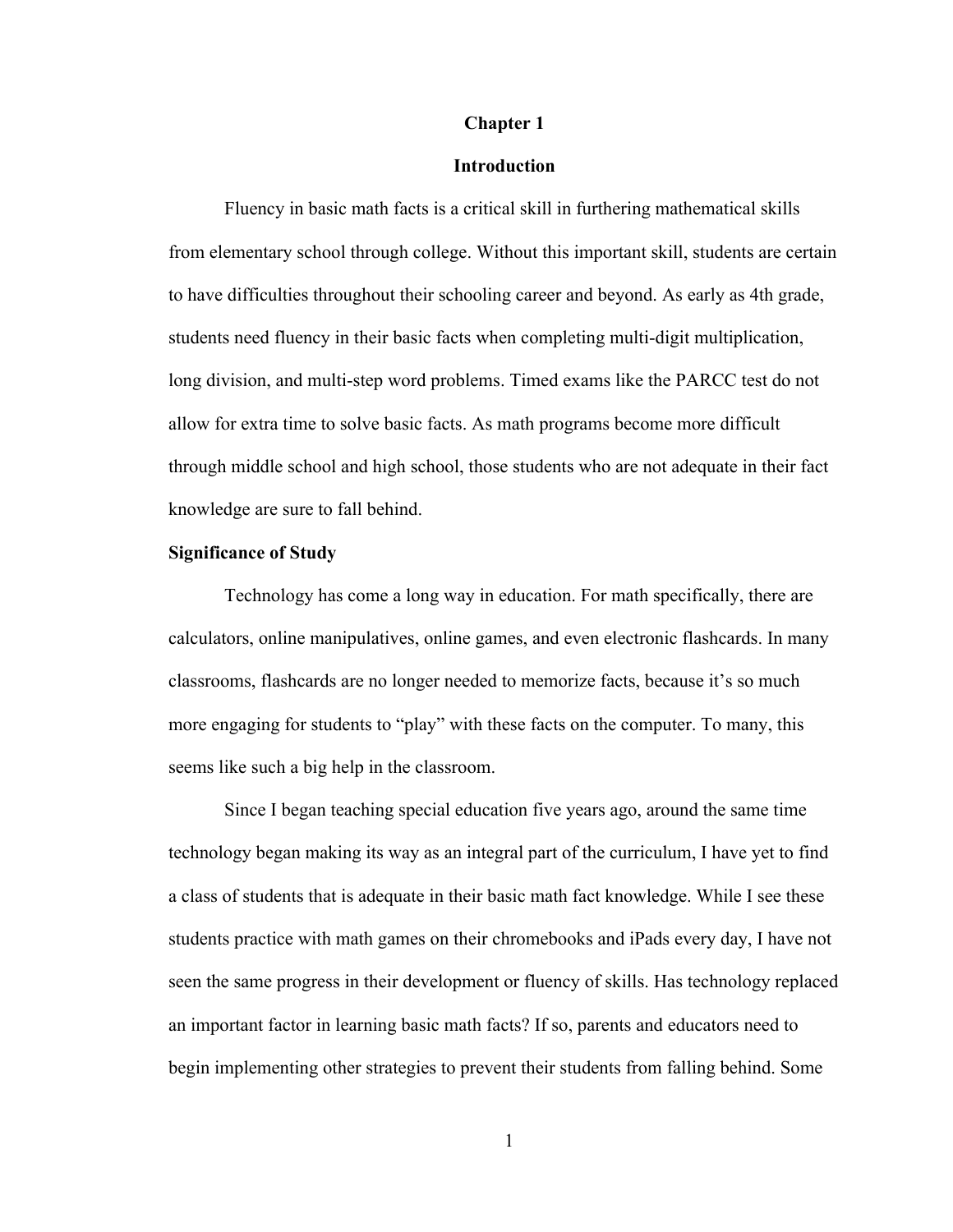researchers have shown that technology-based programs are benefiting the growth of math skills, but is it enough?

#### **Purpose of Study**

The purpose of this research study is to answer the following question: Does the use of online math programs improve the multiplication and division fact knowledge of 4th grade exceptional learners better than the use of traditional handheld flashcards? This researcher's hypothesis is that the use of handheld flashcards is more beneficial to the basic math fact performance of exceptional learners in elementary school because students have difficulty retaining the information in online programs as well as they would with handheld flashcards.

#### **Defining Key Terms**

**Basic math facts**. This term refers to addition, subtraction, multiplication, and division facts from 0-12. For the purpose of this study, this will represent only multiplication and division facts.

**Exceptional learners**. Exceptional learners are considered to be students with learning, cognitive, behavioral, physical, or sensory differences who require a different type of learning.

**Flashcards**. Flashcards refer to index cards or pieces of paper with a basic math fact on one side, and the answer on the other. There is a different fact and answer combination on each card.

**Inclusion**. An inclusion classroom is a classroom in which students with special needs work in the general education setting. There should be at least, a certified general education teacher, a certified special education teacher, and an assistant in each room.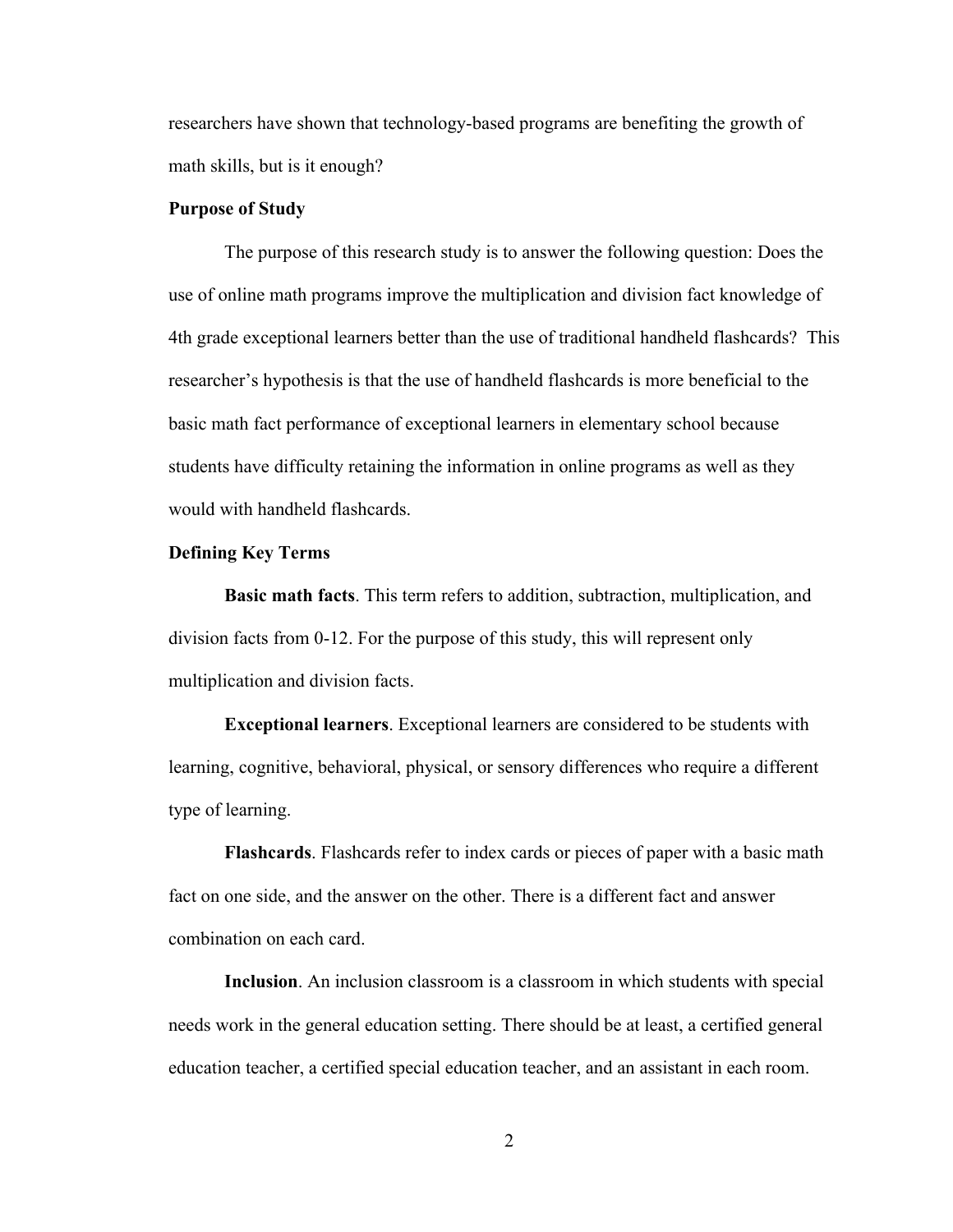**Instructional assistant**. An instructional assistant is an adult in the room to assist both teachers and students in daily routines. This person is sometimes, but not always, certified in teaching.

**Math fluency**. The ability to answer basic math facts quickly and accurately, without using drawings or fingers to count. The answers should come automatically to students with strong math fluency skills.

**Resource room**. A resource room is a special education classroom in which students are pulled out from the inclusion classroom for everyday learning in math, reading, or writing.

#### **Implications for Study**

One possible implication for this study is that if basic handheld math flashcards are found to be more beneficial in helping students develop math fluency skills, then parents and educators would reframe their approaches to teaching basic facts to children. Technology can be expensive. This would cause the school district to think twice before purchasing expensive online programs when students could simply make flashcards themselves. Technology is also known to cause difficulties. If the iPad is the only way the student can practice math facts, what happens when the battery dies or it stops working? Flashcards are always available in any situation. Additionally, students can always benefit from a break from screen time.

Another possible implication for this research study is that if online programs are found to have a greater impact on math fluency skills than regular flashcards then teachers who use more traditional practices would begin switching over to technology programs to teach math facts. This would allow schools to spend more time searching for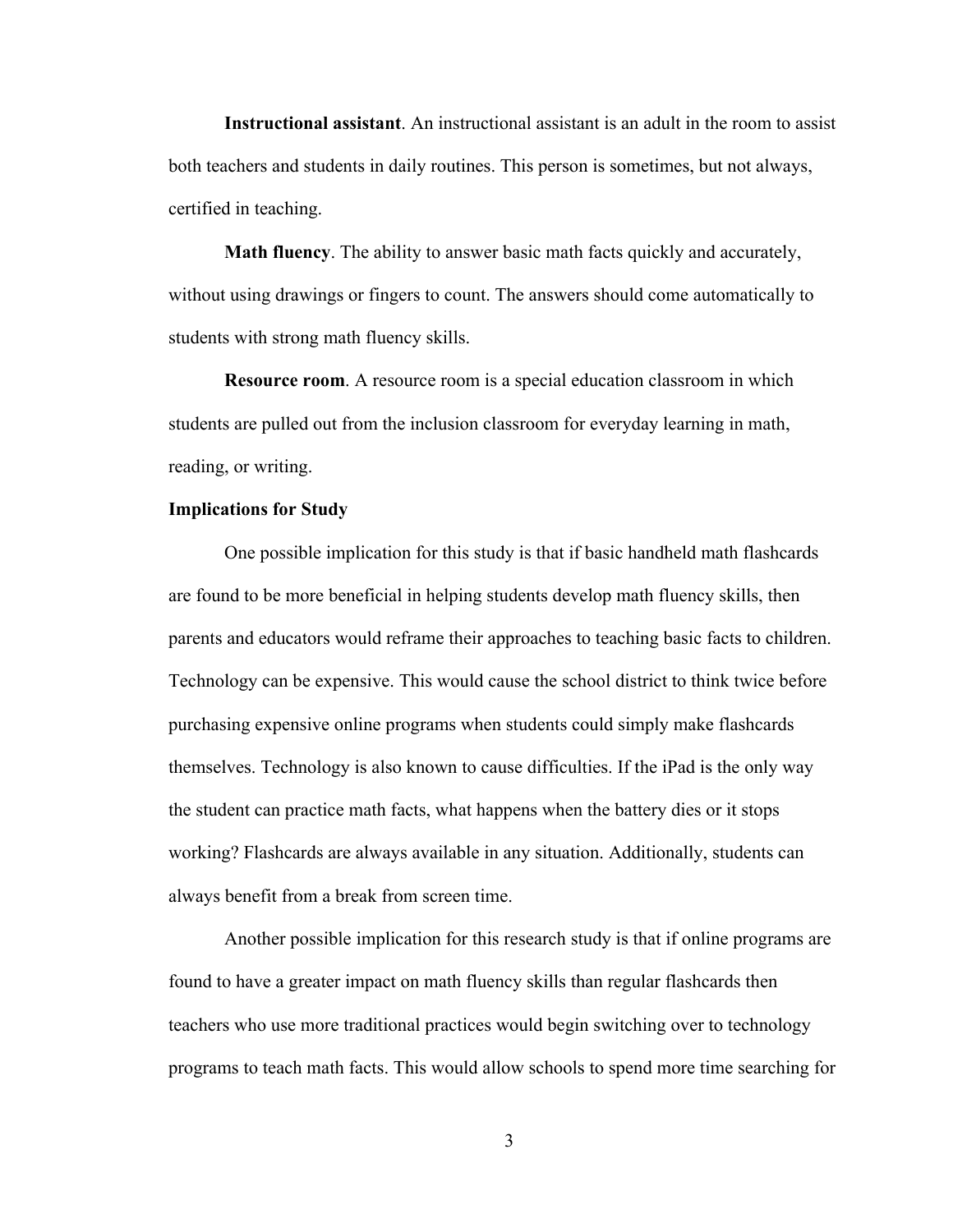the best online programs and promoting them in the classrooms. Since many schools are already looking into individual devices for students for other subjects, they would be able to move confidently in the direction of online math curriculum.

The results of this study will help administrators, educators, and parents decide what the best course of action is to help their child. This evidence will offer a possible solution to the lack of math fluency skills seen in students today. No more counting on fingers or drawing pictures for basic facts. Students need to learn math fluency skills in order to succeed.

As in any study, there are some problems that may arise or alter the results. One barrier to this study could be the students' comfort level with technology programs they have been using. Another barrier might be that other factors could alter the results. For example, continuous reteaching of lessons, participation in class, completion of homework, outside tutoring, etc., are all things that need to be taken into consideration when analyzing the results of the study, as they may alter the findings.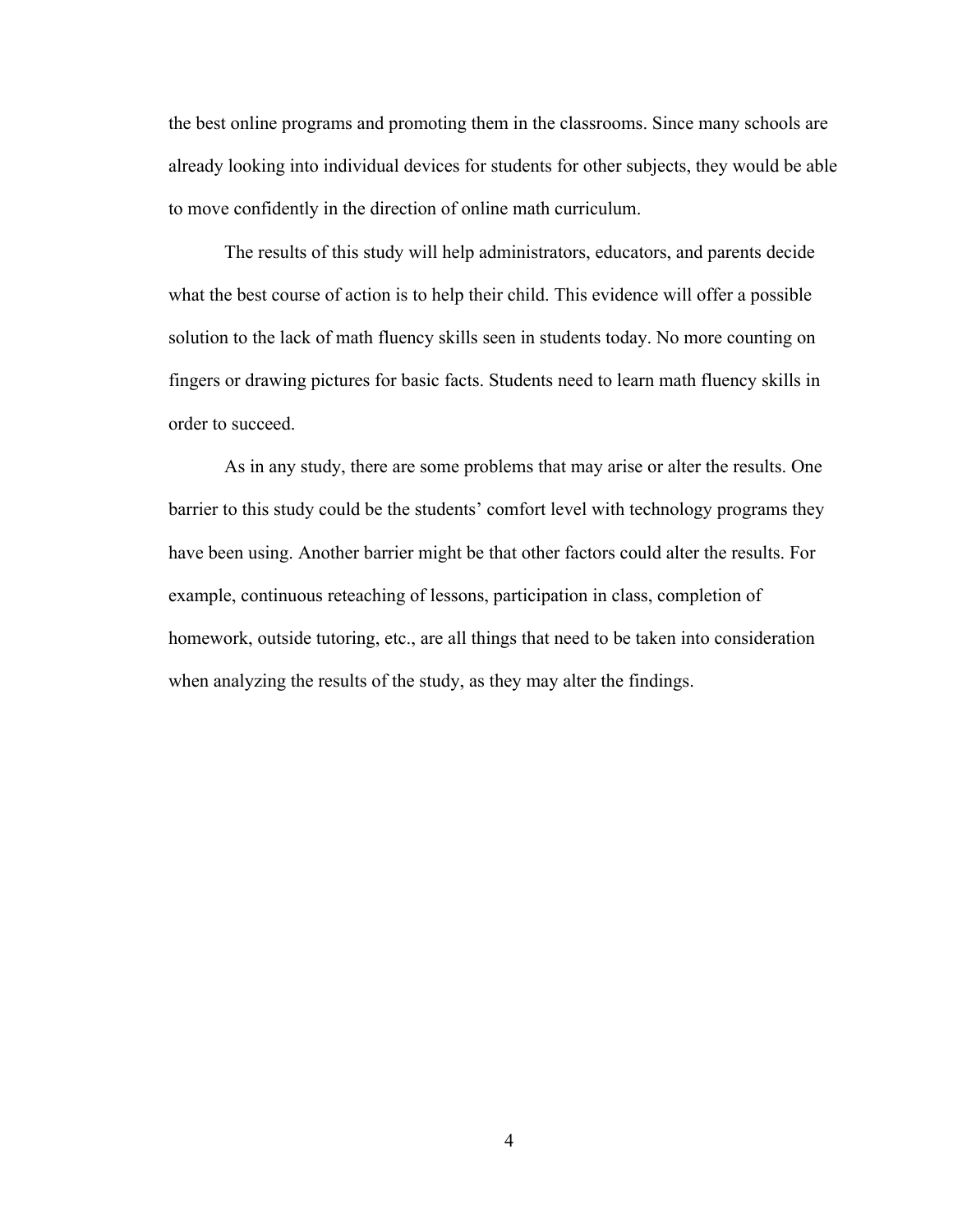#### **Chapter 2**

#### **Literature Review**

With the recent widespread progression towards technology, researchers and educators have welcomed any opportunity to add new technology into the classroom for their students. Research has been conducted on various kinds of technology, the unique mathematical programs, and the effect they have had on learning. This literature review will include five major sections: The Importance of Math Facts for Successful Performance in Math, Difficulties of Students with Disabilities, Computer Based Mathematics Programs, Handheld Flashcards, and Gaps in the Literature. This review is limited to studies targeting elementary and middle school students. Students in both the general education programs and special education programs have been included.

#### **Importance of Basic Math Facts for Successful Performance in Math**

Basic math fact knowledge becomes crucial by the time students reach fourth grade. Students in elementary school have struggled to maintain basic fact knowledge. One study shows that 21% of fourth graders in 2009 were performing below the basic levels of math (Codding, 2009), while this number increases as students get older. Another study stated that the National Assessment of Education Progress in the US assessed in 2013, a mere four years later, that 59% of fourth grade students were performing under the level of proficiency in mathematics (Zhang, Trussell, Gallegos, & Asam, 2015). In fact, it was quoted by the National Research Council that the performance of U.S. students on mathematical assessments in general evokes "both a sense of despair and hope" (Sood, 2007, p.145). Zhang (2015) completed an exploratory study that included a fourth-grade classroom of students mainly considered at-risk or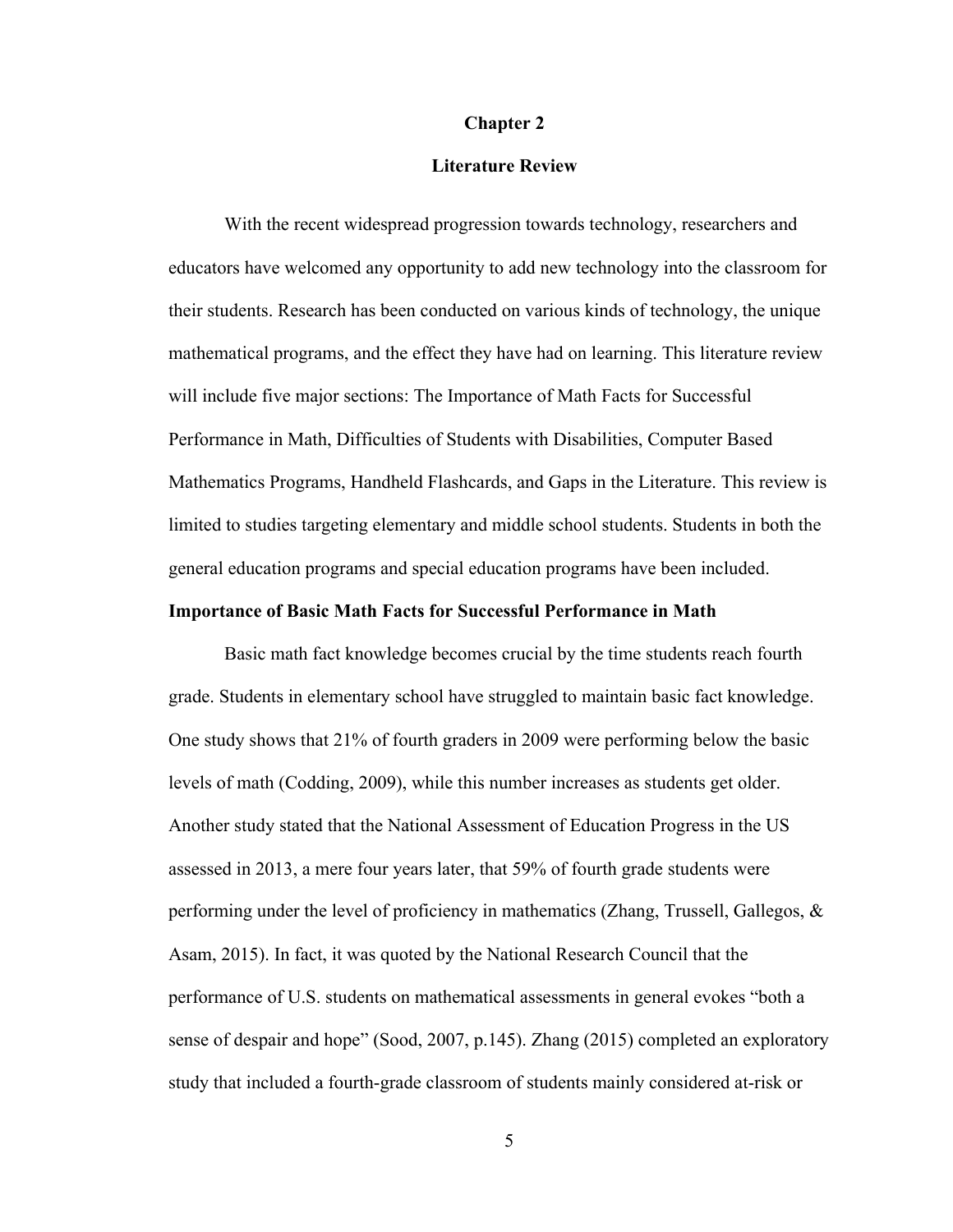disabled. He found that the importance of basic skills becomes very apparent in the fourth-grade curriculum. In fourth grade, math begins to involve concepts that require multiple operations and steps to solve. Take multi-digit multiplication as an example. This process alone involves multiple sequences of single-digit multiplication and addition. Checking that problem for correctness would then require division and subtraction. All the while, students must be keeping numbers organized and lined up neatly - an executive functioning skill that can be challenging for many young and at-risk students. When figuring out a basic fact is still a process for a student, rather than instant recall, completing challenging multiplication and division problems, or those that involve fractions and decimals, becomes an agonizing and demoralizing process.

Robin Codding (2009) published a study that suggested the importance of basic math fact knowledge on all other elements of mathematical success. Math is considered to be a hierarchy, which stems from the basic knowledge of computation. She lists three main reasons why mastery of these facts is so important:

- these skills are required for independent living
- they are needed for things related to money, time management, abstract thinking, and problem solving
- finally, these basic computations are crucial for all other underlying mathematical concepts.

A preliminary study by Thurber, Shinn, and Smolkowski (2002), also supported the claim that basic math computation affects other areas of math. Their study was conducted by splitting math computations and applications into separate factors to analyze them. They found that even though these were different factors, the results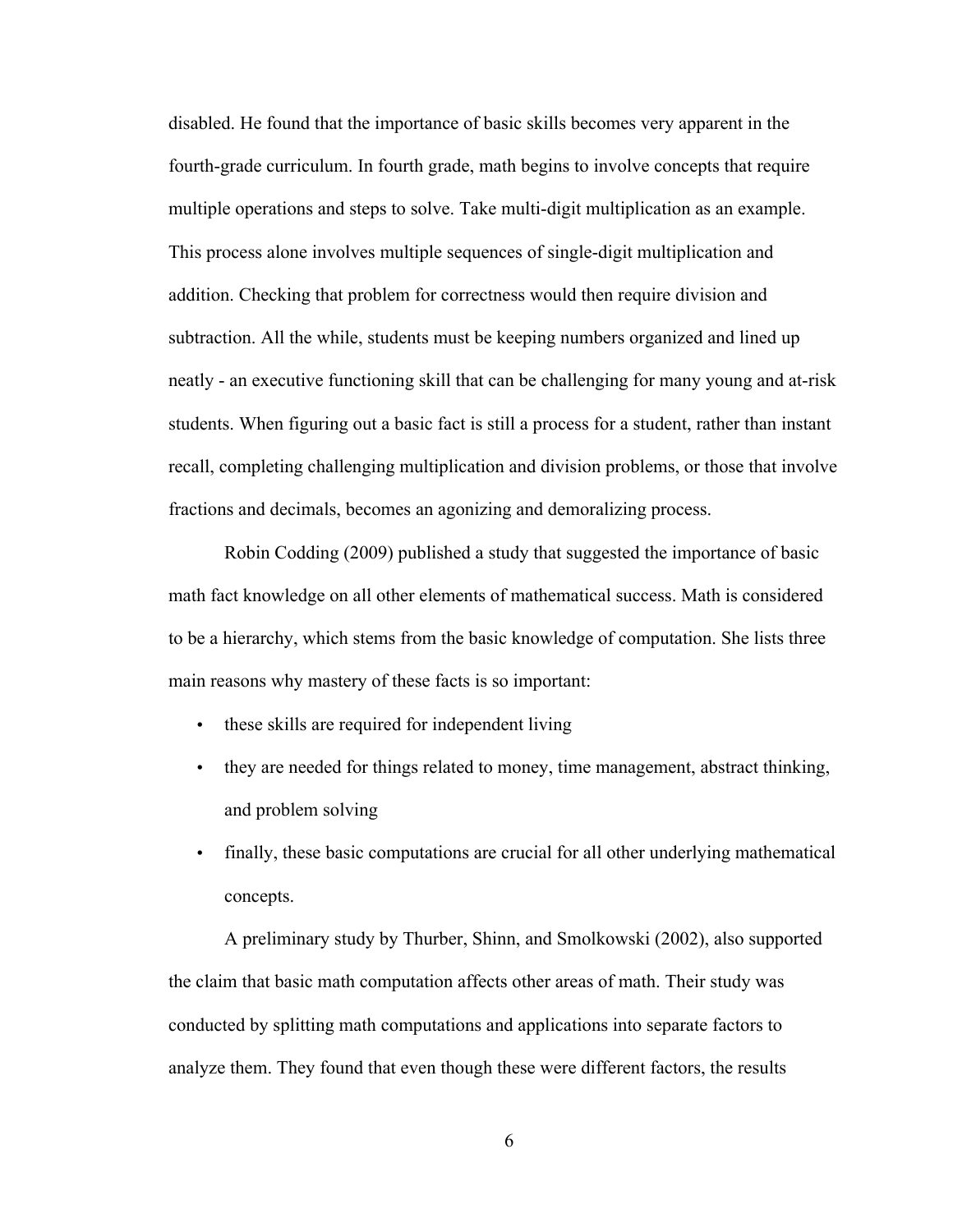showed them as highly related ( $r = .83$ ) constructs. Kroesbergen and Van Luit (2003) describe the domain of foundational math skills as very large and say that it should constitute a large part of the teaching in elementary school. After all, how do students move on confidently without this basic knowledge mastered?

Overall, the research has shown that there are two very important ideas about basic math facts or computation skills. One is that they are crucial in understanding all other elements of math. The other is that computation skills seem to be an area in which interventions can be effective for students (Kroesbergen & Van Luit, 2003). In the past, before technology was an option for students, paper-based methods and flashcards were used. Now, many teachers have decided to ditch the paper and switch to more contemporary methods of computer games and apps that students would find more appealing. Further research has been shared to consider the pros and cons of each method.

#### **Difficulties of Students with Disabilities**

Students with disabilities learn differently than those in the general education setting. These students have disabilities that can involve impairments of various cognitive domains: visual perception, knowledge and achievement, learning and memory, language, communication, reasoning, idea production, auditory reception, cognitive speed, and many more (Wehmeyer, Smith, Palmer, & Davies, 2004). Wehmeyer et al. (2004) note that students with disabilities may have a weaker working memory. This leaves implications for more efficient strategies to be put in place. It has been recommended to teach students with disabilities with direct, explicit instruction (Kroesbergen, 2003a) and plenty of opportunities for practice and repetition (Wehmeyer,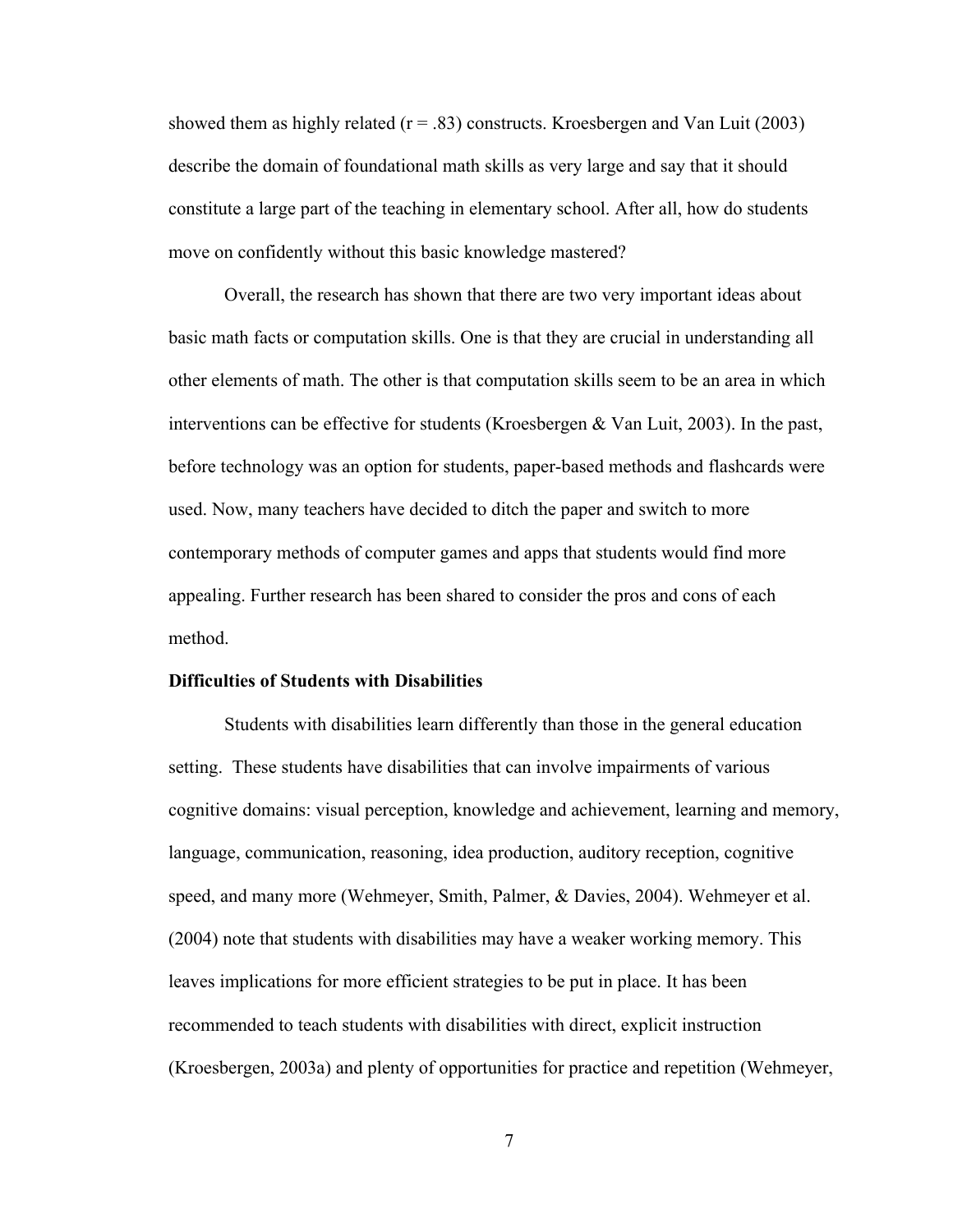2004). One of the best scaffolding strategies that will help support student learning is to break down complex problems into smaller and more manageable steps as to not overwhelm students with executive functioning difficulties (Zhang, 2015).

Research shows that one of the critical elements for students with disabilities is effective instruction of basic math facts (Fries, 2013). Any student, whether in the general education or special education setting, who demonstrates challenges with mathematics will require extra attention (Kroesbergen, 2003a). In fact, it has been shown that math is one of the topics even teachers can find stressful (Hansel, 2017). For a subject that some teachers find difficult, surely students with special needs will struggle greatly in this area. Explicit instruction allows for teachers to model and supervise closely, frequently monitor student progress, and provide immediate feedback for students (Fries, 2013). All of these components are crucial to aide in the development of skills for special education **learners** 

#### **Computer-Based Mathematics Programs**

In a recent review of research and implementation guidelines; Hawkins, Collins, Herman, and Flowers (2016) describe the importance of math fact fluency on future applications of mathematics. While the results showed only small progress, the research suggests that computer-based instruction may work better in place of an existing program, rather than in combination with. She completed studies of CAI (Computer Assisted Instruction) programs that have been used over recent years in math instruction. Hawkins suggests that these programs are most helpful with students who are at-risk or have special learning needs. In her article, she runs through the careful planning, considerations, and steps needed to make decisions on which computer-based programs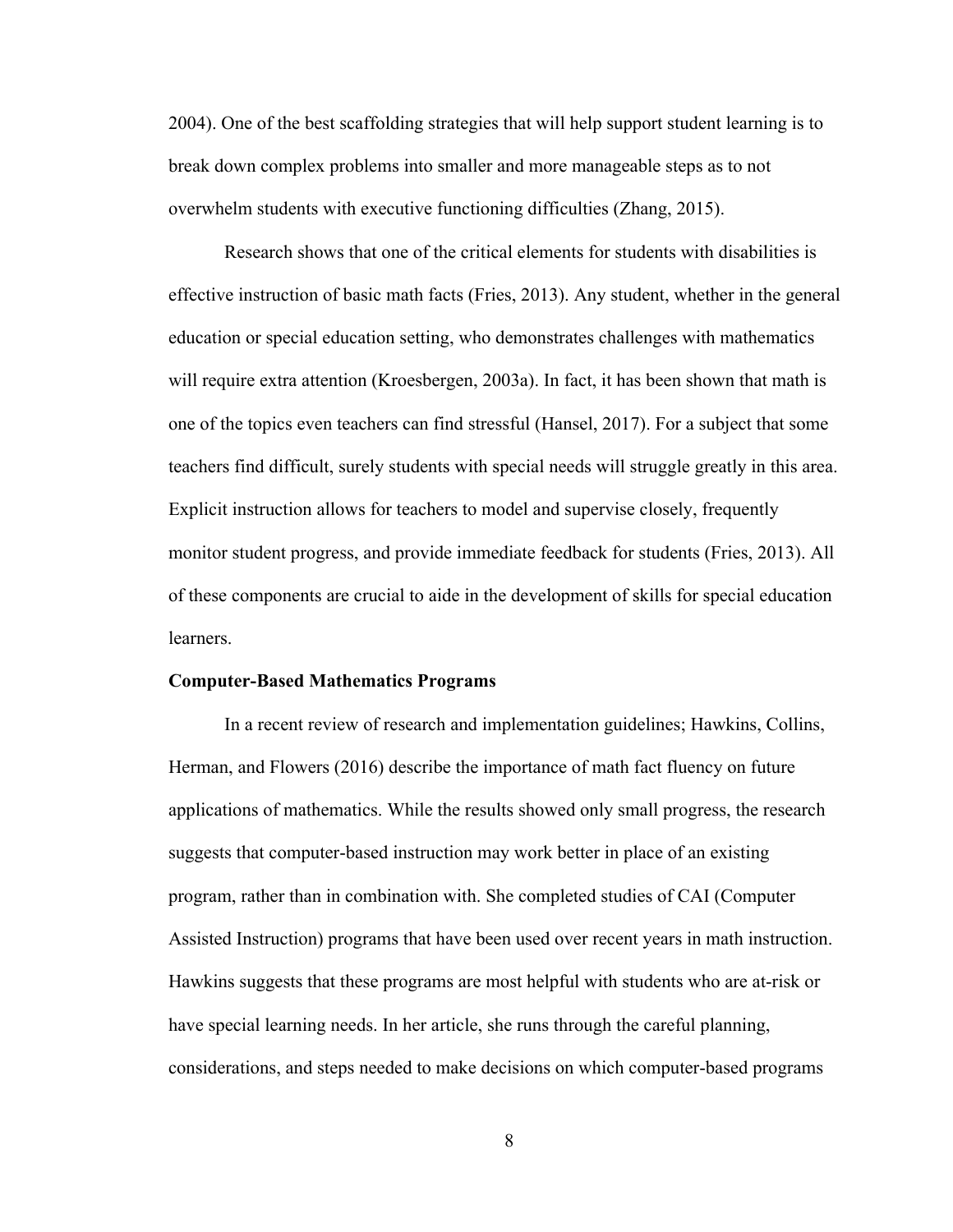to use. While computer-based programs are keeping up with technology and the interest of children, deciding on a computer-based math facts program is no easy task. Teachers and administrators must consider the cost, accessibility, ease of use, variety of skills practiced, etc. Technology requires time for training, both students and teachers (Wehmeyer, 2004), which can keep studies at a standstill while they wait. They must also consider the interest level of the students and how this new program will fit in with the current curriculum. However, many schools have already started incorporating personal technology devices for students, which would make new online math programs highly convenient and affordable (Hawkins et al, 2016). It takes a lot of time, money, and energy for a district to implement a completely new and expensive supplementary program into the district, so Hawkins suggests intense research.

Zhang et al. (2015) completed a research study in Urban City schools that showed the results after implementation of individual iPads and use of multiple apps to build math fact skills. The individual progress ranged from .5%-14%, and while it did reduce the achievement gap slightly, it did not bring any "struggling" students out of that category. Other research done in a quasi-experimental study of mathematics performance on standardized state tests both before and after the use of a multi-sensory computerbased program shows positive results as well (Xiong, 2010). This study also did not include students with disabilities or at-risk students. Mechling, Gast, and Thompson (2008) completed a study on the differences in effectiveness of using traditional flashcards and SMART Board, interactive whiteboard technology. The study showed that while learning took place in both methods, more students were able to benefit as a whole group from the computer methods.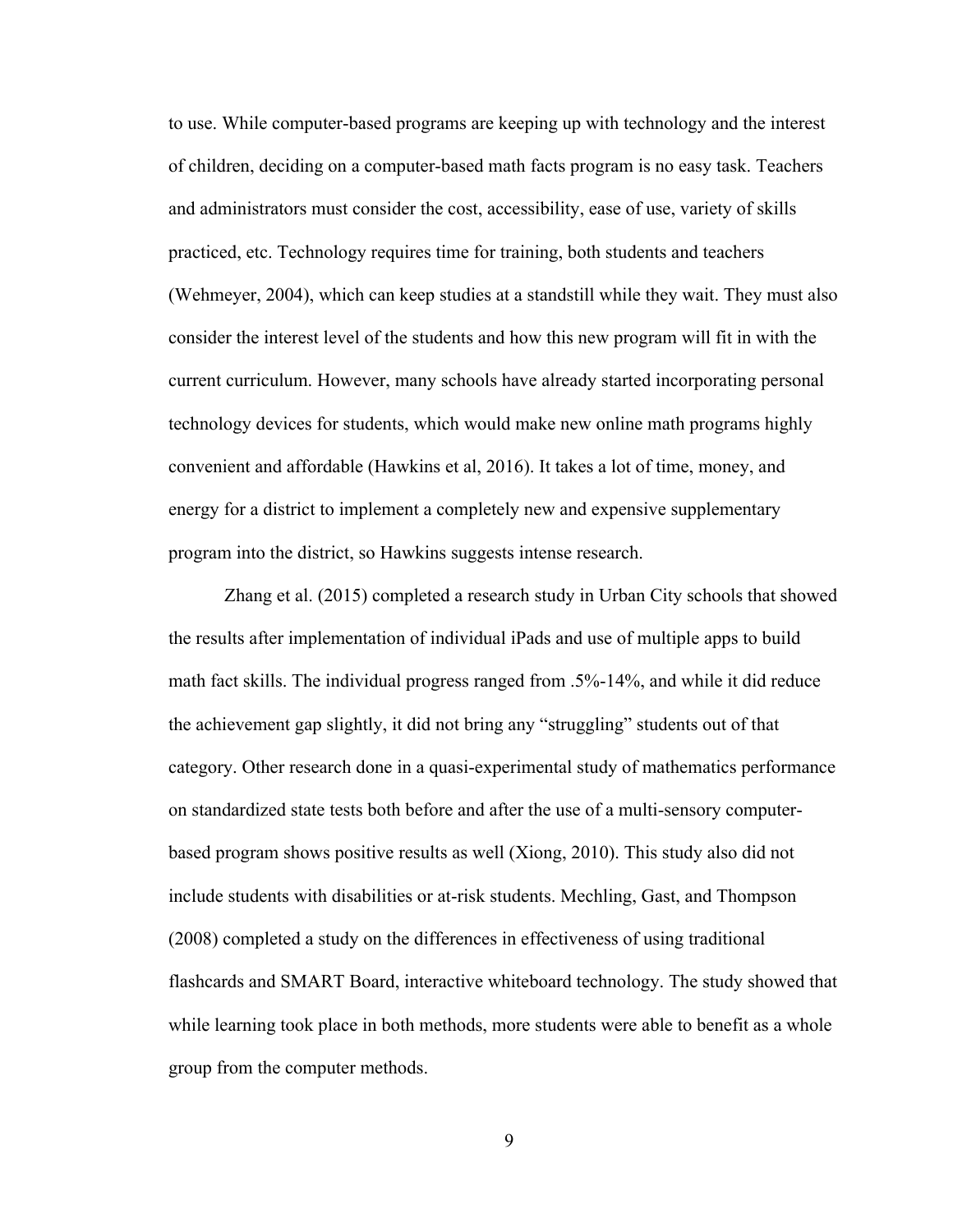The difficulties with using technology to enhance instruction, are that the ones who need the most help, students with disabilities, are not as likely to have access or benefit from technology resources (Wehmeyer, 2004). According to Kroesbergen and Van Luit (2003a), the studies show that all of the recent advances in technology do not lead to better mathematics performance for students with special needs. In this case, more traditional methods must be considered.

#### **Handheld Flashcards**

Handheld math fact flashcards are easy to use, can travel anywhere, and provide a visual during one-on-one time. While technology is new and exciting, the old-fashioned memorization of flashcards could prove to be beneficial. For students who have difficulties focusing or concentrating, technology might be hurting them. With flashcards there are no bright lights or loud noises, just a card to focus on.

In 2014, Michaelyn Bjordahl completed a study on the use of flashcards for the improvement of math fact fluency with a middle school student who had been diagnosed with Attention Deficit Disorder (ADD). Many students with special needs have a difficult time with attention, whether they are diagnosed with ADD or not. This student is a good example of some of the struggles many students in a resource room face on a daily basis. Bjordahl utilized direct instruction with handheld flashcards to look for improvement in basic fact fluency skills. At the conclusion of the study, her research suggested that handheld flashcards were effective in improving the student's basic fact fluency. What this study fails to tell us, however, is whether or not the student would have shown more improvement with a computer-based program.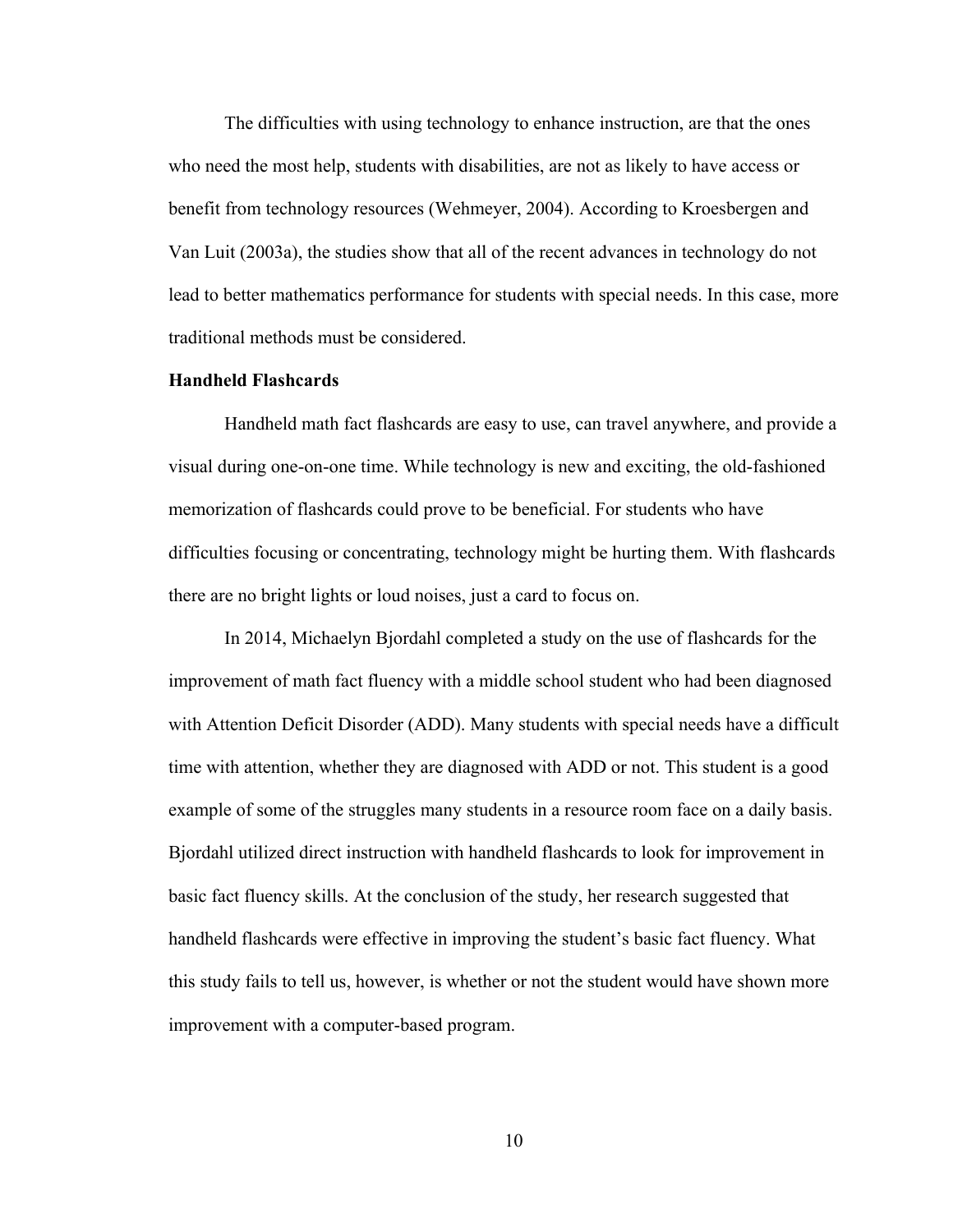It has been shown that traditional methods, that include contact with humans, as opposed to computers, is more beneficial for all student learning (Kroesbergen, Van Luit, & Naglieri, 2003). The computer cannot fix the most basic of difficulties that students face. In some cases, the studies that included computer-based instruction showed a lower effect than those that were actually instructed by a teacher. Kroesbergen et al. (2003) also shows that self-instruction - which is available through the use of flashcards, shows the highest increased of test scores when it comes to basic facts. Smith (2010) researched studies of students with disabilities using flashcards. Her study felt limited because her samples were mostly students with special needs. For this study, however, the implications lead to the notion that flashcards are more beneficial for students with special needs than for those in the general education program.

#### **Gaps in the Literature**

Many students who struggle with math fact fluency tend to focus on methods that waste their time and don't always work. Tablet computers can be great because they engage students in learning (Zhang, 2015). However, even with the use of computer games every day to build fluency, a resource room student can still be found drawing pictures or counting on their fingers. These methods are time-consuming, inefficient, and discouraging to students as they begin to learn more difficult concepts. The question that still remains is: are these online games and programs enough? Do students with special needs require more rote learning without the distraction of technology? Most technology devices are so new that there is little research to show how effective math apps are, especially for students with disabilities. Further research is required to determine which methods are the most appropriate for helping students with disabilities learn their basic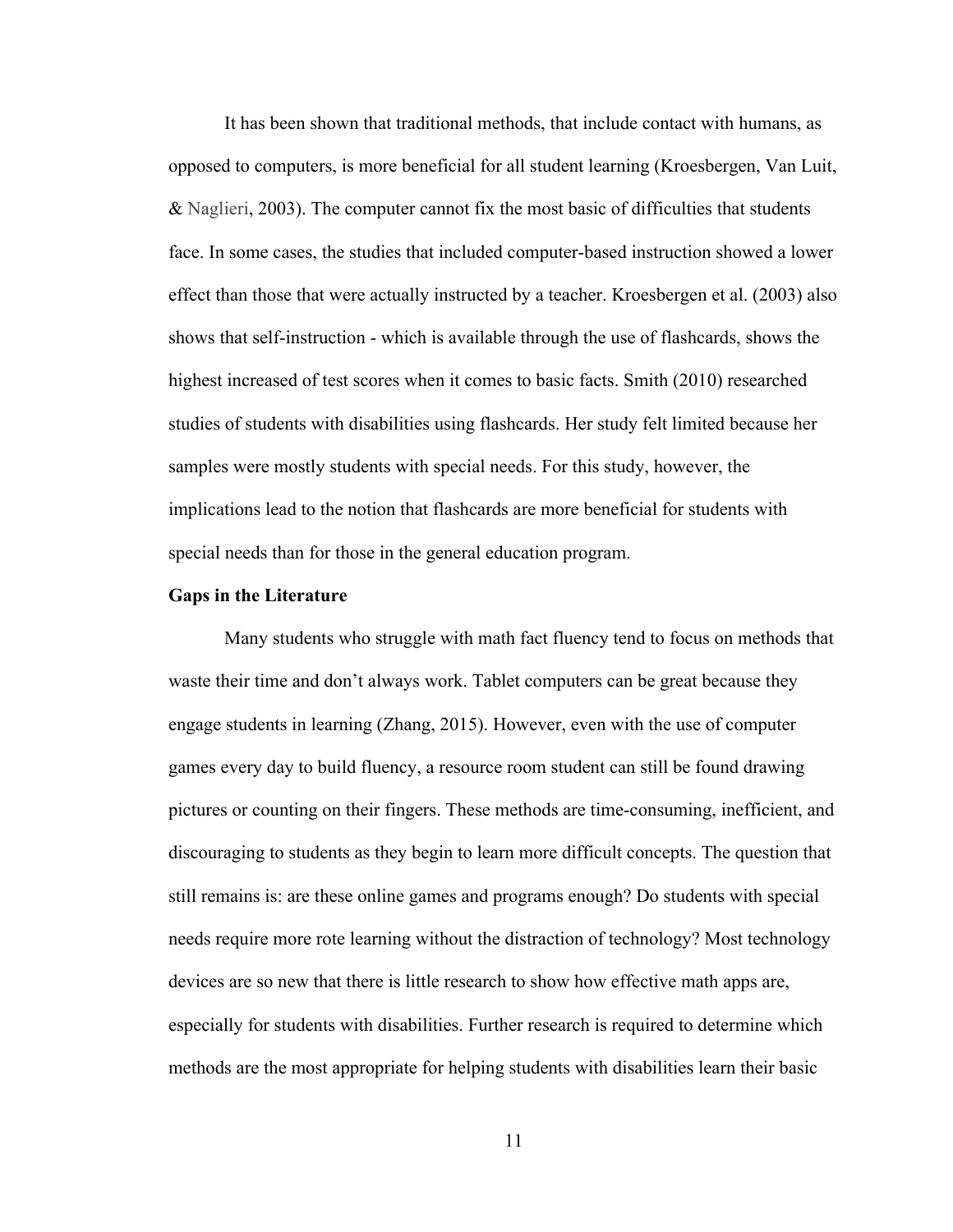math facts, and in turn, find higher levels of success in mathematics.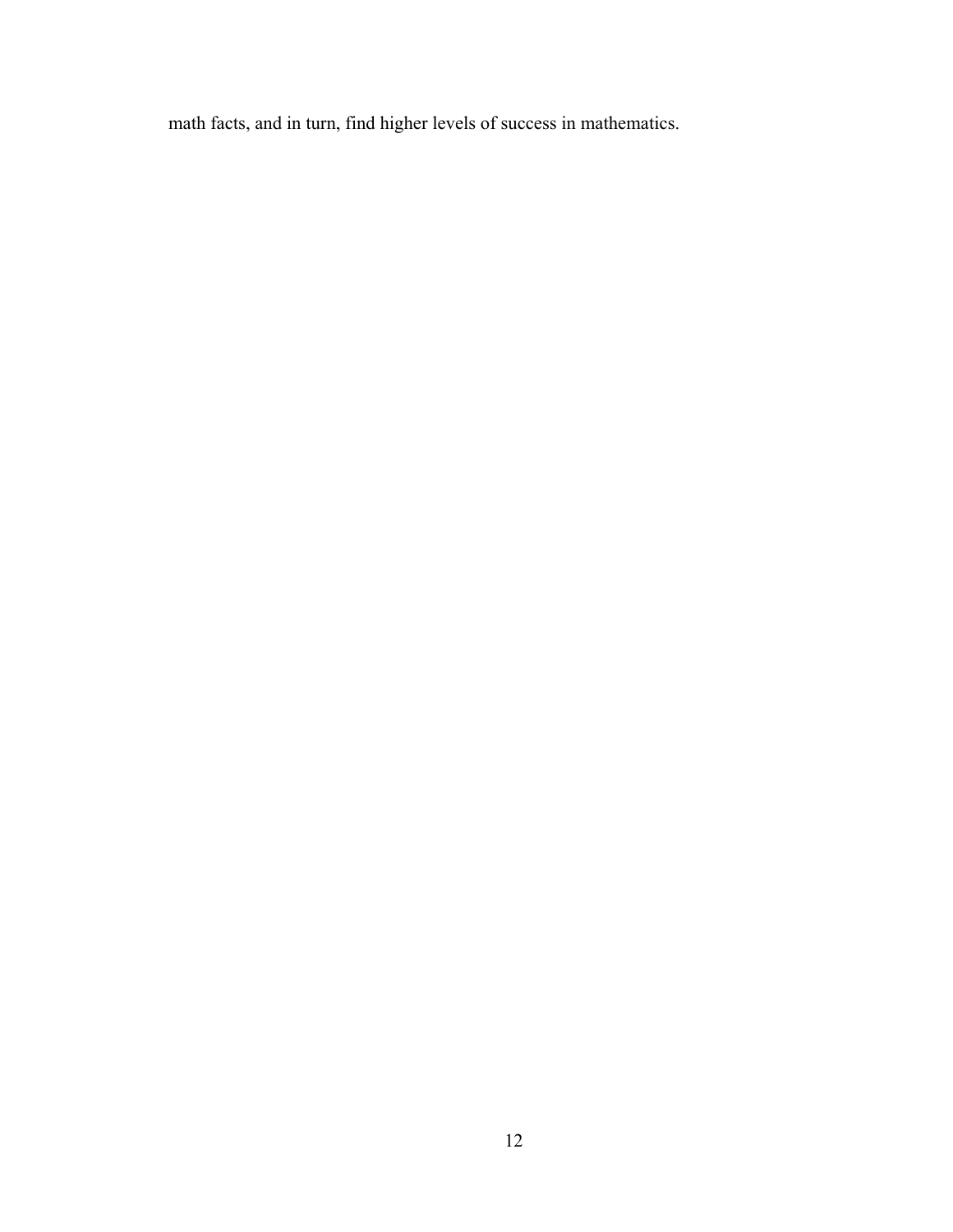#### **Chapter 3**

#### **Research Methodology**

The participants in this study were chosen based on this researcher's current position in education at the time the study was implemented. The participating students, their backgrounds, and their educational performance results were made accessible to this researcher throughout the course of the study. The researcher hypothesized that the use of handheld flashcards would improve student performance of basic multiplication and division facts more than the use of computerized techniques.

#### **Setting and Participants**

This study included eight fourth grade students with disabilities. Each student has an Individualized Education Plan (IEP) based on their specific needs. The students attend an elementary school in a suburban town in southern New Jersey. According to the New Jersey School Performance Report, 86.9% of the school population is Caucasian, 3.5% Hispanic, 2.8% Asian, 0.7% African American, and 6.0% are listed as being from two or more races. 100% of the students in the school listed English as their main language, 20% of the school's population is classified with disabilities, and 4% are listed as Economically Disadvantaged. The classroom these students attend is a pull-out resource room for math, reading, writing, and social skills with two teachers. In the classroom, during math, there is a student to teacher ratio of 3.5:1.

**Student FD**. FD is a ten-year-old student who receives fourth grade instruction for reading, writing, and mathematics in a replacement recourse room with a small group of other fourth grade students. FD tested consistently in the low average range for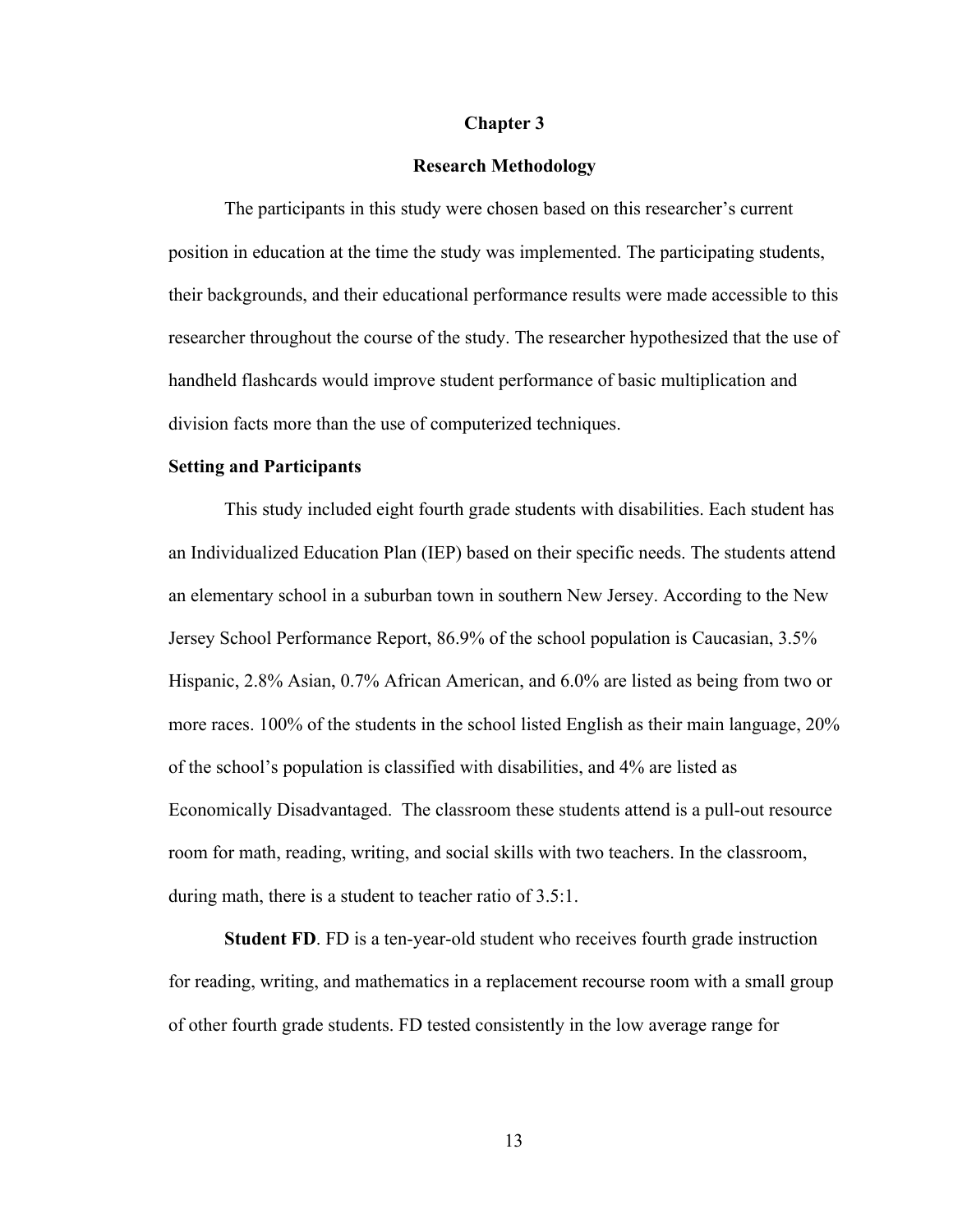cognitive and ability. His Dyslexia often causes low processing speeds, and he often interprets and expresses letters and numbers backwards.

**Student JZ**. JZ is a nine-year-old girl with Autism who receives fourth grade instruction in the resource classroom. She suffers from severe Anxiety and Obsessive Compulsive Disorder (OCD), both of which consistently affect her learning. JZ requires one-on-one assistance often, and feels so nervous about her work that it is hard for her to concentrate on the task at hand. She does well in math, but lacks instant recall of basic math facts.

**Student KD**. KD is a ten-year-old student who receives fourth grade instruction for reading, writing, and mathematics in a replacement resource room with a small group of same-aged peers. KD has a Specific Learning Disability and consequently struggles with reading comprehension and mathematical problem solving. According to his WJ-IV Tests of Cognitive Abilities, KD has an intellectual ability in the average range. KD enjoys math and finishing work as quickly as possible.

**Student JG**. JG is a ten-year-old student, who was kept back one year, and it now receiving instruction in the resource classroom. His classification as Other Health Impaired is due to a diagnosis of horizontal and vertical nystagmus and strabismus, which are difficulties with his eyes that adversely affect his educational performance. The need to focus on words or numbers for a length of time causes increased frustration and pain to JG, which is the reason for his struggles with math and reading. JG often shuts down and gives up when work becomes frustrating.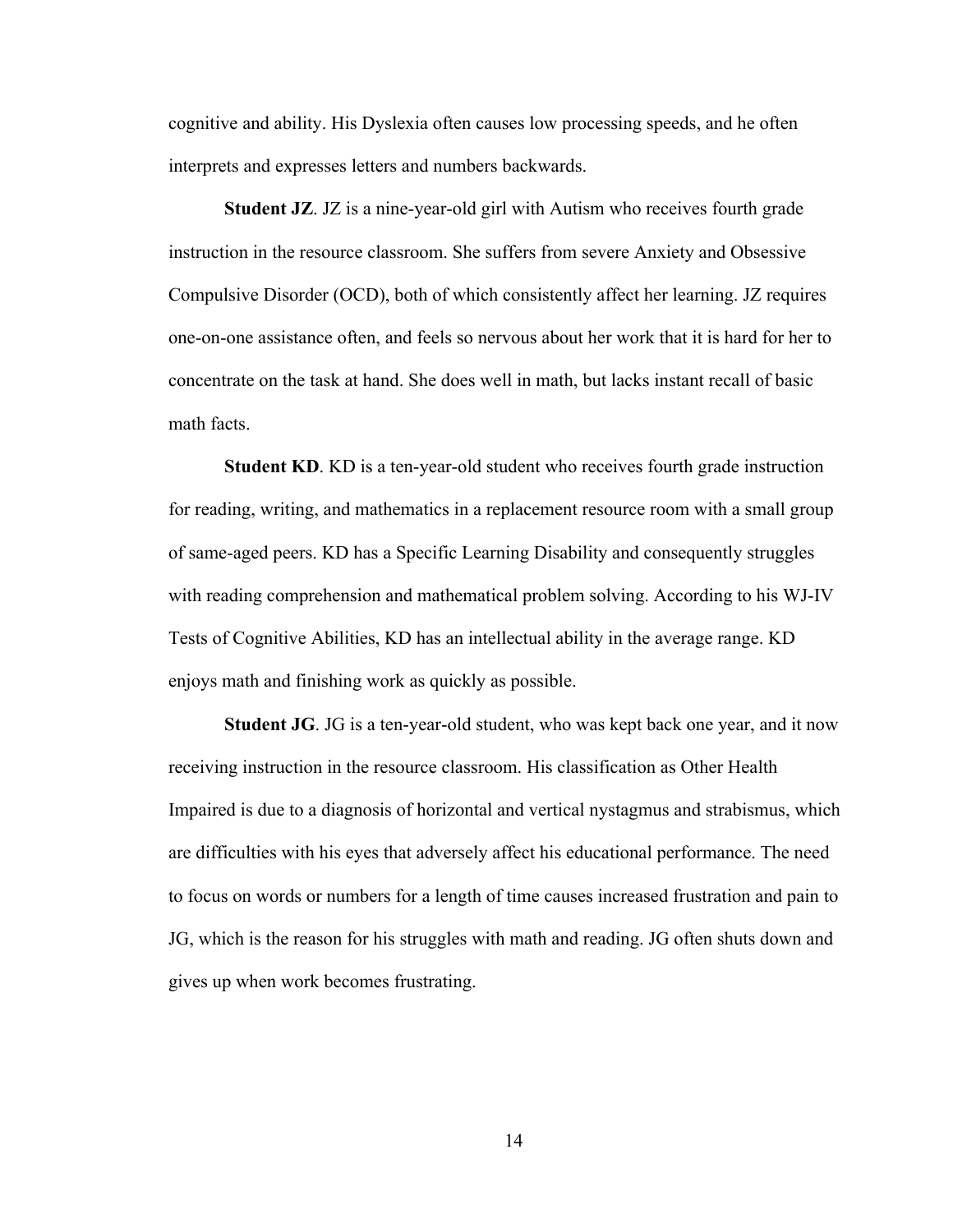**Student CH**. CH is a nine-year-old student with Attention Deficit Disorder (ADD) who is receiving fourth grade instruction in the resource classroom. His cognitive abilities fall within the average range, but CH struggles with processing speed, quick execution of easy cognitive tasks, and auditory short-term working memory skills. CH has a low frustration tolerance and avoids new or challenging work.

**Student AH.** AH is a ten-year-old student with a Specific Learning Disability that affects her math calculations and problem solving. She spends her entire day in the Inclusion classroom and is only pulled out three times per week for extra math help. She is able to grasp new concepts with repeated demonstrations and reteaching, but her basic math fact knowledge is very low.

**Student AC**. AC is a nine-year-old student in the fourth-grade inclusion classroom. She receives mathematics instruction in the  $4<sup>th</sup>$  grade resource room with a group of six other students. With a classification of Specific Learning Disability, AC struggles with mathematical calculations, mathematical problem solving, and both reading and listening comprehension. AC demonstrates a significant difficulty with number sense. Her scores on the WISC-V indicate that her abilities are within the low average range and are at the  $16<sup>th</sup>$  percentile compared to her same-aged peers. The student's Individualized Education Plan (IEP) described that she has difficulty recalling and retaining information.

**Student DE**. DE is a nine-year-old student classified as Other Health Impaired due to a diagnosis of Attention Deficit Hyperactivity Disorder (ADHD). His cognitive abilities are in the high average range. DE is very easily distracted and his ADHD affects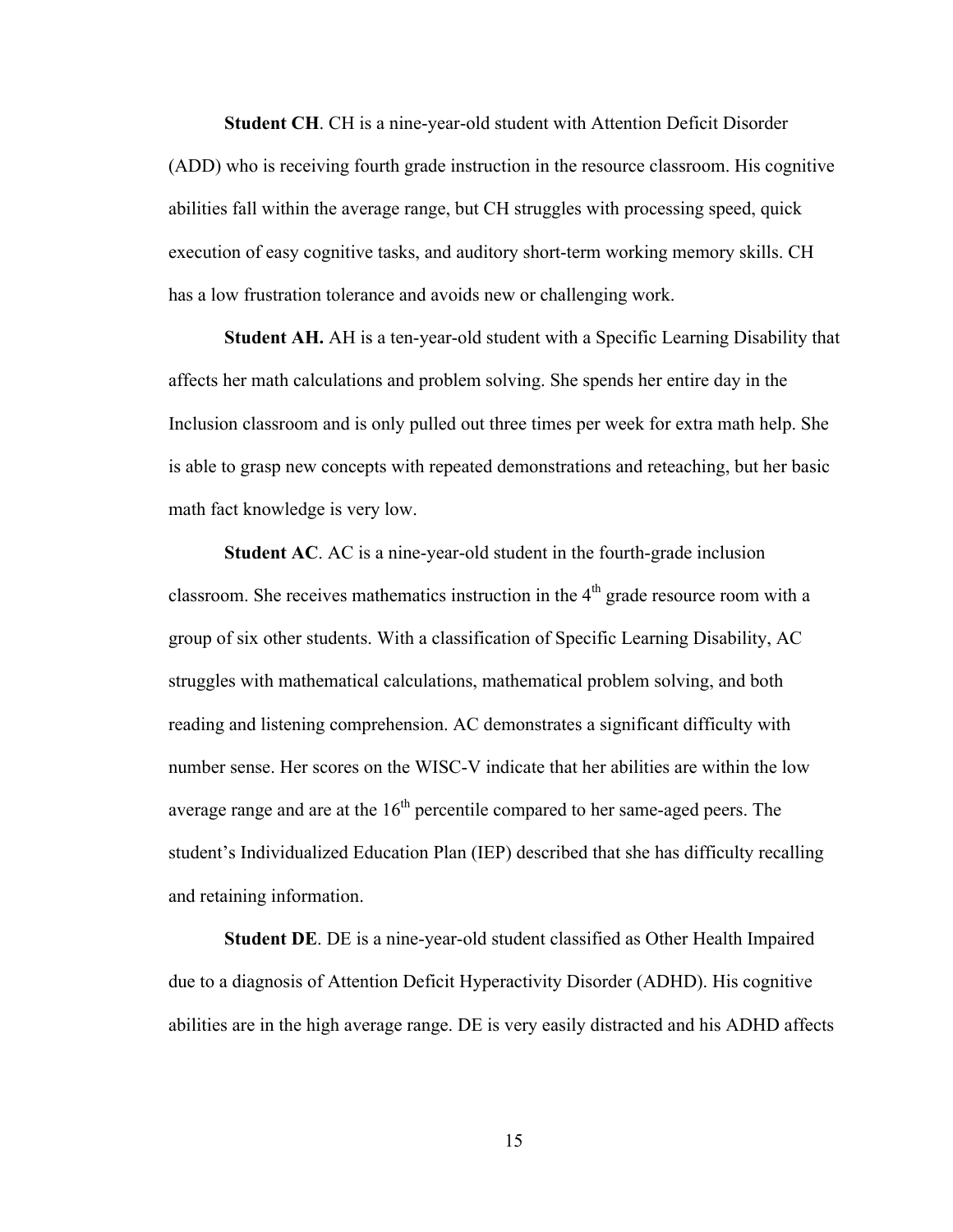his processing speed and expressive skills. While he knows most of his basic facts, the instant recall is difficult to attain.

#### **Procedure**

Baseline data was charted to show growth in multiplication and division fact knowledge by just using computer methods over a period of six weeks. Three tests were given: one in the beginning, one after three weeks, and one after six weeks. Students in the school have memberships to Xtramath.org. As a district requirement, they practice their math facts online for at least ten minutes per day, if not more. This program is also available to them at home and during free time. Before baseline data was gathered, participants were briefly interviewed on their general feelings about their performance in mathematics. The questions were asked during week one, after week six, and after week 12. The interview questions were as follows:

- What is your favorite academic subject?
- How do you feel about math?
- Are you good at math? How good?
- Is math easy or hard for you?
- Is math fun or not-so-fun?
- Are you good at multiplication? How good?
- Are you good at division? How good?
- Do you know all of your basic math facts?

At the beginning of the six-week period, participants were given a test of 100 multiplication problems to complete in sixty seconds and another test of 100 division problems to complete in the same amount of time. These problems were basic facts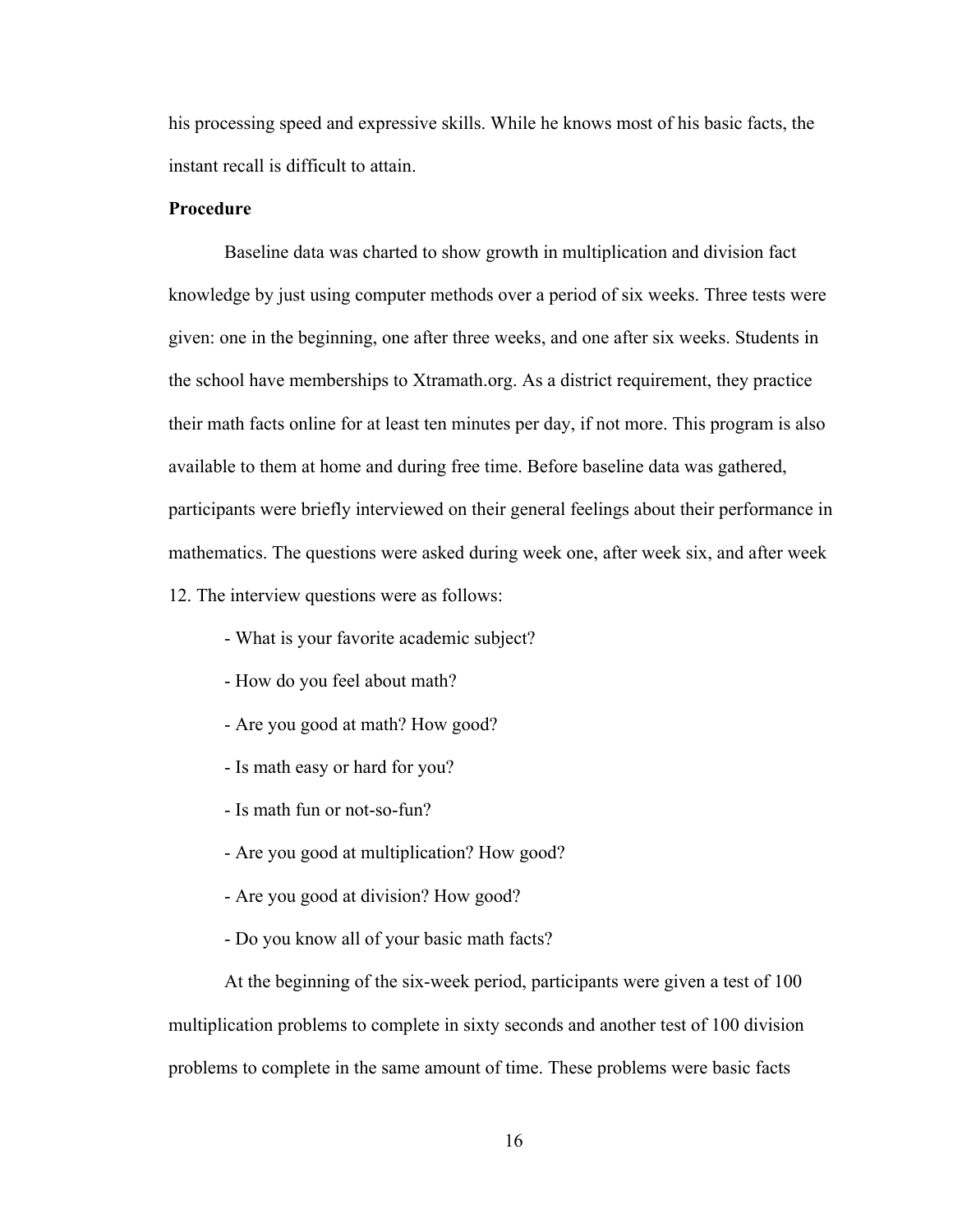including numbers from 0-12. Students were instructed to complete as many problems as they could before the time went off. The only prompt they were given was that we were testing them to see how much progress they made over the months. These same tests were given after three weeks and again after six weeks. The only difference between the tests is that the problems were in a different order.

The intervention of traditional paper-based multiplication and division flashcards was implemented over a six-week period. The researcher met with each of the eight participants three times per week, for fifteen minutes each session. The intervention was delivered for a total time of 360 minutes. These sessions usually took place between 8:15 a.m. and 8:45 a.m. or 2:00 p.m. and 2:40 p.m., which is the students' "Go Time". During this time, all fourth graders are independently reading, finishing class work, completing enrichment activities, being retaught misunderstood concepts, or being pulled out for related services such as physical therapy, occupational therapy, counseling, or speech. If students had other "free" time during the day, sessions were completed at those times as well. The days that the students met depended on their related service schedule, need for review of lessons, and attendance. In this case, the specific days of intervention may have changed each week.

During the intervention time, participants no longer used computer-based practice methods in class. Students were given their own individual rings of paper math flashcards (one multiplication and one division) that the researcher kept. Participants started with 15 problems each. There were 30 cards because each problem and its reversal were given. For example, one card might read 3x8, while another reads 8x3. If an answer was correct on sight, without hesitation, a star was drawn on the back. If the answer was wrong or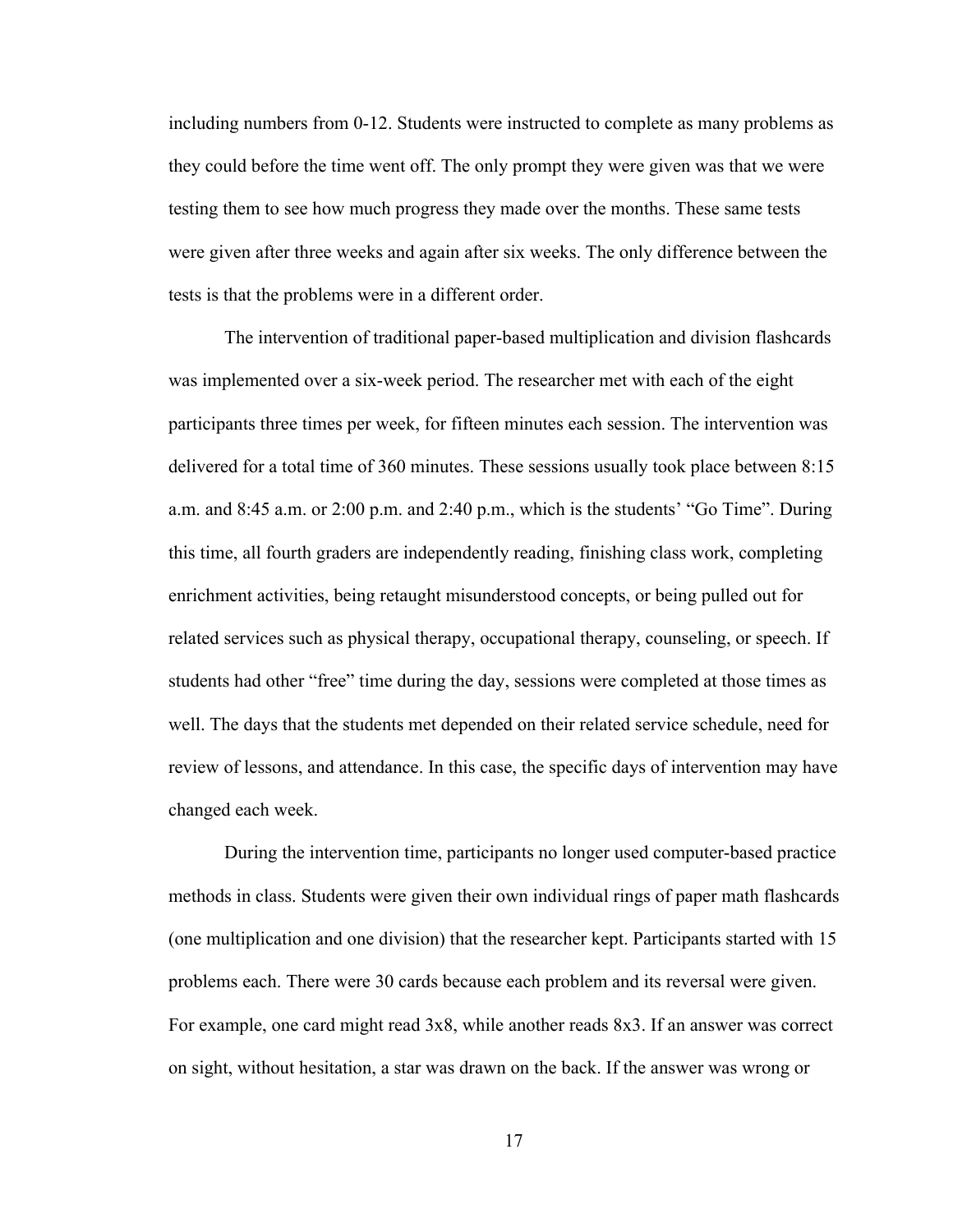there was hesitation, the student was corrected, asked to repeat the problem and answer, and nothing was drawn on the back. Once a card received three stars, it was taken off and replaced with a new problem.

The same assessments given during baseline data were given again, once after three weeks, and again after the final week. These assessments were put in place to evaluate student growth in the area of basic math fact knowledge. The amount of growth in the first six weeks was then compared to the amount of growth in the six-week period where the intervention took place. The participants were briefly interviewed again regarding their general feelings of math.

**Variables**. The independent variable in this study was the flashcards and the scheduling of practice. The intervention sought to increase knowledge of basic multiplication and division facts. The dependent variables in this study were the students' assessment scores, which indicate progress of math fact knowledge, and the students' general feelings about math.

**Design**. This study was a single subject research design. It investigated the effects of an independent variable - scheduled practice of the flashcards - on the dependent variable - the students' general feelings about math as well as their growth in basic multiplication and division fact knowledge. This was specifically a simple time-series design because the researcher could not control all of the variables (i.e. home practice, student attendance, motivation, etc.). Several observations were made over a period of time, while the intervention was introduced half way through. The baseline data was collected, while students were assessed before, during and after. The intervention was then put in place, with students being assessed before, during, and after. In the end, the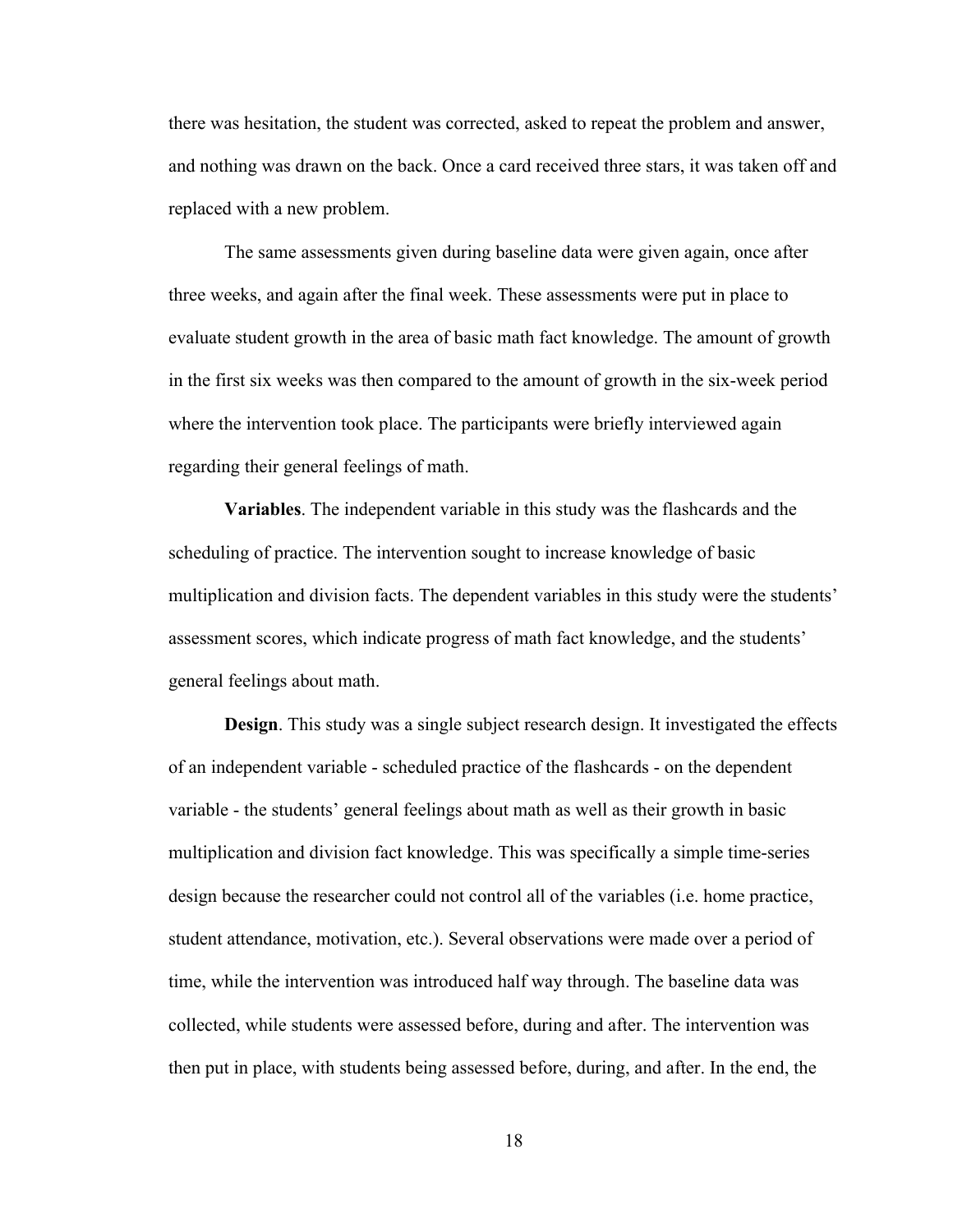progress during the baseline data was compared with the progress during the intervention data, to determine if the intervention could be a possible cause for the increase of basic fact knowledge.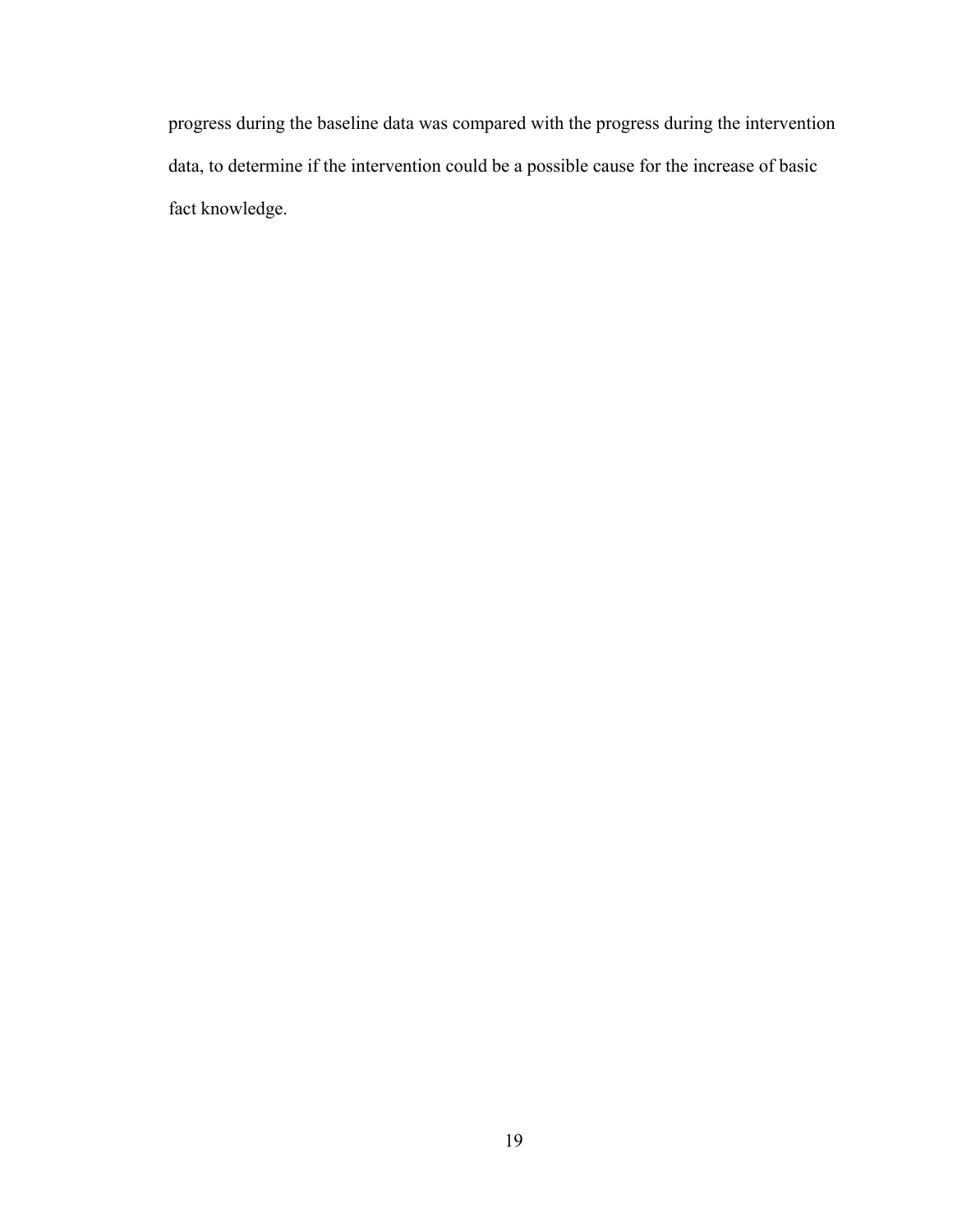#### **Chapter 4**

#### **Results**

In this quasi-experimental time-series research study, the computer program *Xtramath* (xtramath.org) was compared with paper flashcards to determine which method was more successful in helping build the basic multiplication and division fact knowledge of 4th grade exceptional learners in Medford, NJ. Students were given 60 second multiplication and division questions, and well as interviewed before the beginning of the study, after six weeks with the online program and then again after six weeks with the paper flashcards. Individual student and whole class results are reviewed.

#### **Individual Results**

Student FD was a participant in the low average range for cognitive ability. Before practice with Xtramath.org began, FD attempted 8 multiplication problems in a 60 second session. He scored 5 of them correctly. In another 60 second quiz, he attempted 2 division problems and did not get either of them correct. During testing, the participant showed signs of being shy and unsure. He did not demonstrate confidence in his abilities to solve multiplication and division problems. The results of the beginning survey showed that FD listed writing as his favorite subject, and that he thought he was a little good at math, even though he said it was a little bit hard. He stated that math was not so fun, that he was not good at division, and that he did not know all of his basic multiplication and division facts.

After six weeks of independent practice with Xtramath.org, FD was tested again. His results showed that he attempted 13 multiplication problems and scored 11 of them correctly, he also attempted 5 division problems and scored 2 of them correctly. FD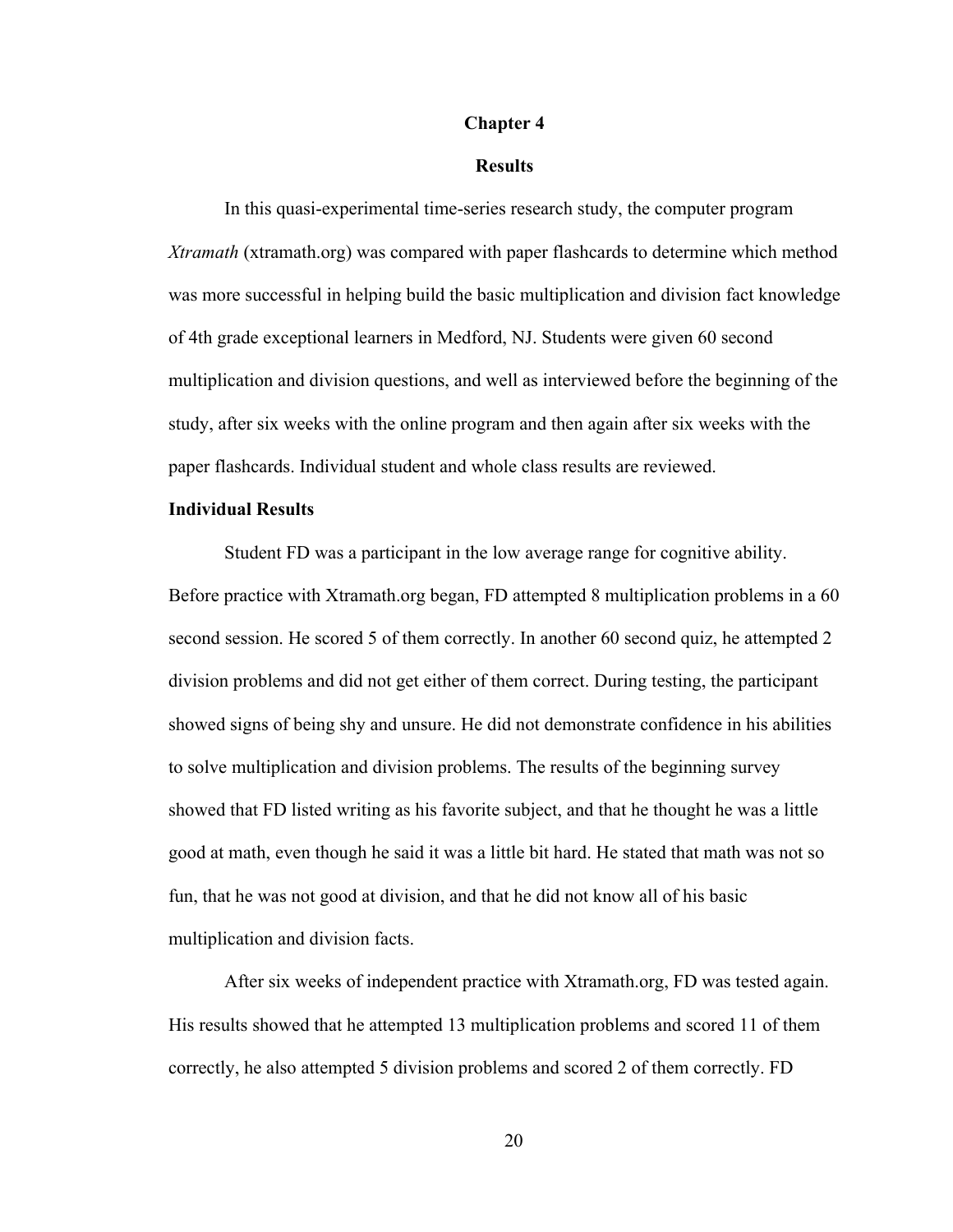demonstrated a little more confidence, but his work was still slow. It was also noted that he was counting on his fingers during the test. From the initial tests to this 6-week midway point, FD was able to attempt 5 more multiplication problems and 3 more division problems. He showed a score increase of 120% in multiplication and 200% in division. In his interview, FD still listed writing as his favorite subject but said he felt good about math. He stated that math was still hard but that Xtramath.org was fun. He still said that he was no good at division and that he knew some multiplication facts but not any of his division facts.

After six weeks with flashcard intervention, FD showed significant improvement on his 60-second quizzes. He correctly answered all 36 of the multiplication problems that he attempted and solved 19 out of 22 attempted division problems. This demonstrates an additional 23 multiplication and 17 division problems attempted. He scored 25 points higher in multiplication, which is a 227% increase over 6 weeks. He scored 17 points higher in division, which demonstrates an 850% increase in score. He showed interested and excitement in taking the quizzes. In his interview, FD stated that math was now his favorite subject. He also said that he felt awesome about math and that it was much easier now. When asked if he knew all of his multiplication and division facts, he told the examiner that he was able to figure them all out. FD showed a greater increase of 107% in multiplication with the flashcards than just Xtramath.org. He demonstrated a 750% more increase in division (see table 1 and figure 1).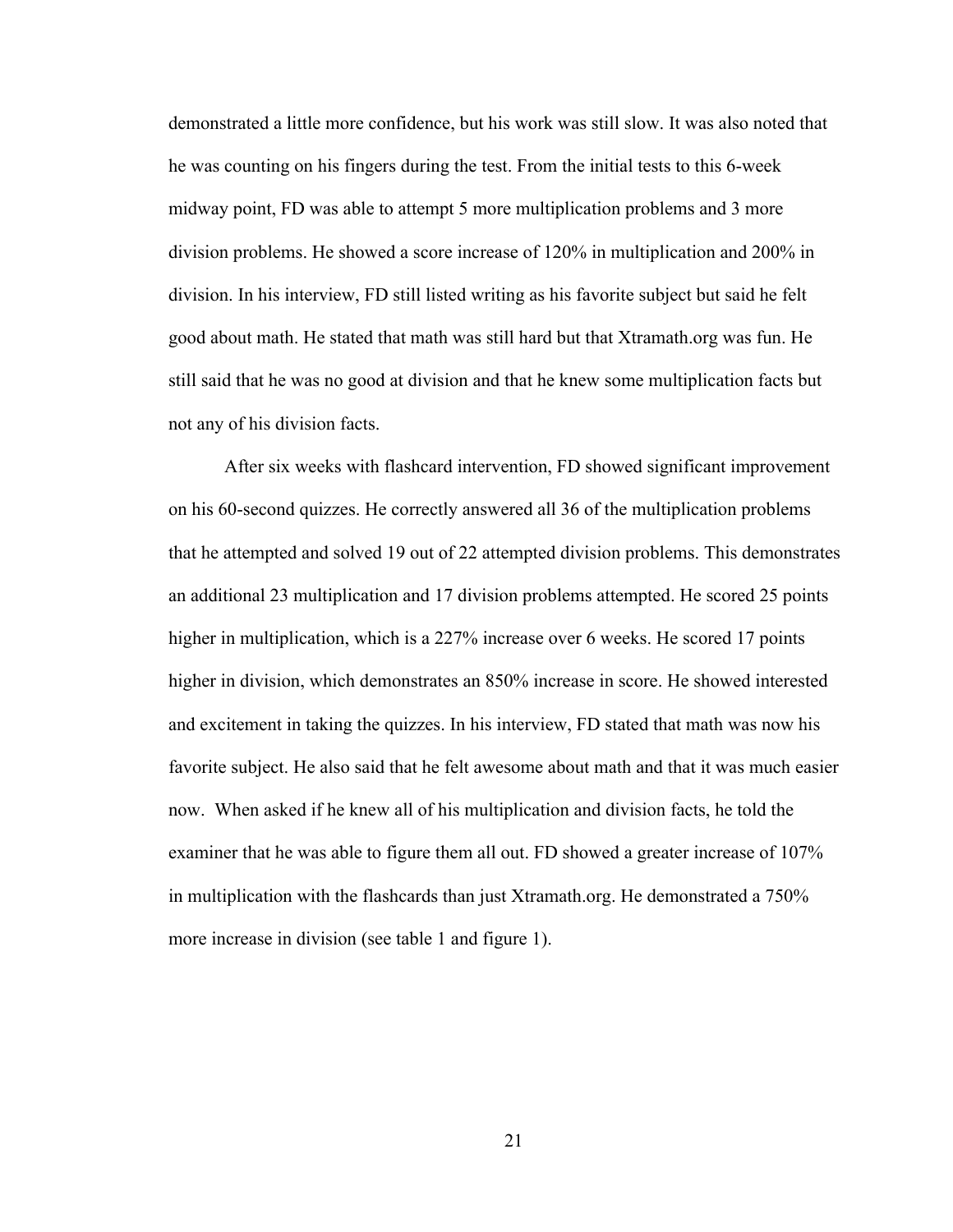## Table 1

## *Results for Student FD*

| Student: FD    | Pre-Test |           | Mid-Test |           | Post-Test |           |
|----------------|----------|-----------|----------|-----------|-----------|-----------|
|                | Correct  | Attempted | Correct  | Attempted | Correct   | Attempted |
| Multiplication |          |           | 11       | 13        | 36        | 36        |
| Division       |          |           |          |           | 19        | 22        |



*Figure 1.* Results for student FD at three testing points.

The participant JZ a student on the Autism Spectrum with severe anxiety and obsessive-compulsive behavior. This has been known to affect her work and her instant fact recall. Before practice with Xtramath.org began, JZ attempted 12 multiplication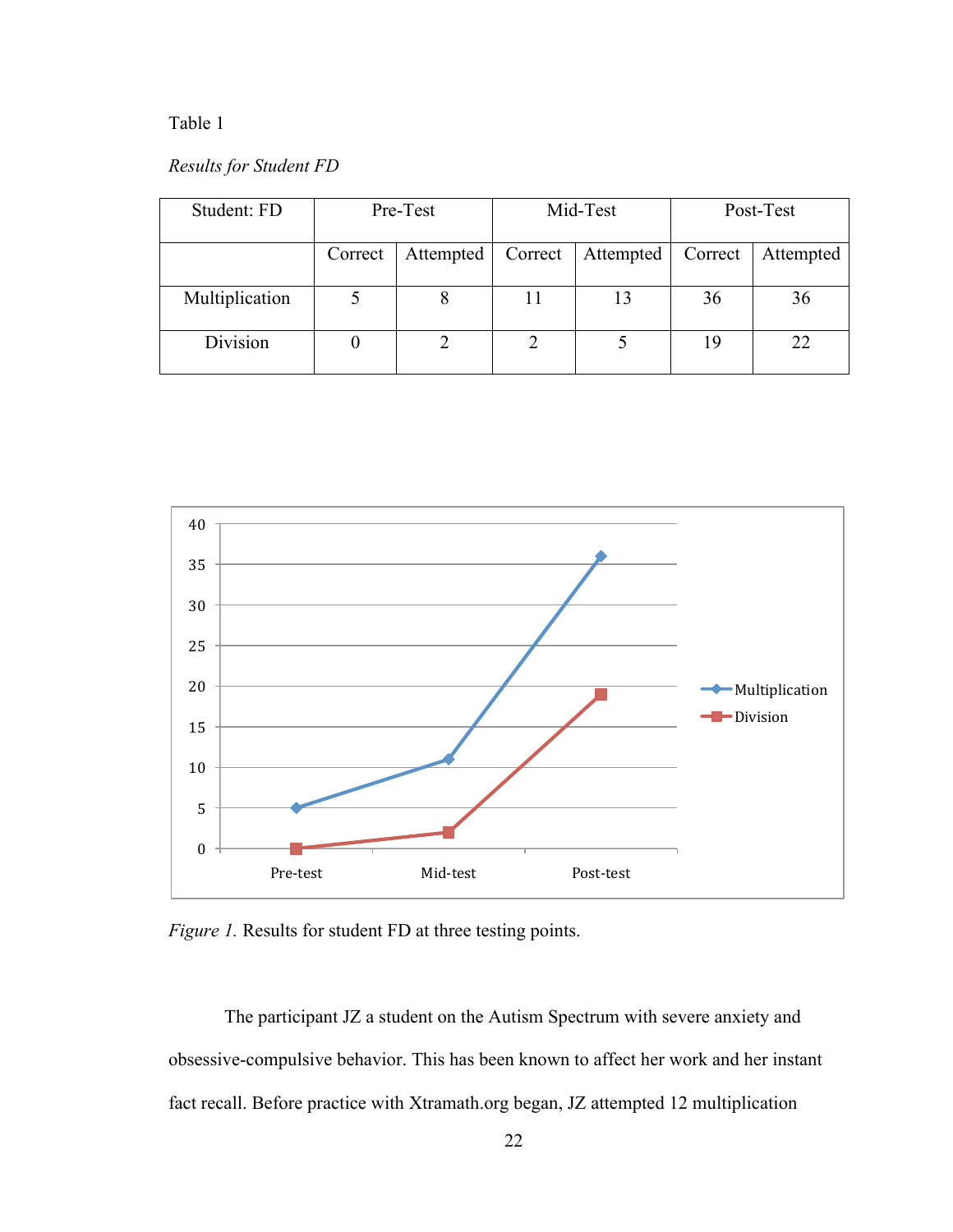problems in a 60 second session. She scored 11 of them correctly. In another 60 second quiz, she attempted 4 division problems and got 2 of them correct. During testing, the participant showed physical signs of anxiety such as clenching her teeth, squeezing her pencil, and tightening her body. The results of the beginning survey showed that JZ listed writing as her favorite subject, felt okay about math, and that it was in the middle of easy and hard for her. She did state that math was fun, but when asked about whether or not she knew all of her multiplication and division facts, she declined.

After six weeks of independent practice with Xtramath.org, JZ was tested again. Her results showed that on the second set of tests, she attempted 12 multiplication problems, which was 2 more than before, and scored 13 of them correctly. This showed an 18% score increase. On her division quiz, she attempted 8 questions, which was twice as many as the previous test, and answered 7 correctly. Here, the data shows a 250% score increase. JZ continued to display the same physical signs of anxiety. In her interview, JZ stated that reading was her now favorite subject. The rest of her responses were similar to the first interview, stating that math was kind of hard for her and that she did not know all of her multiplication and division facts.

After a six-week flashcard intervention, JZ showed more improvement on her 60 second quizzes. She attempted 14 more multiplication problems than before and answered 27 out of the 28 correctly, presenting a 108% increase in score. In division, she correctly answered all 15 of the attempted problems correctly for a score increase of 114%. JZ still presented physical signs of anxiety, but less than before, allowing her to complete more problems. Overall, she showed a 145% score increase in multiplication and a 650% score increase in division. Her final interview indicated that reading was her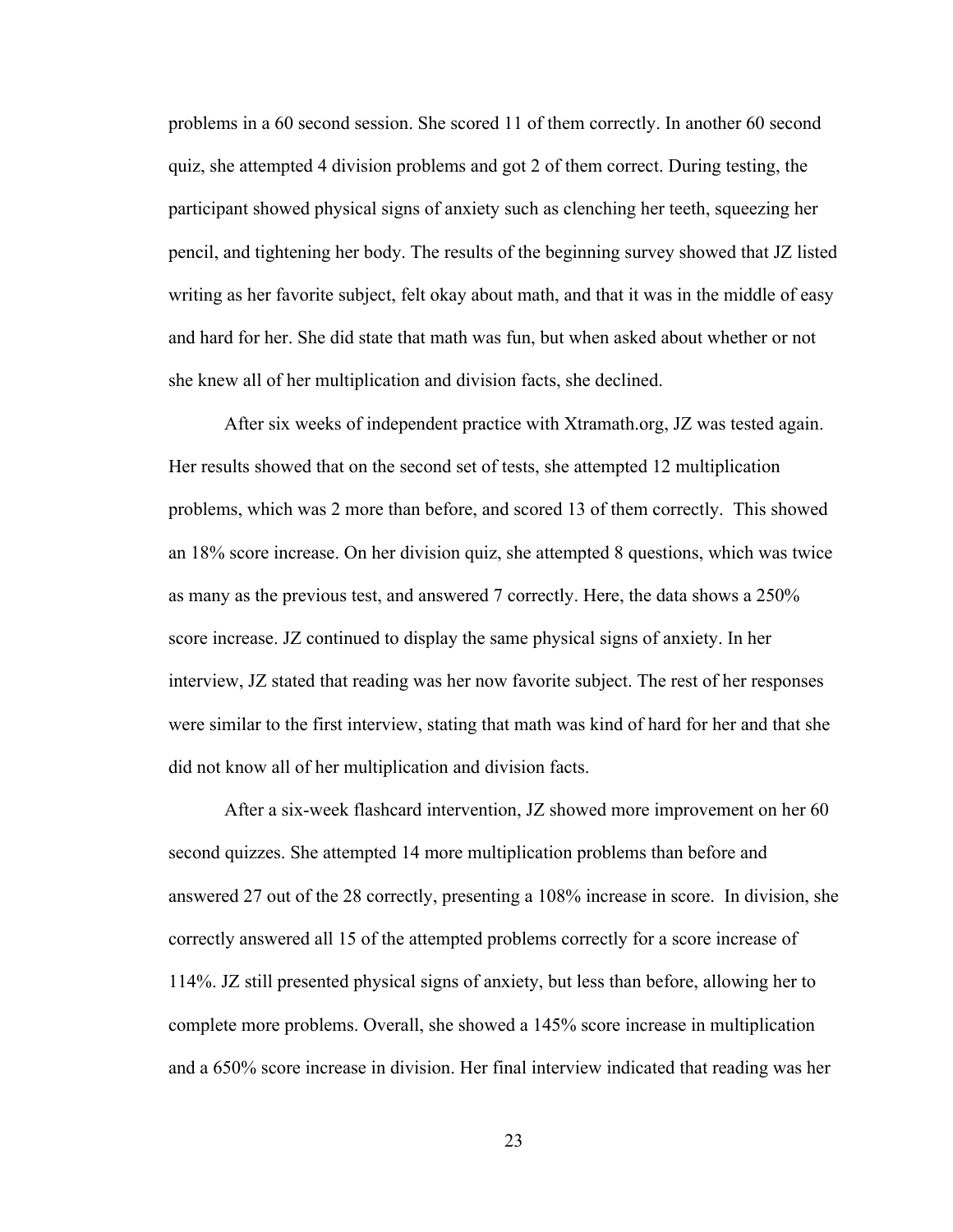favorite subject, that she was a little good at math, and that she knew some of her multiplication and division facts (see table 2 and figure 2).

## Table 2

*Results for Student JZ*

| Student: JZ    | Pre-Test |           | Mid-Test |           | Post-Test |           |
|----------------|----------|-----------|----------|-----------|-----------|-----------|
|                | Correct  | Attempted | Correct  | Attempted | Correct   | Attempted |
| Multiplication |          | 12        | 13       | 14        | 27        | 28        |
| Division       |          |           | ⇁        |           | 15        |           |



*Figure 2.* Results for student JZ at three testing points.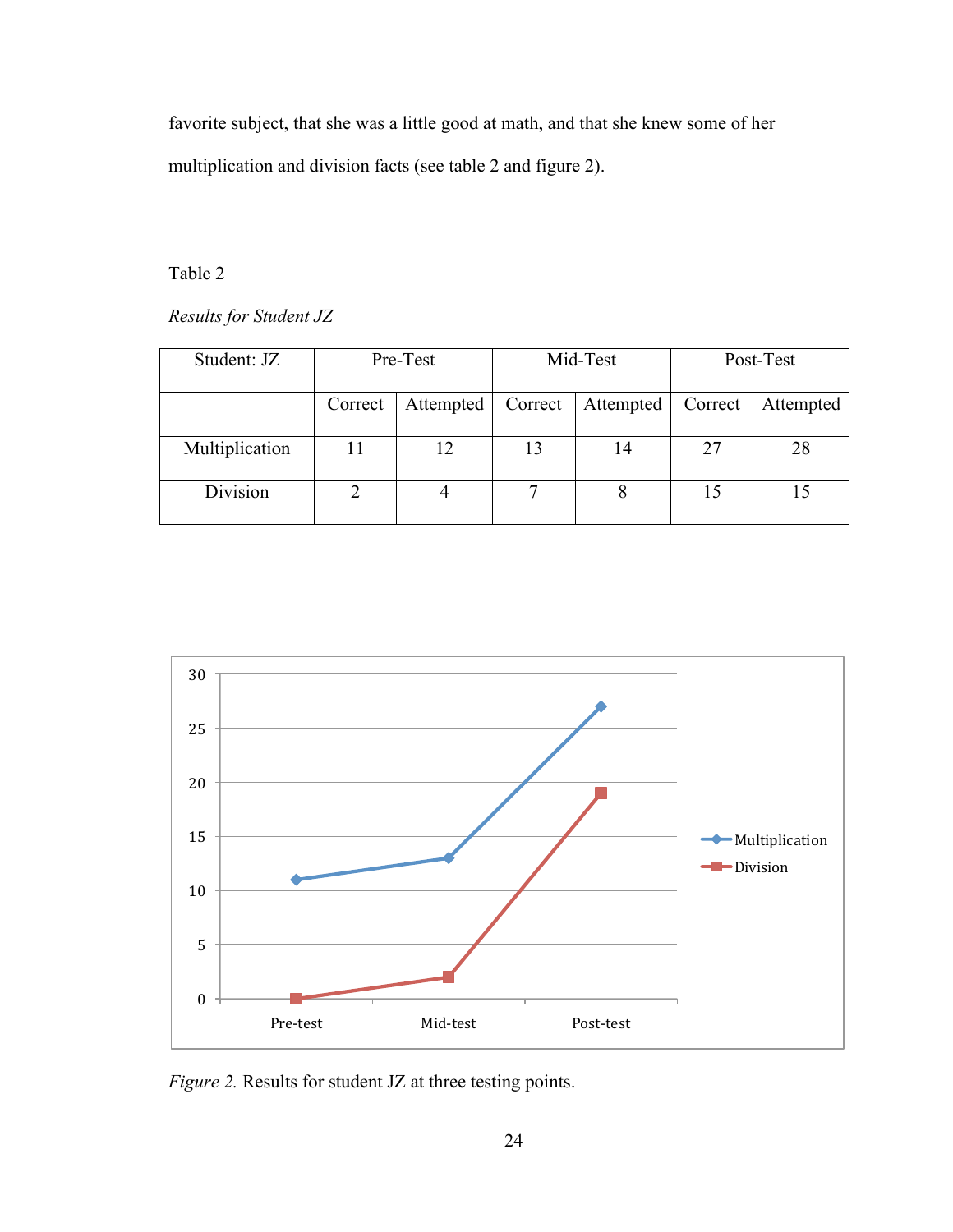KD was a participant classified with a Specific Learning Disability. He tested in the average range for cognitive abilities, enjoyed math, and took pride in finishing his work quickly. Before practice with Xtramath.org began, KD answered all 23 of the multiplication problems he attempted correctly. On the other 60-second quiz, he attempted 8 division questions and scored 5 of them correctly. During testing, the participant worked as quickly as he could and would laugh and bounce when he couldn't find the answer right away. The results of the beginning survey showed that KD listed math as his favorite subject. He stated that math was his favorite subject because it was easy for him and he was really good at it. When asked if he knew all of his multiplication and division facts, he stated that he knew most of the multiplication but not all of them.

After six weeks of independent practice with Xtramath.org, KD was given the same two quizzes again. His results showed that he attempted 29 multiplication problems (6 more than before) and again answered all of them correctly. This showed a 26% increase in his abilities. KD also attempted 19 division problems and scored 13 of them correctly. This demonstrated a 160% increase in his score. KD approached the test in the same competitive manner, but appeared me concentrated during division this time. In his second interview, KD still listed math as his favorite subject. He had just as much confidence and noted that he was getting better at division, too.

After six weeks with flashcard intervention, KD showed even more improvement on his 60-second quizzes. He correctly answered all 49 of the multiplication problems that he attempted, and all 32 of the attempted division problems. This demonstrates an additional 20 multiplication and 13 division problems attempted. During the second 6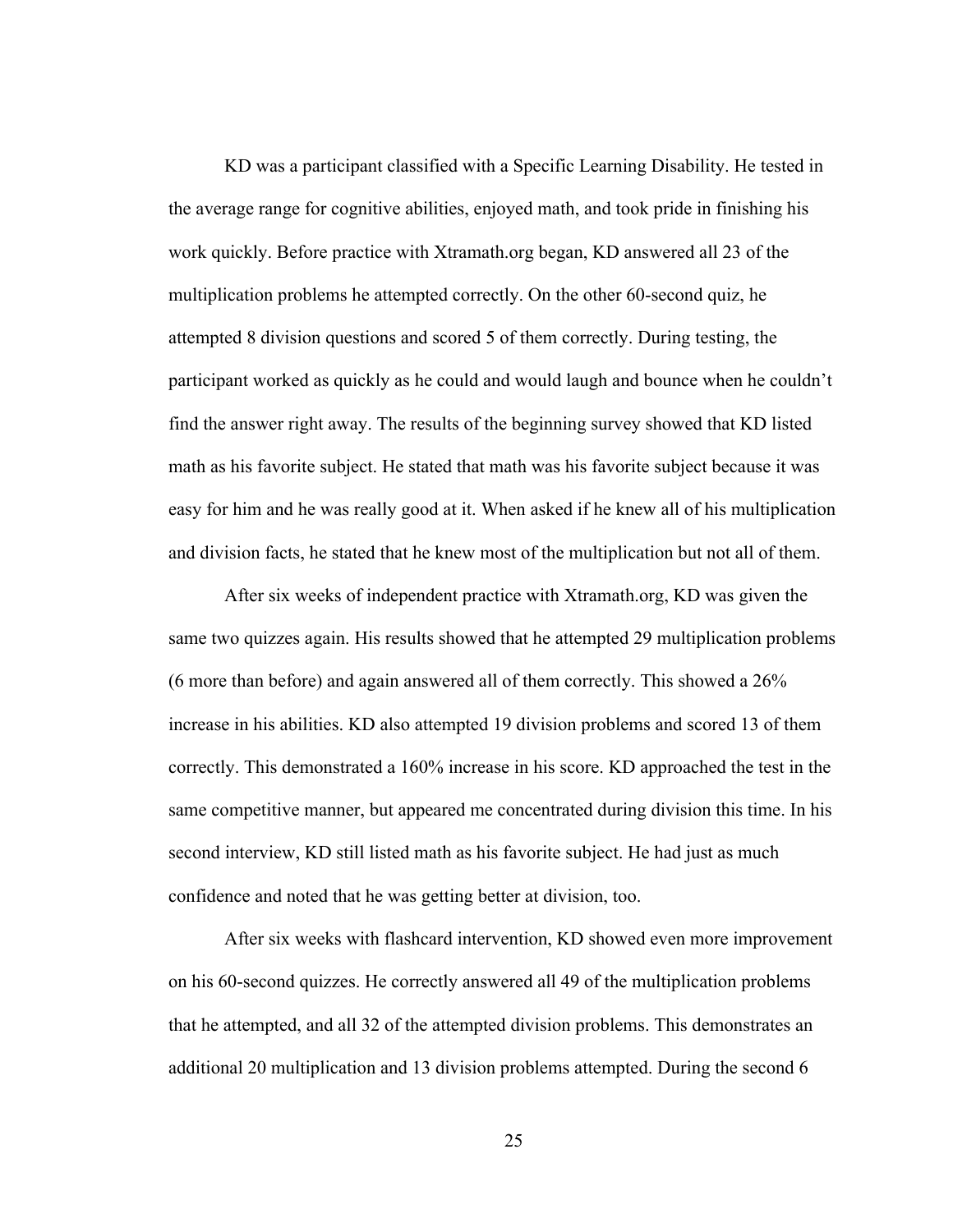weeks, he demonstrated a 108% increase in multiplication and a 114% increase in division. This time, KD got himself "pumped up" to take the quiz and said he would ace it. In his interview, he again noted that math was easy and his favorite subject. He pointed out that even though he was good before, he got even better at his basic facts. Overall, KD's multiplication improved by 113% and his division by 540%. While he increased his scores consistently throughout, the flashcard method proved better in multiplication for KD (see table 3 and figure 3).

#### Table 3

*Results for Student KD*

| Student: KD    | Pre-Test |           | Mid-Test |           |         | Post-Test |  |
|----------------|----------|-----------|----------|-----------|---------|-----------|--|
|                | Correct  | Attempted | Correct  | Attempted | Correct | Attempted |  |
| Multiplication | 23       | 23        | 29       | 29        | 49      | 49        |  |
| Division       |          |           | 13       | 19        | 32      | 32        |  |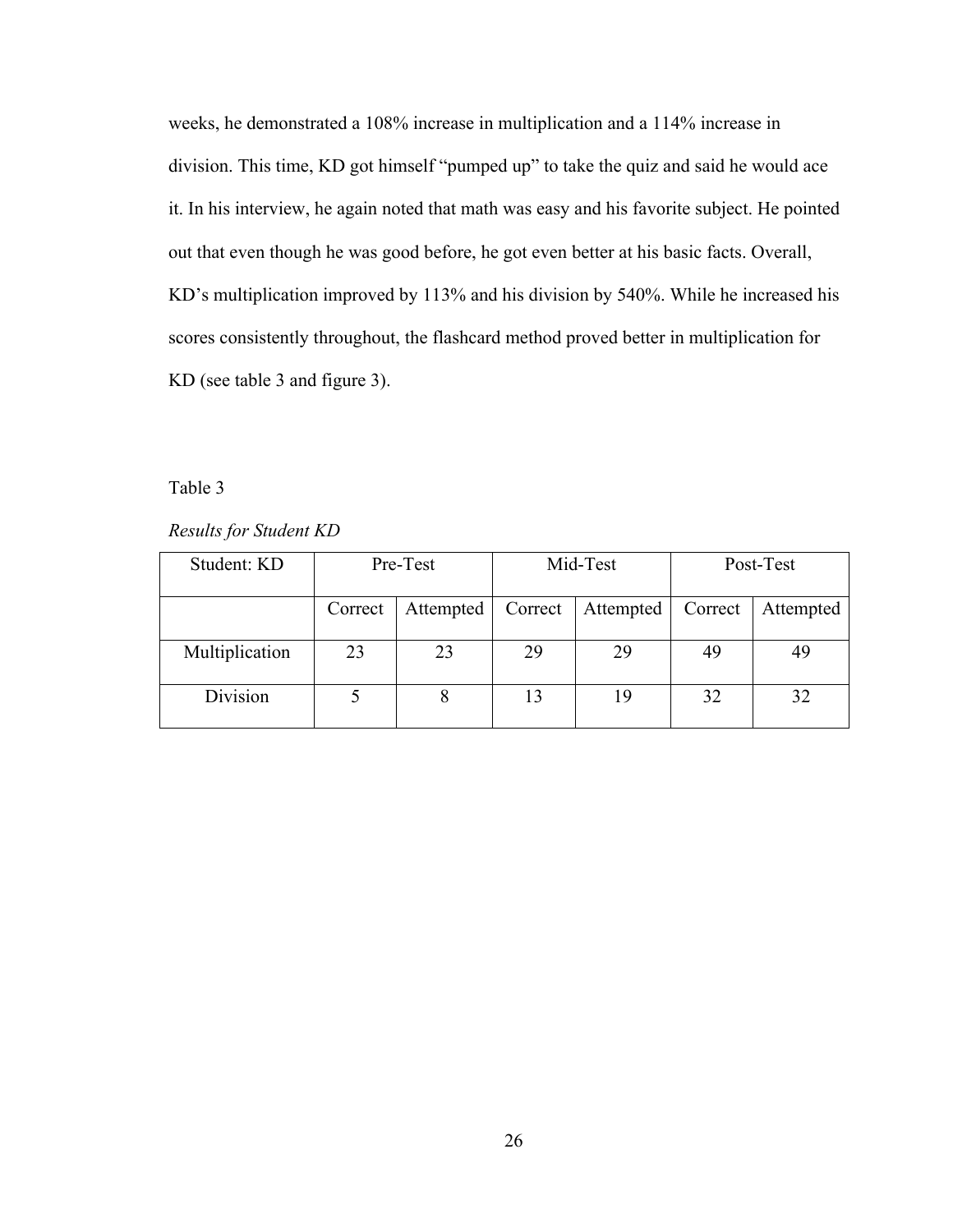

*Figure 3.* Results for student KD at three testing points.

JG was a student with visual difficulties that affect his performance in school. Focusing on words or numbers for even the shortest amount of time can cause frustration, resulting in the student shutting down. He was kept back for one year, so he is older than the rest of the class. Before practice with Xtramath.org began, JG attempted 16 multiplication problems in a 60 second session. He scored 13 of them correctly. In another 60-second quiz, he attempted 7 division problems and scored 2 correctly. During testing, the participant showed signs of frustration, like grunting and bouncing up and down, if he could not figure out an answer. The results of his first survey showed that JG listed social studies as his favorite subject, and that he thought he was pretty good at math. He also stated that math was easy and that he was good at multiplication and division.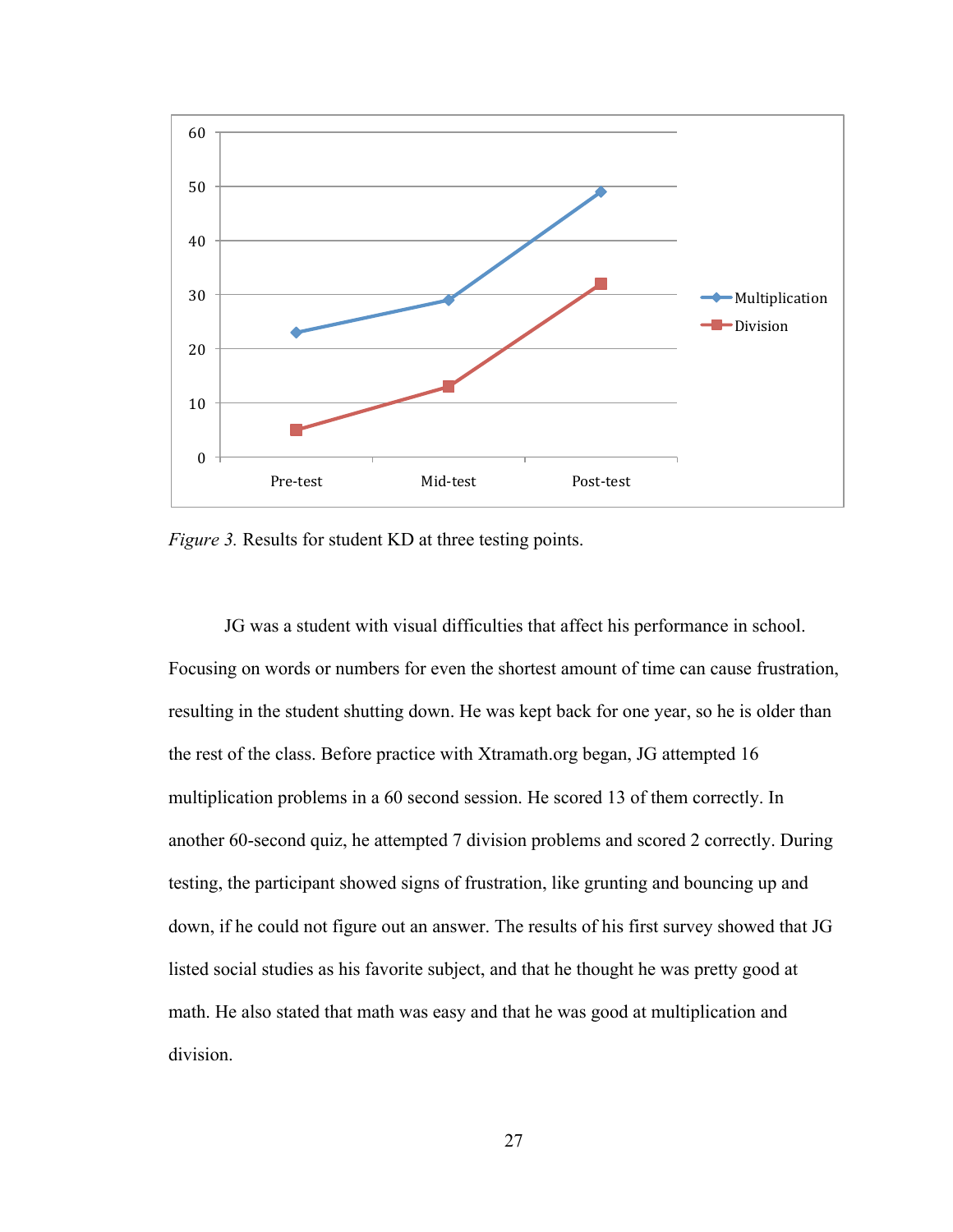After six weeks of independent practice with Xtramath.org, JG was tested again. His results showed that he correctly answered all of the 20 multiplication problems attempted. He also attempted 15 division problems and scored 12 of them correctly. JG approached the test with just as much confidence as before, but still became frustrated when he couldn't instantly recall a fact. From the initial tests to this 6-week midway point, JG was able to attempt 4 more multiplication problems and 8 more division problems. He showed an increase of 46% in multiplication and 500% in division. In the interview, JG still listed social studies as his favorite subject. He said that math was still easy and that he got a little better at it.

After six weeks with flashcard intervention, JG showed more improvement on his 60-second quizzes. He correctly answered 33 out of the 34 attempted multiplication problems correctly and solved 29 out of 29 attempted division problems. This demonstrates an additional 14 multiplication and 14 division problems attempted. He scored 13 points higher in multiplication, which is a 65% increase over 6 weeks. He scored 17 points higher in division, which demonstrates a 142% increase in score. JG demonstrated fewer signs of frustration during the final test, as he was able to complete the problems faster. In his final interview, JG stated that even though he was really good at math before, he had actually gotten better with his facts. In comparison with the computer and flashcard interventions, JG showed 19% more of an increase in multiplication with the flashcards. Overall, during the 12 weeks, JG increased by 154% in multiplication and 1350% in division (see table 4 and figure 4)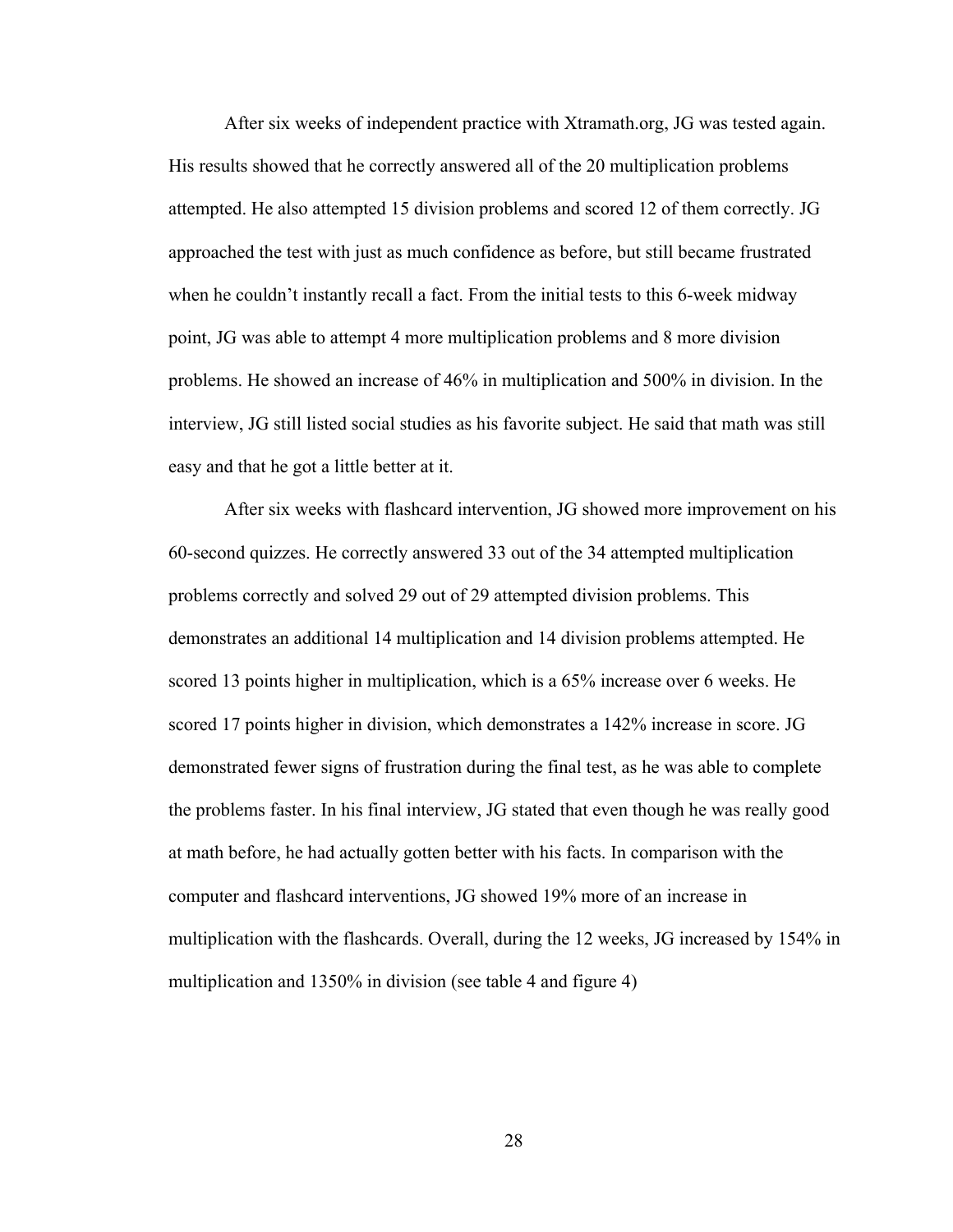## Table 4

## *Results for Student JG*

| Student: JG    | Pre-Test |           | Mid-Test |           | Post-Test |           |
|----------------|----------|-----------|----------|-----------|-----------|-----------|
|                | Correct  | Attempted | Correct  | Attempted | Correct   | Attempted |
| Multiplication | 13       | 16        | 20       | 20        | 33        | 34        |
| Division       |          |           | 12       | 15        | 29        | 29        |



*Figure 4.* Results for student JG at three testing points.

CH was a student with attention deficit hyperactivity disorder (ADHD) who falls within the average range cognitively. He struggles with processing speed, quick execution of easy cognitive tasks, and auditory short-term working memory skills, and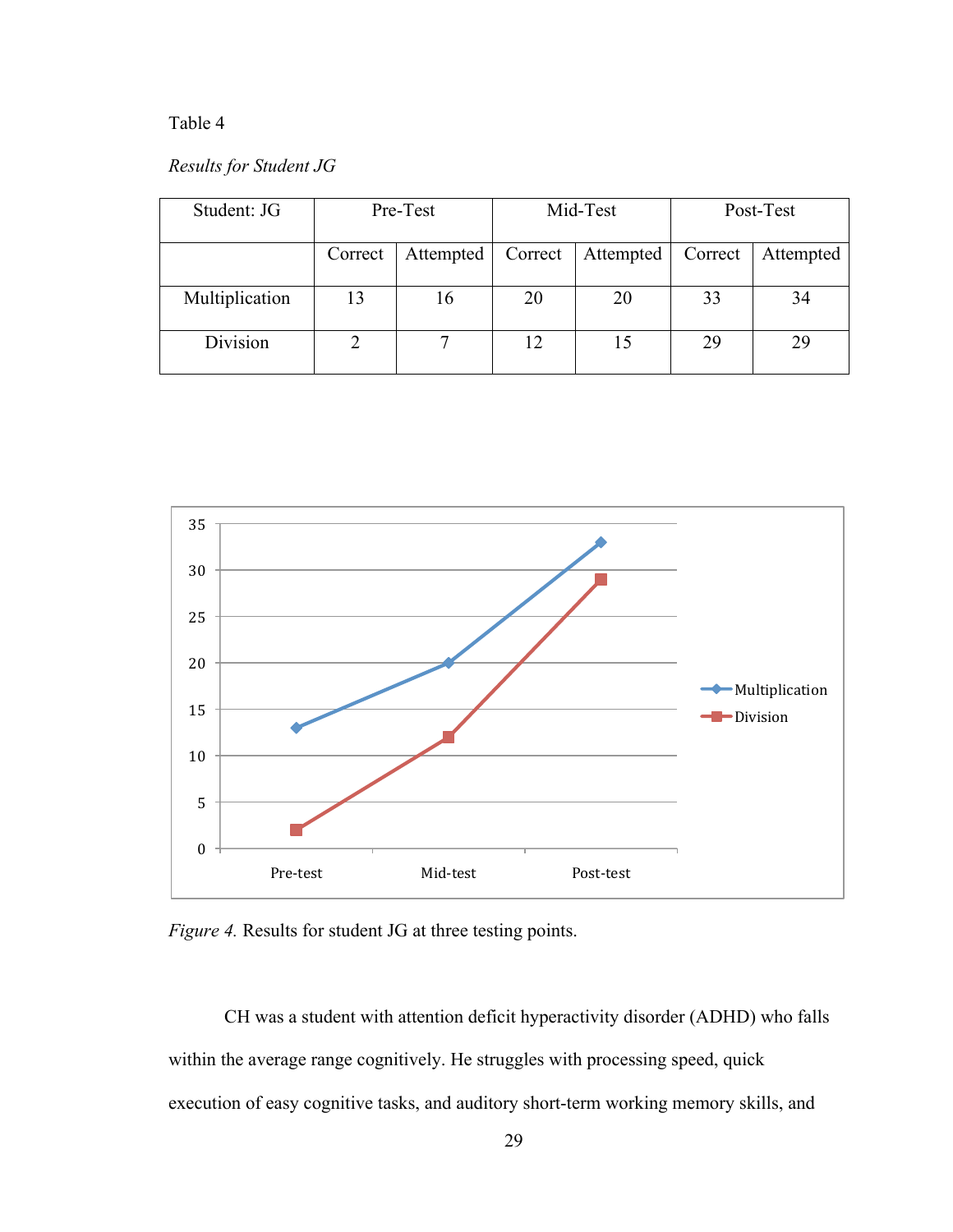has a low frustration tolerance. Before practice with Xtramath.org began, CH attempted 8 multiplication problems in a 60 second session. He scored 7 of them correctly. In another 60-second quiz, he attempted 3 division problems and answered 2 of them correctly. During testing, the participant worked slowly and showed signs of being shy and unsure. He did not demonstrate confidence in his abilities to solve multiplication and division problems. The results of the beginning survey showed that CH listed reading as his favorite subject, and that math was a difficult subject for him. He stated that math was only fun when he got to play games and that he did not know all of his multiplication and division facts.

After six weeks of independent practice with Xtramath.org, CH was given the same tests again. His results showed that he attempted 10 multiplication problems and scored 8 of them correctly, he also attempted 3 division problems and scored all 3 of them correctly. CH demonstrated a little more confidence on these tests, but his work was still slow. From the initial tests to this 6-week midway point, CH was able to attempt 2 more multiplication problems and the same number of division problems. He showed a score increase of 14% in multiplication and 50% in division. CH gave very similar answers in his second interview.

After six weeks with flashcard intervention, CH showed slight improvement on his 60-second quizzes. He correctly answered all 13 of the multiplication problems that he attempted, and solved 6 out of 8 attempted division problems. This demonstrates an additional 3 multiplication and 5 division problems attempted. He scored 5 points higher in multiplication, which is a 63% increase over 6 weeks. He scored 3 points higher in division, which demonstrates a 200% increase in score. CH still worked slowly on his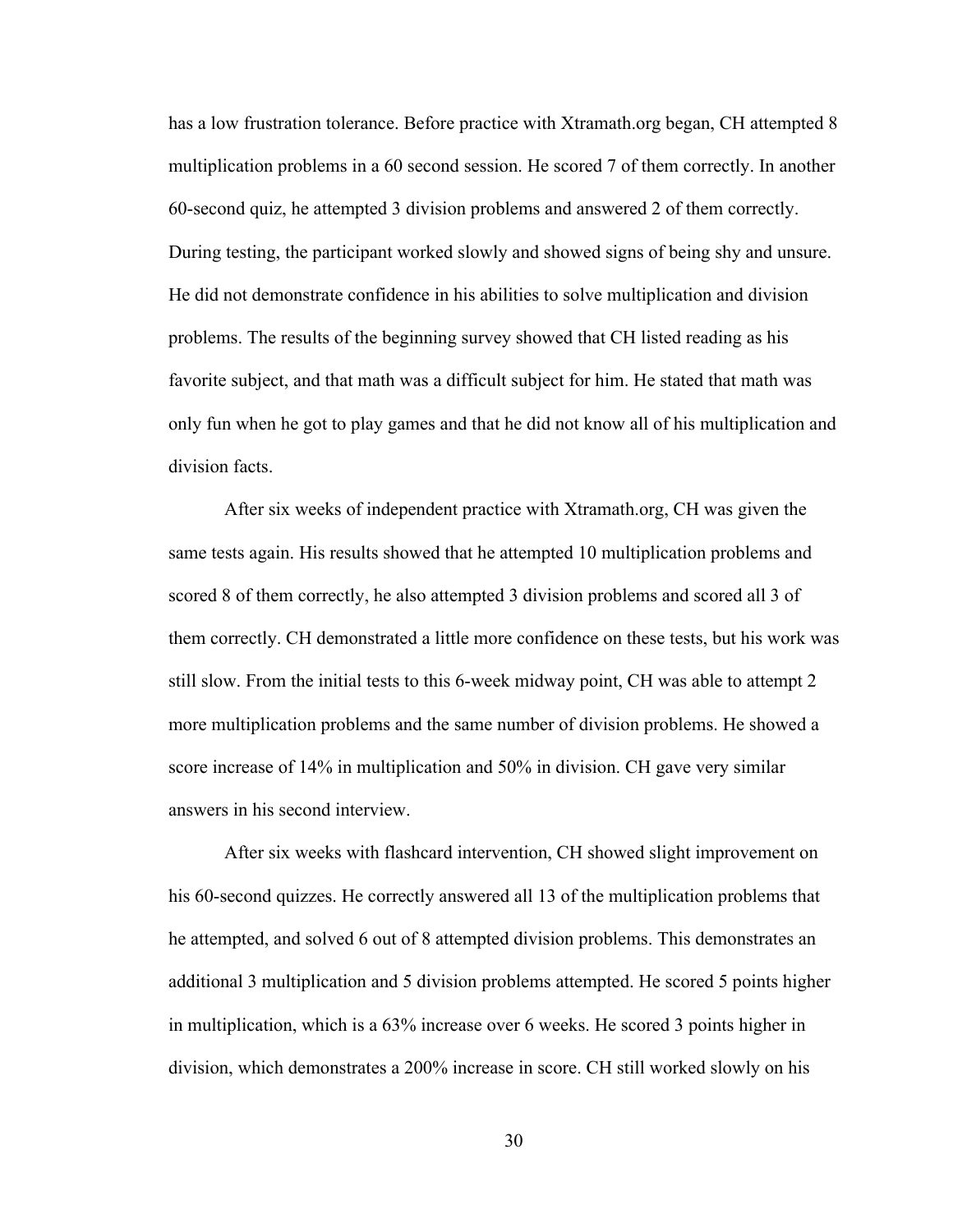quizzes. In his interview, CH stated that social studies was now his favorite subject. He said he was starting to feel better about math but that it was still hard. CH showed a greater increase of 49% in multiplication with the flashcards than just Xtramath.org. He demonstrated a 50% more increase in division. Overall, CH increased in multiplication by 86% and in division by 200% over the 12-week period (see table 5 and figure 5).

#### Table 5

#### *Results for Student CH*

| Student: CH    | Pre-Test |           | Mid-Test |           | Post-Test |           |
|----------------|----------|-----------|----------|-----------|-----------|-----------|
|                | Correct  | Attempted | Correct  | Attempted | Correct   | Attempted |
| Multiplication |          |           | 8        | 10        | 13        |           |
| Division       |          |           |          |           |           |           |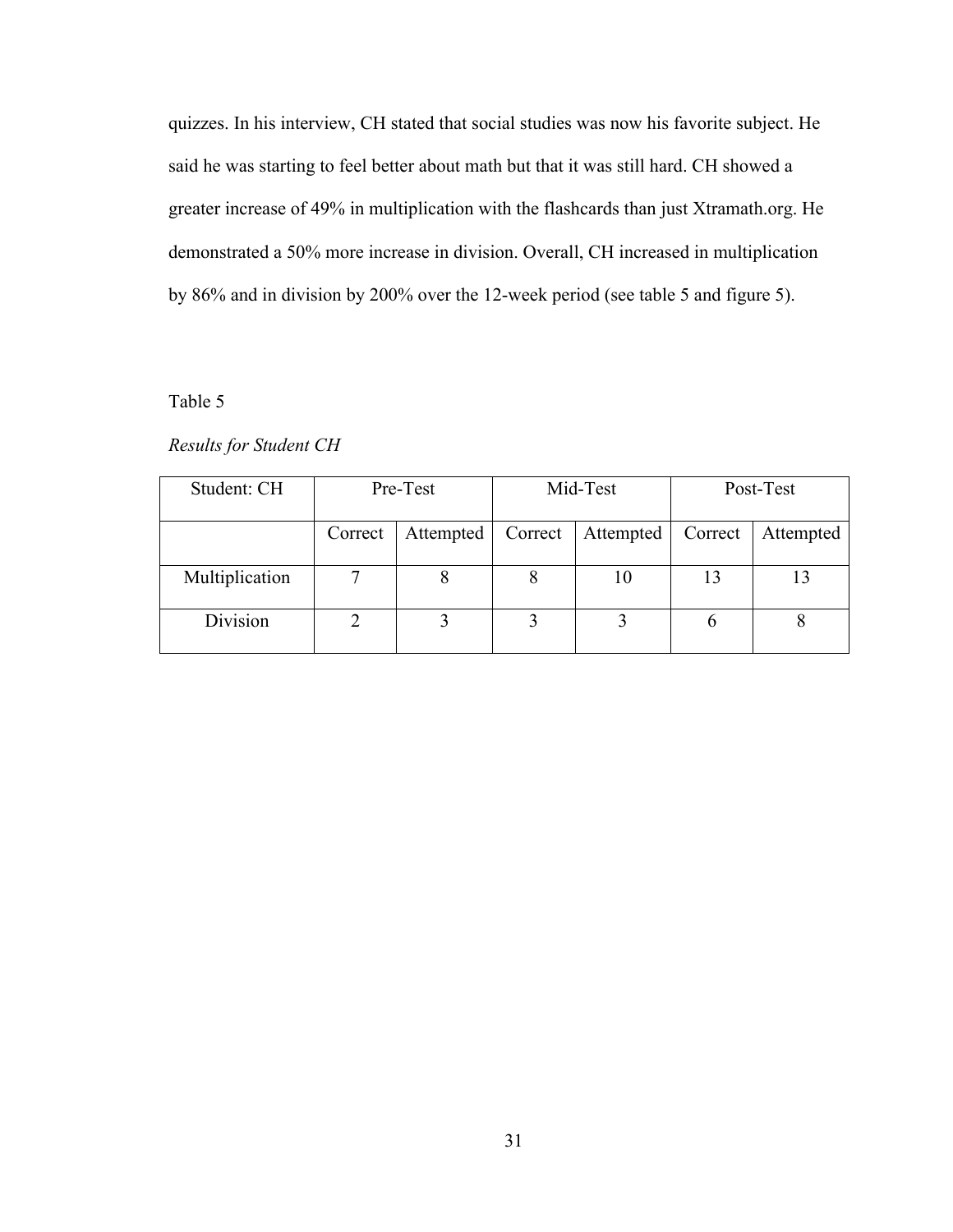

*Figure 5.* Results for student CH at three testing points.

Participant AH was a student with a specific learning disability who receives math instruction in the inclusive classroom and receives extra help from the special education teacher three times per week. Before practice with Xtramath.org began, AH attempted 15 multiplication problems in a 60-second session. She scored 14 of them correctly. In another 60-second quiz, she attempted 6 division problems and got 5 of them correct. During testing, the participant was using counting strategies with her hands. The results of her first survey showed that AH listed writing as her favorite subject, she was not good at math, and it was not so fun. She stated that she did not know her basic math facts and that she was not good at multiplication and division.

After six weeks of independent practice with Xtramath.org online, AH was tested again. Her results showed that on the second set of tests, she attempted 21 multiplication problems, which was 6 more than before, and scored 19 of them correctly. This showed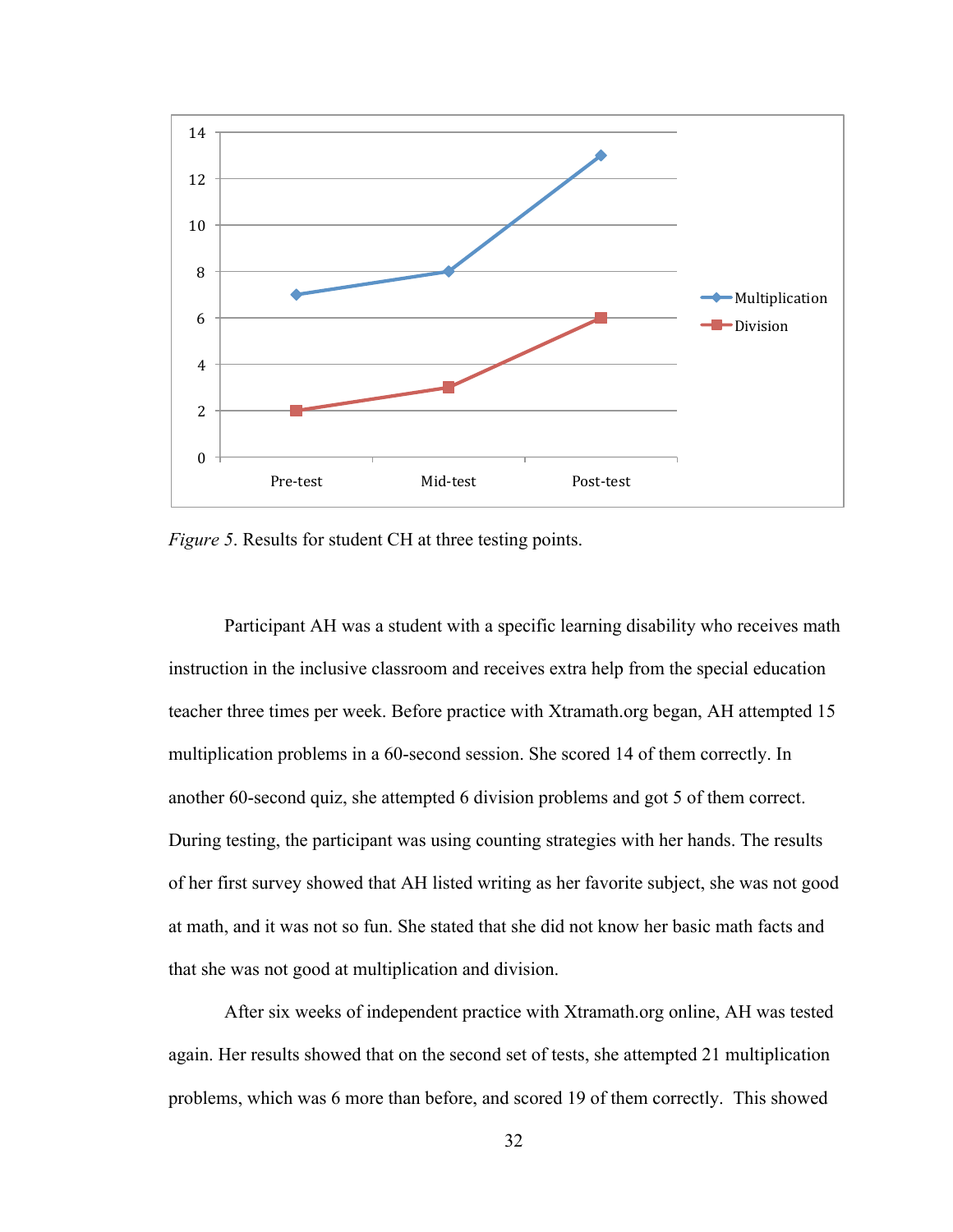a 36% score increase. On her division quiz, she attempted 10 questions, which was 4 more than the previous test, and answered 8 correctly. Here, the data shows a 60% score increase. AH continue to use counting with her hand as a strategy but was able to remember some of the problems without it. She still felt that math was hard and that she was not getting much better with her facts.

After a six-week flashcard intervention, AH showed even more improvement on her 60-second quizzes. She attempted 17 more multiplication problems than before and answered all 38 correctly, presenting a 100% increase in score. In division, she attempted 12 more problems and answered 21 correctly, showing a score increase of 175%. AH only used counting on her hands a few times during the quizzes, which helped her increase her speed. Overall, she showed a 175% score increase in multiplication and a 320% score increase in division. Her final interview indicated that while writing was still her favorite subject, she felt that she was learning her facts, writing the answers faster, and getting better at math (see table 6 and figure 6).

#### Table 6

|  | <b>Results for Student AH</b> |
|--|-------------------------------|
|--|-------------------------------|

| Student: AH    |         | Pre-Test      |         | Mid-Test<br>Post-Test |         |           |
|----------------|---------|---------------|---------|-----------------------|---------|-----------|
|                | Correct | Attempted     | Correct | Attempted             | Correct | Attempted |
| Multiplication | 14      | 15            | 19      | 21                    | 38      | 38        |
| Division       |         | $\mathfrak b$ | 8       | 10                    | 21      | 22        |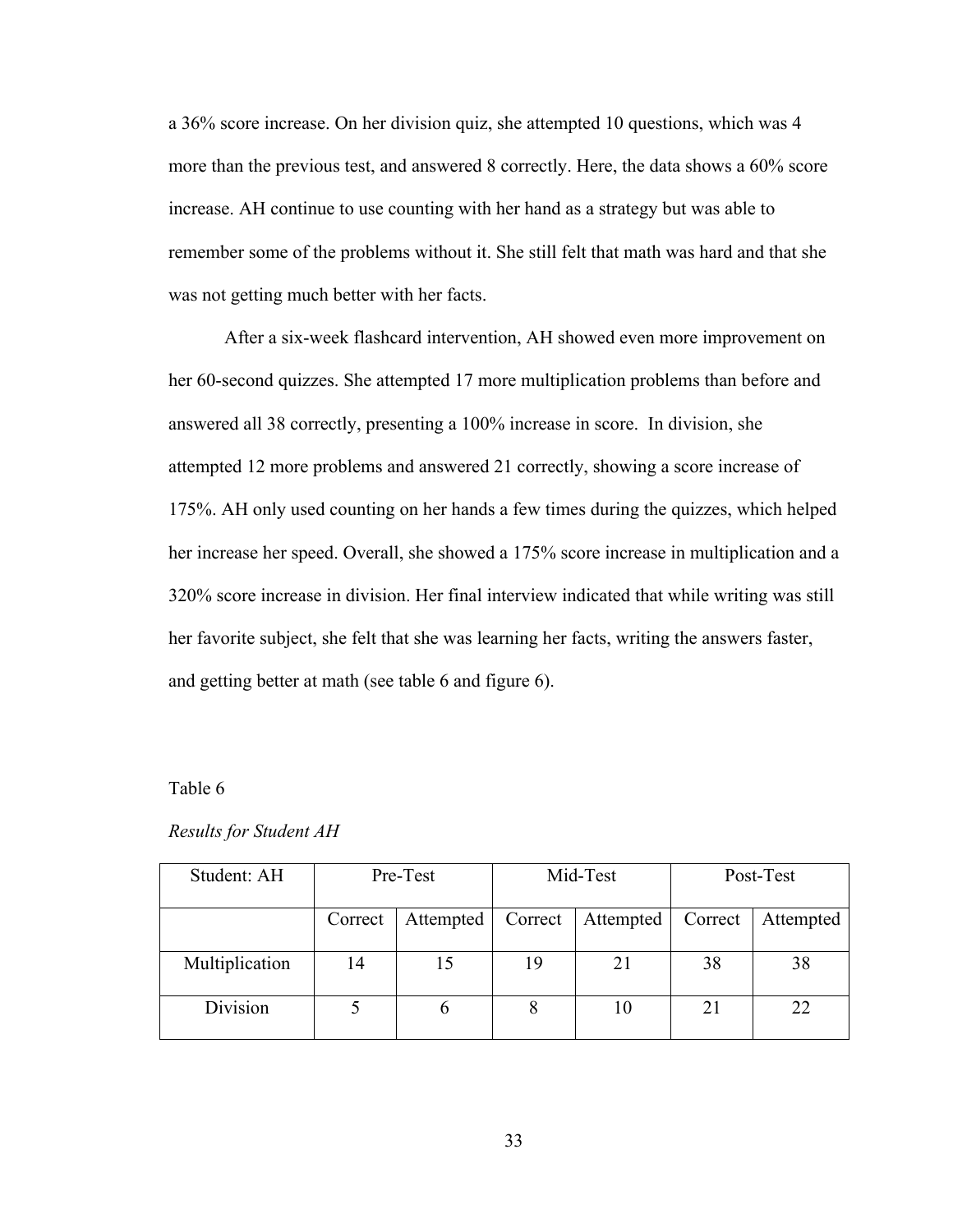

*Figure 6*. Results for student AH at three testing points.

Participant AC was a student with a specific learning disability who falls in the low average range cognitively and demonstrates a significant difficulty with number sense, as well as retaining and recalling information. Before practice with Xtramath.org began, AC attempted 3 multiplication problems in a 60 second session. She scored 0 of them correctly. In another 60-second quiz, she attempted 1 division problem and did not answer it correctly. During testing, the participant was visibly upset and kept looking up at the researcher for help. The results of the beginning survey showed that AC listed writing as her favorite subject, said math was fun but it was very hard for her. When asked about whether or not she knew all of her multiplication and division facts, she declined.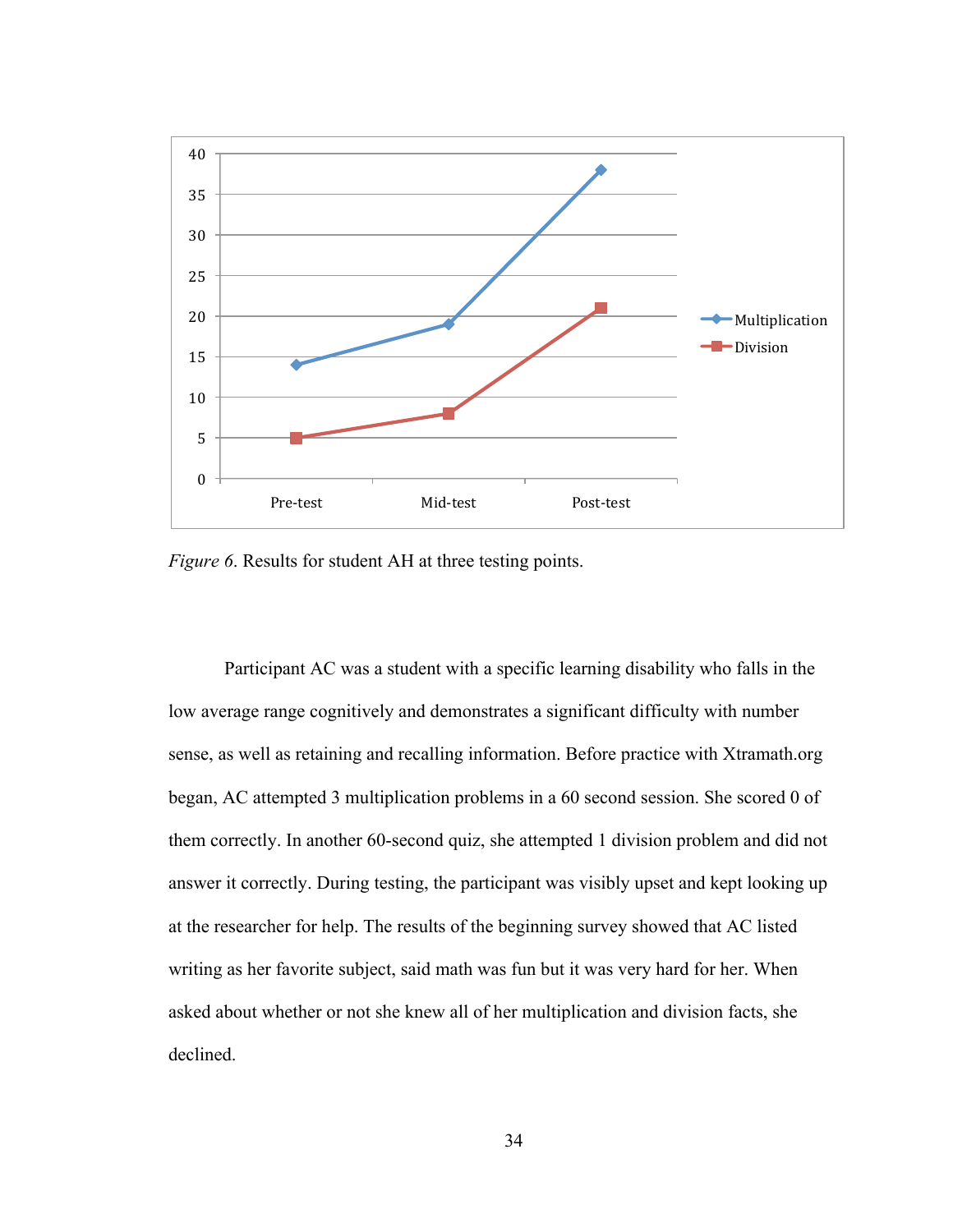After six weeks of independent practice with Xtramath.org, AC was tested again. Her results showed that on the second set of tests, she attempted 11 multiplication problems, which was 8 more than before, and scored 10 of them correctly. This showed a 1000% score increase. On her division quiz, she attempted 4 questions, which was 4 times as many as the previous test and answered all of them correctly. Here, the data shows a 400% score increase. AC showed more confidence, and did not look to the teacher for help, but did work slowly. In her interview, AC stated that writing was still her favorite subject, but that she was getting better at her math facts.

After a six-week intervention with flashcards, AC showed significant improvement on her 60-second quizzes. She attempted 17 more multiplication problems than before and answered all 38 correctly, presenting a 100% increase in score. In division, she attempted 12 more problems and answered 21 out of the 22 correctly for a score increase of 175%. AC was much more confident during this test and said that she was proud of herself when she finished. Overall, she showed a 4500% score increase in multiplication and a 2700% score increase in division. Her final interview indicated that she loved writing and math. She felt that knowing her math facts made her faster at other math challenges (see table 7 and figure 7).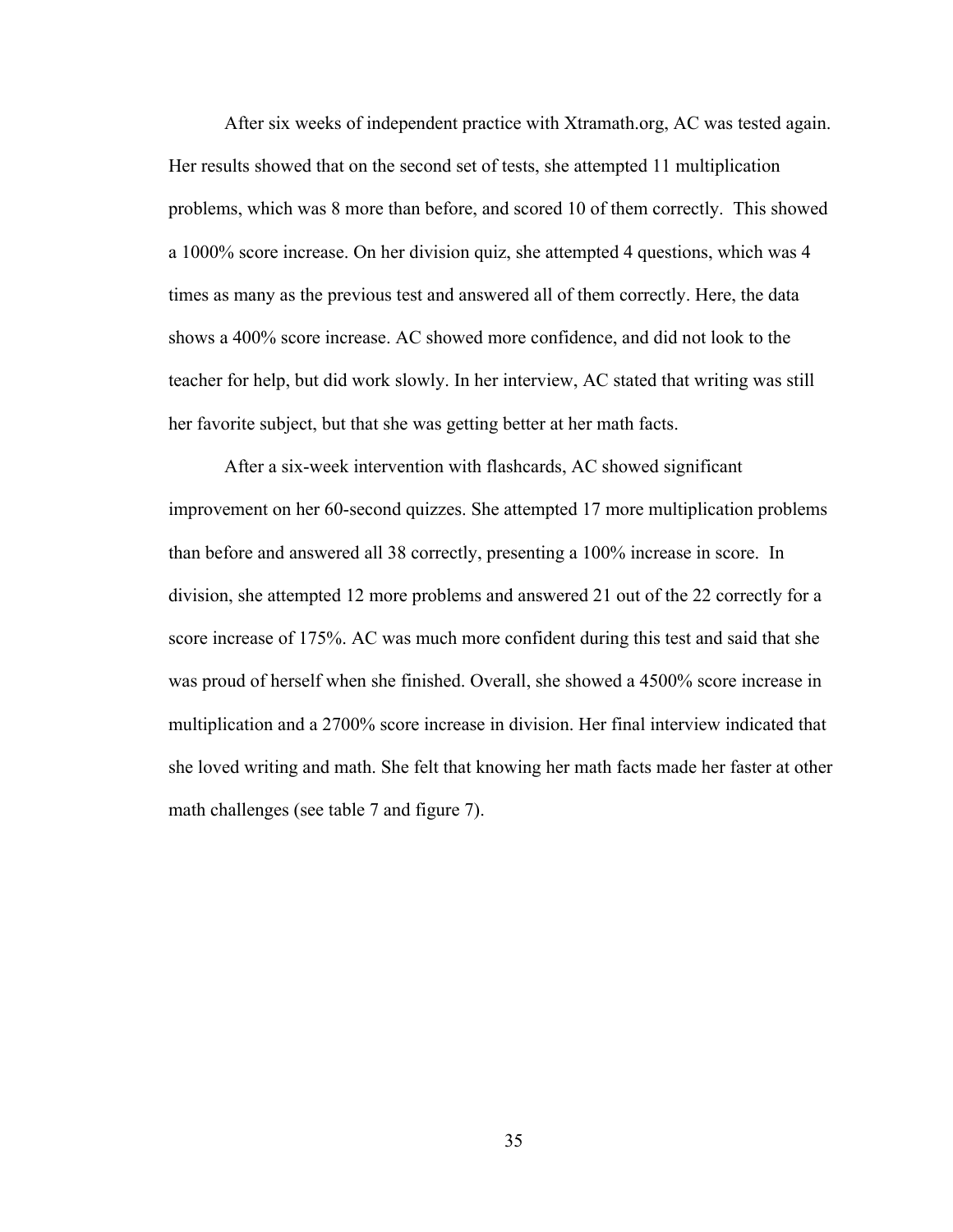### Table 7

### *Results for Student AC*

| Student: AC    |         | Pre-Test  | Mid-Test<br>Post-Test |           |    |           |
|----------------|---------|-----------|-----------------------|-----------|----|-----------|
|                | Correct | Attempted | Correct               | Attempted |    | Attempted |
| Multiplication |         |           | 10                    |           | 45 |           |
| Division       |         |           |                       |           | 27 |           |



*Figure 7*. Results for student AC at three testing points.

DE was a student with ADHD whose inattention and inability to focus significantly impacted his classroom performance. Math has always been a strong subject for him. Before practice with Xtramath.org began, DE attempted 8 multiplication problems in a 60 second session. He scored 6 of them correctly. In another 60-second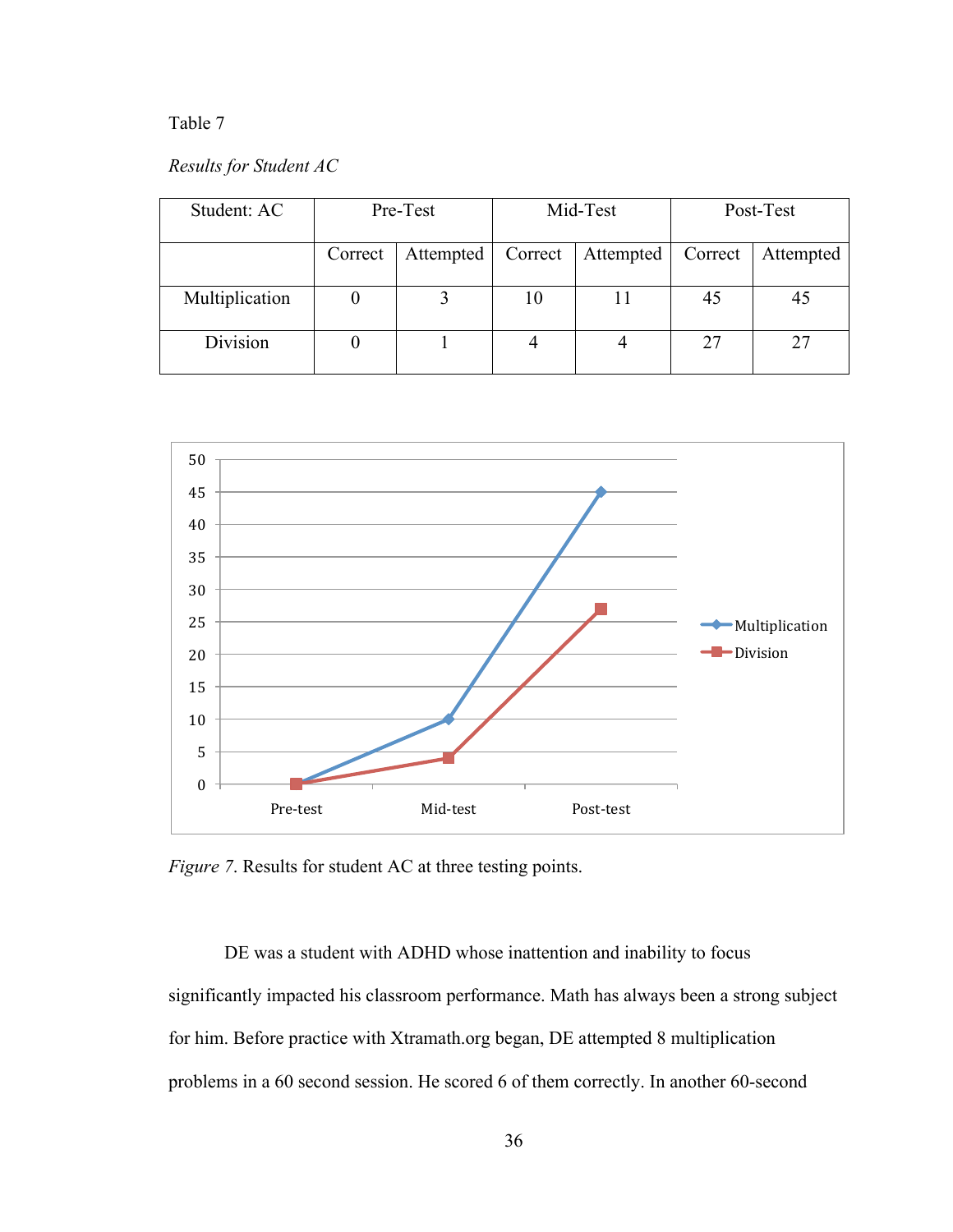quiz, he attempted 9 division problems and scored 5 correctly. During testing, the participant worked slowly and was often seen looking at other things around him. The results of his first survey showed that DE listed science and social studies as his favorite subjects, and that he thought he was pretty good at math. He also stated that he was okay at his basic math facts.

After six weeks of independent practice with Xtramath.org, DE was tested again. His results showed that he correctly answered all 9 multiplication problems that he attempted. He also attempted 9 division problems and scored 6 of them correctly. During testing, DE still seemed easily distracted. From the initial tests to this 6-week midway point, DE was able to attempt 1 more multiplication problem and the same number of division problems. He showed a score increase of 50% in multiplication and 0% in division. In the second interview, DE still listed writing as his favorite subject. He said that he felt fine with math but wanted to get better.

After six weeks with flashcard intervention, DE showed more improvement on his 60-second quizzes. He correctly answered all 30 of the attempted multiplication problems, and solved 23 out of 25 attempted division problems. This demonstrates an additional 21 multiplication and 16 division problems attempted. He scored 11 points higher in multiplication, which is a 233% increase over 6 weeks. He scored 18 points higher in division, which demonstrates a 360% increase in score. DE demonstrated fewer signs of distraction during the final test, and noted that he was proud of his focus. In his final interview, DE stated that math was getting more fun because he was challenging himself to get better. In comparison with the computer and flashcard interventions, DE showed 180% more of an increase in multiplication and 360% more in division with the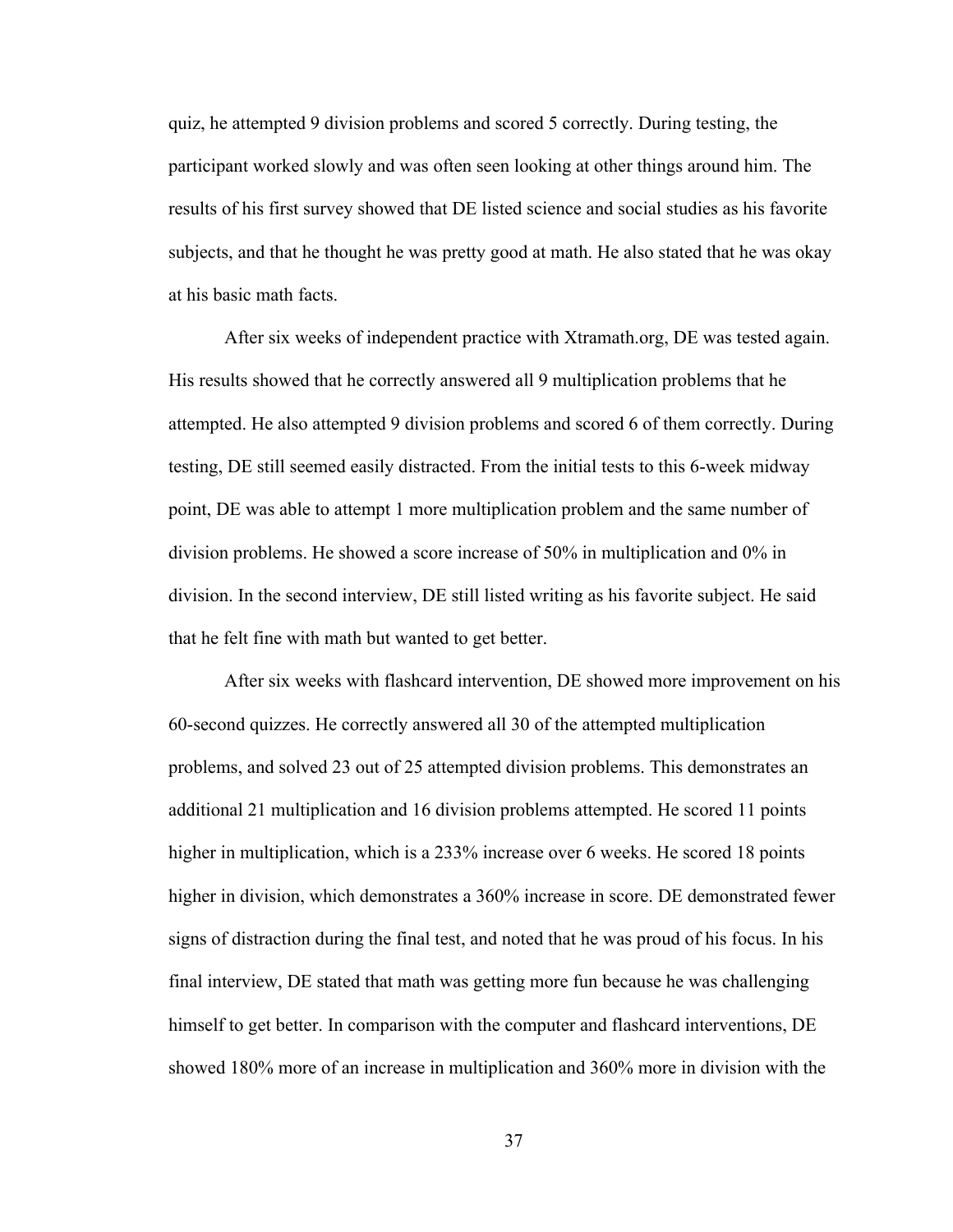flashcards than the online program. Overall, during the 12 weeks, DE increased by 400% in multiplication and 360% in division.

Table 8

*Results for Student DE*

| Student: DE    |         | Pre-Test  |         | Mid-Test<br>Post-Test |         |           |  |
|----------------|---------|-----------|---------|-----------------------|---------|-----------|--|
|                | Correct | Attempted | Correct | Attempted             | Correct | Attempted |  |
| Multiplication | O       | 8         |         |                       | 30      | 30        |  |
| Division       |         |           |         |                       | 23      | 25        |  |



*Figure 8.* Results for student DE at three testing points.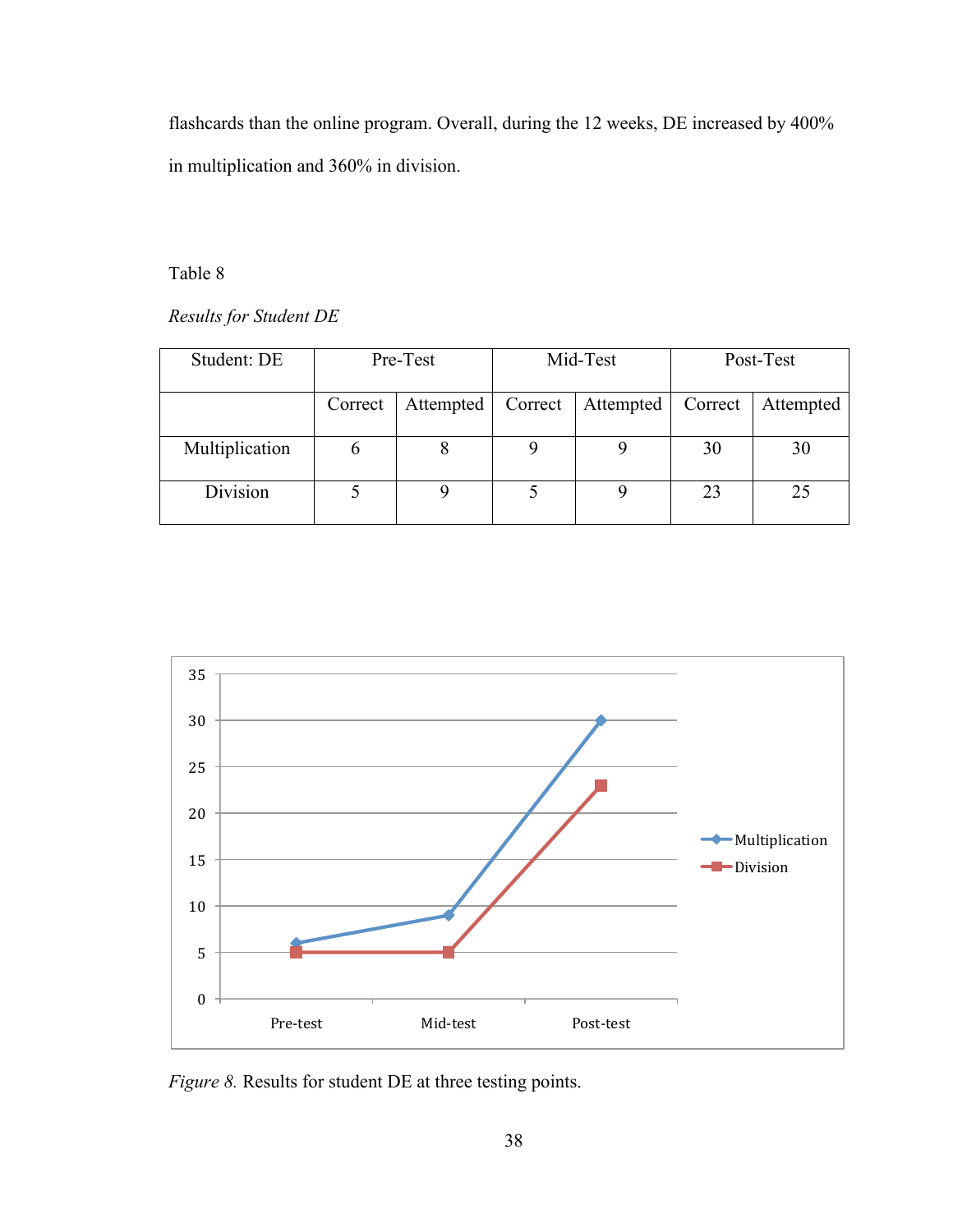### **Overall Results**

At the conclusion of the study, all eight students showed an increase of both multiplication and division fact knowledge. A greater increase in skills took place as a result of flashcards rather than the use of the website. While division showed a greater skill increase, every student was able to answer more multiplication than division problems correctly on the post-test. Student AC showed the greatest increase throughout the study. On both pre-tests, she was not able to answer any questions correctly. On the post-test, she accurately answered 45 multiplication and 27 division problems correctly. While Student CH's scores were the lowest for both post-tests, he was still able to almost double his score in multiplication and triple his score in division.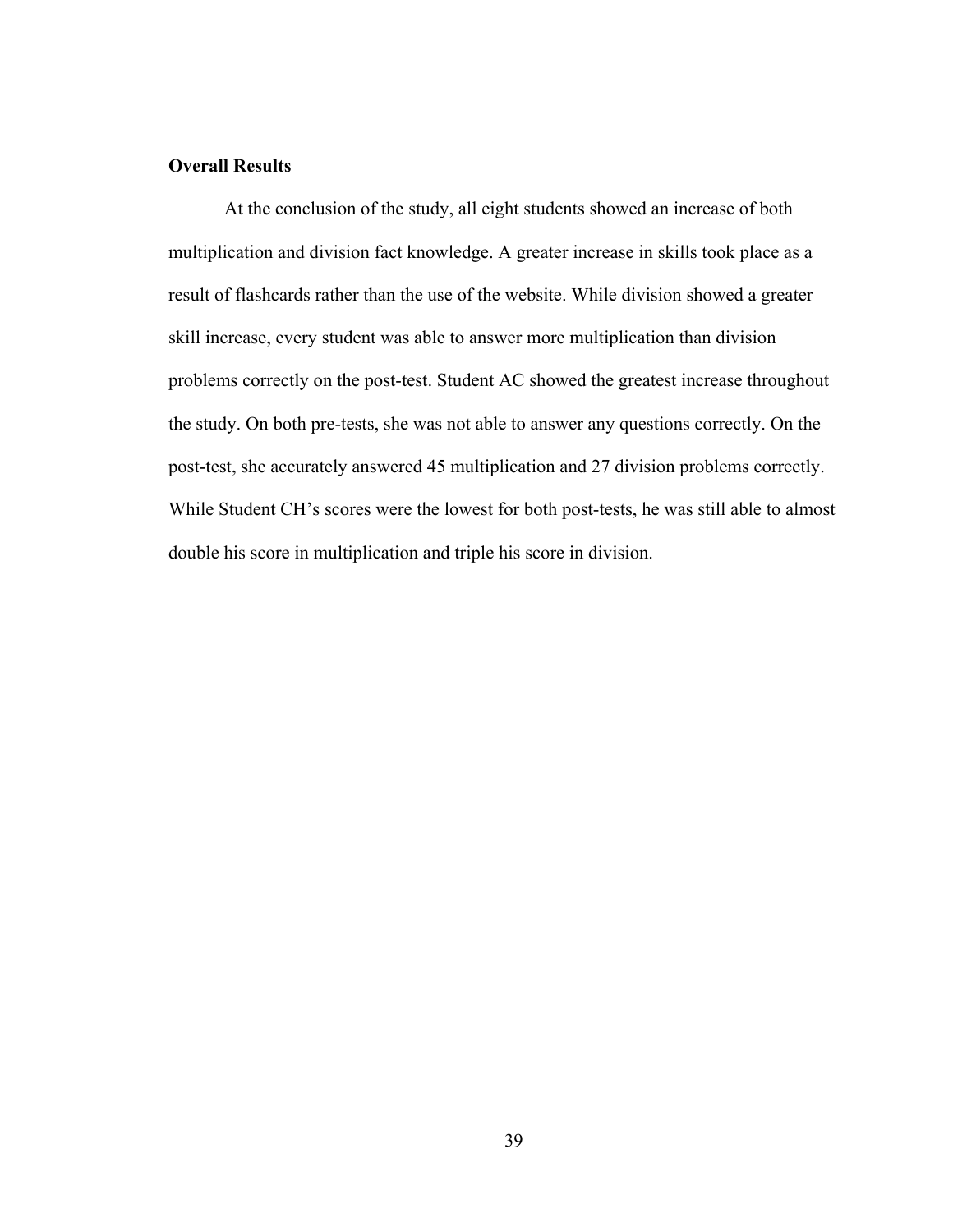#### **Chapter 5**

#### **Discussion**

This study examined two different methods of developing instant recall of basic multiplication and division facts. The goal was to determine if a computer based-program (Xtramath.org) or traditional paper flashcards resulted in more of an increase in basic math fact knowledge. This study included eight fourth grade students with learning disabilities form Medford, New Jersey. All but one of the students was instructed in the resource classroom for math, while the other was seen by the special education teacher three times per week for extra math help. The participants consisted of 3 white females and 5 white males, all ages 9 or 10. The study lasted for 12 weeks.

The students in this study had differing levels of ability. Some of the students preferred math, while others did not. Some students had slower processing speeds than other students. Some of the participants had anxiety or ADHD. Students are expected to master multiplication facts by the end of third grade but most do not. This explains why most students were stronger in multiplication than in division. The importance of these basic skills becomes drastically important in order to grasp new and challenging mathematical concepts that are introduced by the fourth grade math curriculum.

The results of this study showed that every student demonstrated a greater increase in fact knowledge and production of answers after the handheld flashcard method was used. There were only two students who showed a greater percentage increase with Xtramath.org in one of the subject areas but even that student favored the flashcards in the other. While there was an increase in performance after both methods, the handheld flashcards produced a greater increase in basic skill knowledge.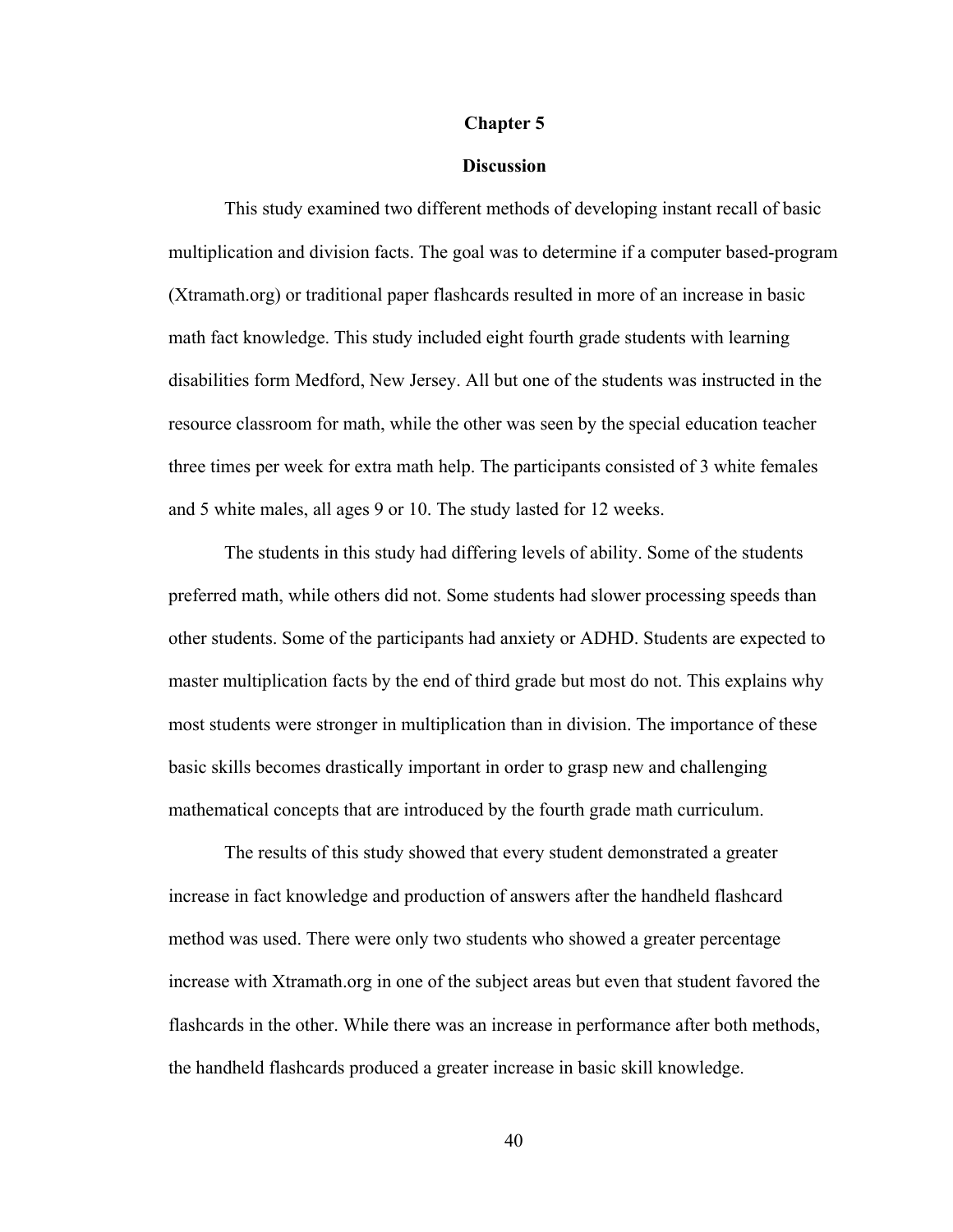#### **Relation to Previous Studies**

Comparing the results of this study to the results of prior studies, the outcome is somewhat surprising. As technology advances so quickly, there are more and more studies being conducted to determine which methods (i.e. devices, games, apps, or websites) are the best to use. There are many studies that show personal devices being more beneficial than shared computers or promethean boards. What most studies don't compare is whether or not technology in general is a better method of learning new information than other ways. The few that do compare methods generally show technology to be a beneficial strategy for learning, but not necessarily better than traditional paper methods. For example, a study by Nelson (2009) was conducted to research which of three websites (www.funbrain.com, www.aplusmath.com, and www.multiplication.com) was the best method for acquiring basic fact knowledge. The study does not show how using flashcards would have compared with the websites. Many of these findings could have been the result of the students' increased interest in new technology that had never before been seen in school. An example of this is shown in a study conducted by Mechling et al (2008) comparing knowledge acquired through SMART board technologies with the same information presented with flashcards. In this study, the students who used the SMART board technology to learn the new information showed better results than those who used the flashcards. In 2008, when SMART board technology was just being introduced, the newness of the technology was still enough to engage students in a meaningful way. It is possible that this newness has warn off and the technology has lost its affect.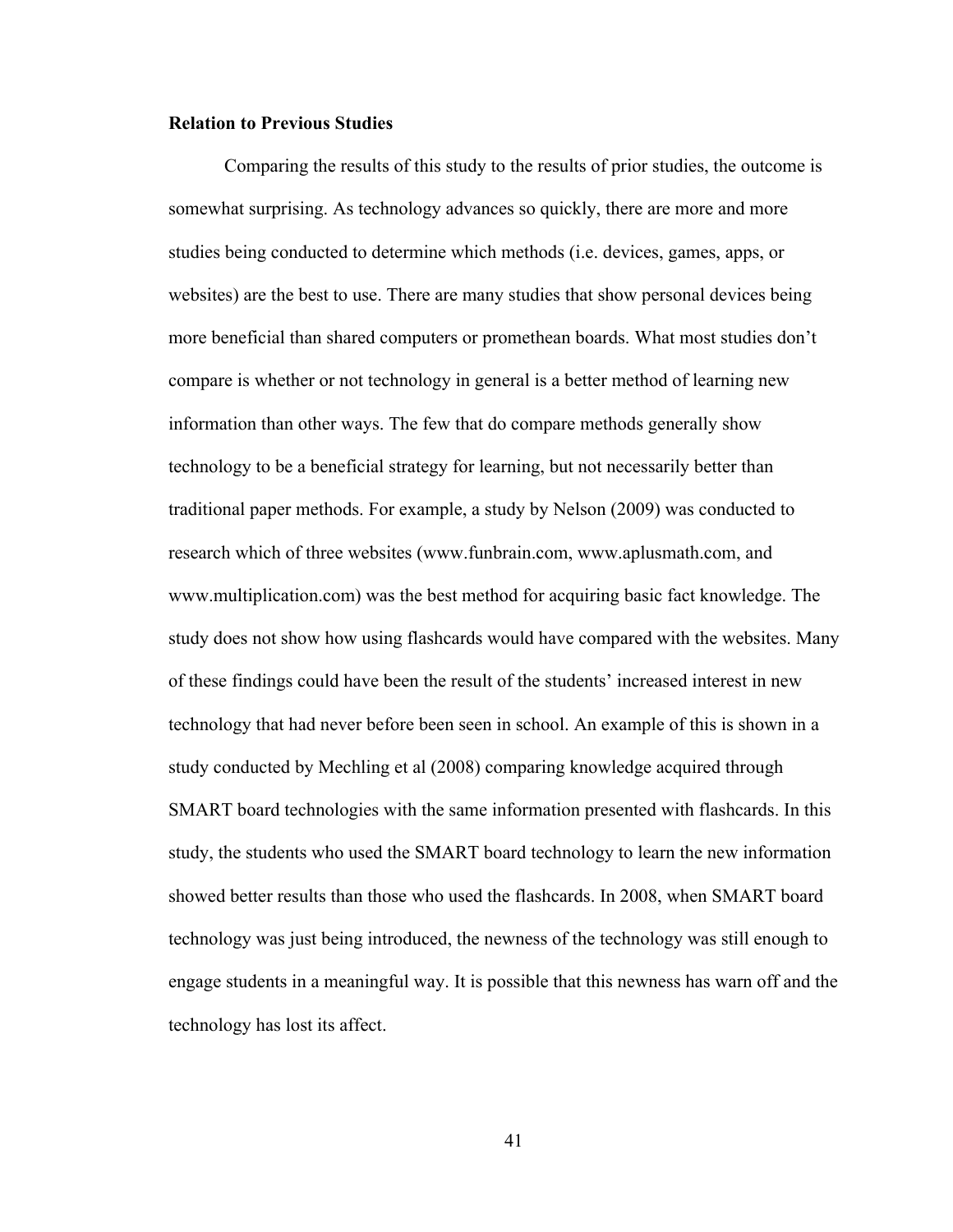More studies are being conducted now to suggest that teachers should be reverting back to the ways of teaching before technology was readily available. This research demonstrates similar outcomes to this study. For example, Douglas Fisher and Nancy Frey (2018) summarized the results of three similar studies that were conducted to determine if digital or print methods were better for comprehension. In all three cases, print methods were shown to be more successful than digital methods. One of the studies in their article showed that while more information is able to be received and expressed in digital methods, less information is able to be truly comprehended and retained. Fisher and Frey place emphasis on the idea that learning with paper-based methods requires more effort from the students and without being able to physically handle materials, mental maps used for comprehension are disrupted.

As another example, in 2003, Kroesbergen and Van Luit conducted a study of about 60 elementary school students with exceptional learning needs, similar to the students used in this study. They looked specifically at basic skills in mathematics and how different types of instruction affected student learning. They, too, found that students who used computer- assisted technology were less effective than those without the use of technology. Somewhat contradictory results were shown by Plourde in 2008, when a similar study was conducted comparing flashcards to the use of SMART Board technologies. While this study looked to meet the needs of a whole group class, rather than individual skills, the results actually proved the SMART Board to be more effective than the flashcards. The five-year difference between the studies is to be noted. In 2008, we see a rise in use and interest of technology as Social Media networks become more popular.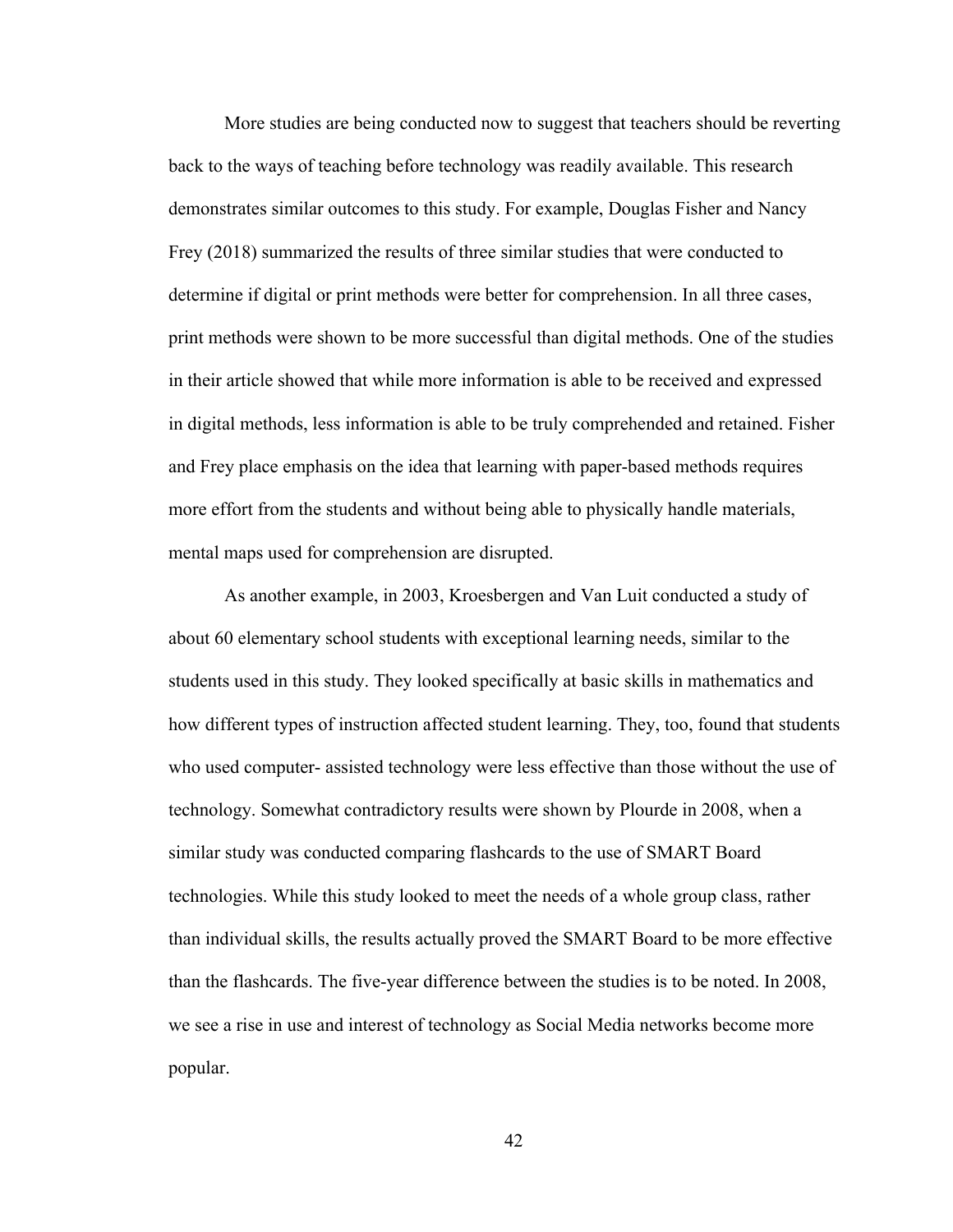#### **Limitations and Future Studies**

This study only examined a small population of students who were all of the same background and socioeconomic status. More students should be studied to provide more appropriate and accurate results. Additionally, this study was conducted over 12 weeks total-6 with the online program and 6 with flashcards. It would be more beneficial to review results over a longer period of time. It was also helpful for this to be an experimental design in which one group was given the flashcard intervention and one was not. This would help to determine the true cause of the increase in skills. Due to the requirements of the school district, such a design was not possible.

#### **Practical Implications**

The current study showed that there was more of an increase in instant recall of basic math facts after practicing with paper flash cards rather than using the program Xtramath.org. Teachers who have students with special needs that use this program may consider providing students with alternative options. Students gained confidence in math as a whole after learning facts, completed multi-step questions more quickly with less frustration, and were willing to attempt more difficult tasks. Students enjoyed the one-onone teacher time over the time spent on the computer. While technology does wonderful things for education, the fact that students are now on technology more than not, shows that doing things off of the computer has become more of a novelty. As we move toward and even more technological world, teachers should not forge the importance of hands-on and face-to-face interventions.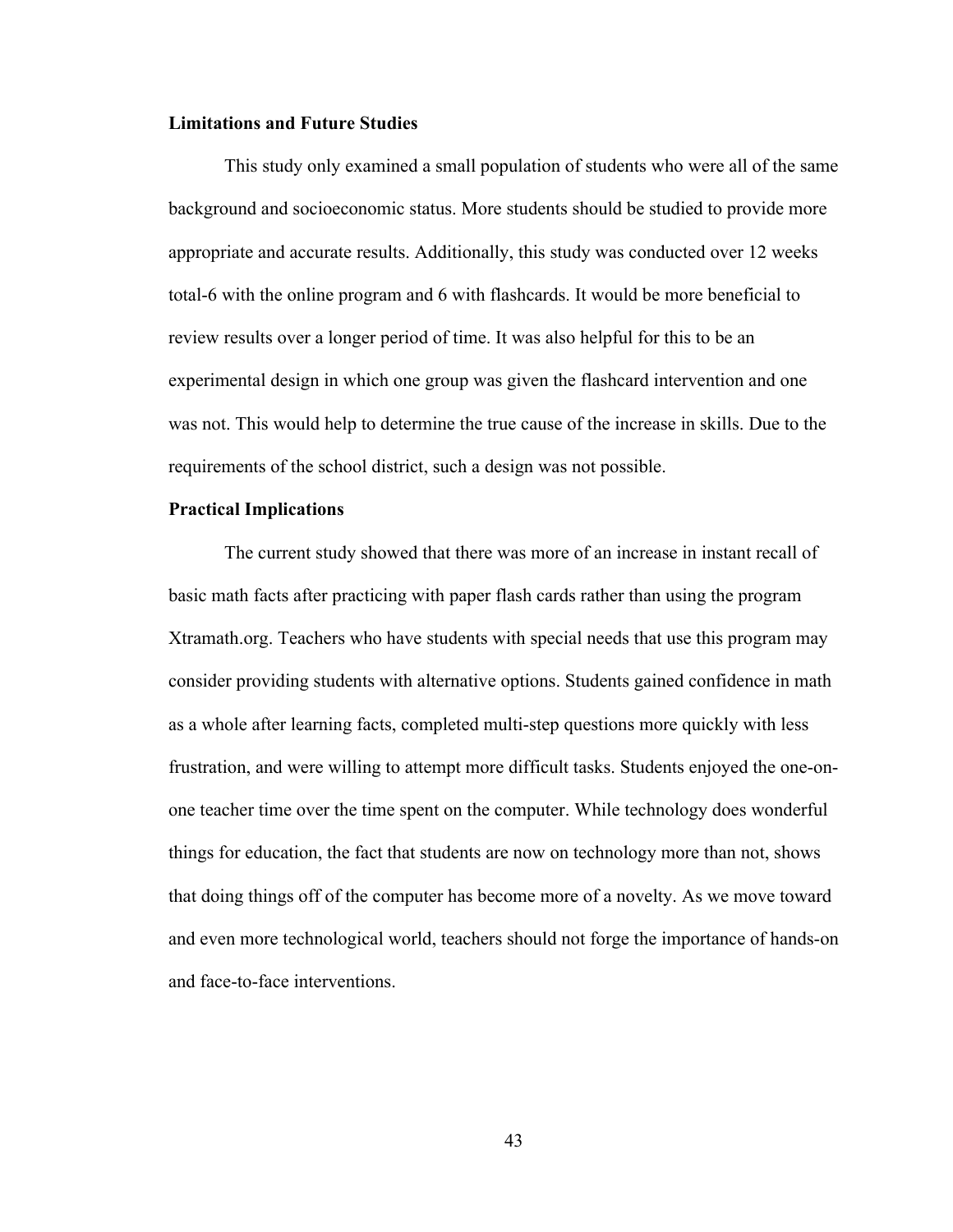#### **Conclusion**

This study was designed to answer the following question: Does the use of online math programs improve the multiplication and division fact knowledge of 4th grade exceptional learners better than the use of traditional handheld flashcards? The data showed that traditional handheld flashcards had a stronger impact on students with disabilities when it came to developing instant recall of basic facts. Using this technique (or other paper methods) would benefit students with special needs, and possibly even those without.

After reviewing the research and data throughout this study, it is clear that traditional handheld flashcards have more of an impact on students with learning disabilities than computer programs. Students enjoy the instant gratification and one-onone time with the teacher, and they are less distracted by the bright lights and sounds of technology. In order for flashcards to make their full impact on students, teachers need to be implementing the intervention systematically and consistently. More research would give a clearer picture of the benefits of flashcards over technology.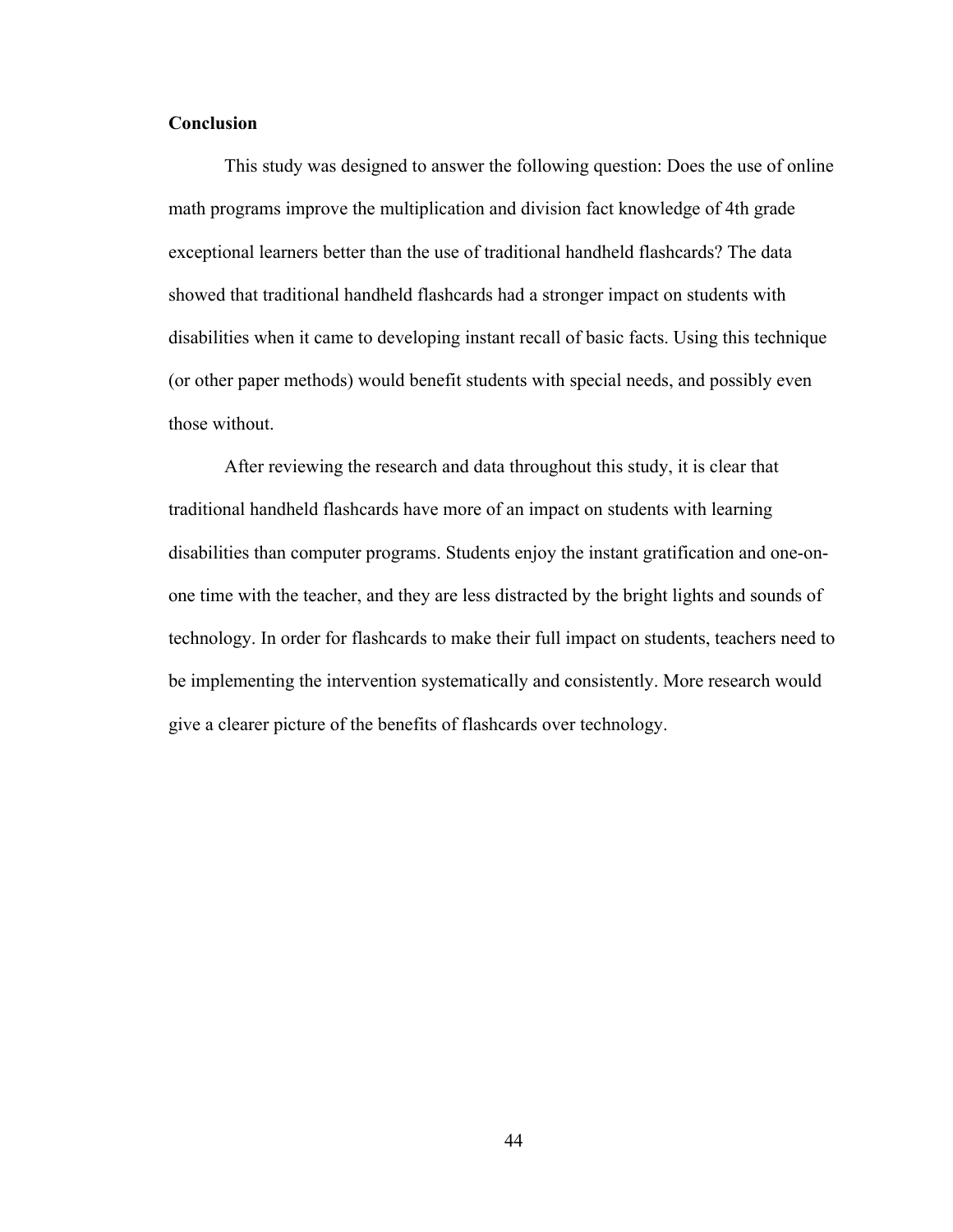#### **References**

Berch, D. B. (2005). Making sense of number sense: Implications for children with mathematical disabilities. *Journal of Learning Disabilities, 38*(4), 333-9. Retrieved from http://library.capella.edu/login?qurl=https%3A%2F%2Fsearch.proquest.com%2F docview%2F194223341%3Faccountid%3D27965

- Baker, J. M. (1990). *Development and validation of mathematics fluency measures*  (Order No. 9028411). Available from ProQuest Dissertations & Theses Global. (303879379). Retrieved from http://library.capella.edu/login?url=https://searchproquest-com.library.capella.edu/docview/303879379?accountid=27965
- Bjordahl, M., Talboy, R., Neyman, J., McLaughlin, T., & Hoenike, R. (2014). Effect of a direct instruction flashcard system for increasing the performance of basic division facts for a middle school student with ADD/OHI. *I-Manager's Journal on Educational Psychology, 8*(2), 7-14. Retrieved from http://ezproxy.rowan.edu/login?url=https://search.proquest.com/docview/1693778 765?accountid=13605
- Codding, R. S., Hilt-Panahon, A., Panahon, C. J., & Benson, J. L. (2009). Addressing mathematics computation problems: A review of simple and moderate intensity interventions. *Education & Treatment of Children, 32*(2), 279-312. Retrieved from http://library.capella.edu/login?url=https://search-proquestcom.library.capella.edu/docview/202675907?accountid=27965
- Crawford, L., & Ketterlin-Geller, L. (2008). Improving math programming for students at risk: Introduction to the special topic issue. *Remedial and Special Education, 29*(1), 5-8. Retrieved from http://library.capella.edu/login?qurl=https%3A%2F%2Fsearch.proquest.com%2F docview%2F236264340%3Faccountid%3D27965
- Fisher, D. & Frey, N. (2018). Reading and writing on screen and paper. *Journal of Adolescent & Adult Literacy*, 62(3), 349–351. https://doi.org/10.1002/jaal.901

Fries, K. M. (2013). *Effectiveness of mastering math facts on second- and third-grade students* 

*with specific learning disabilities in mathematics* (Order No. 3576454). Available from ProQuest Dissertations & Theses Global. (1467527697). Retrieved from http://library.capella.edu/login?url=https://search-proquestcom.library.capella.edu/docview/1467527697?accountid=27965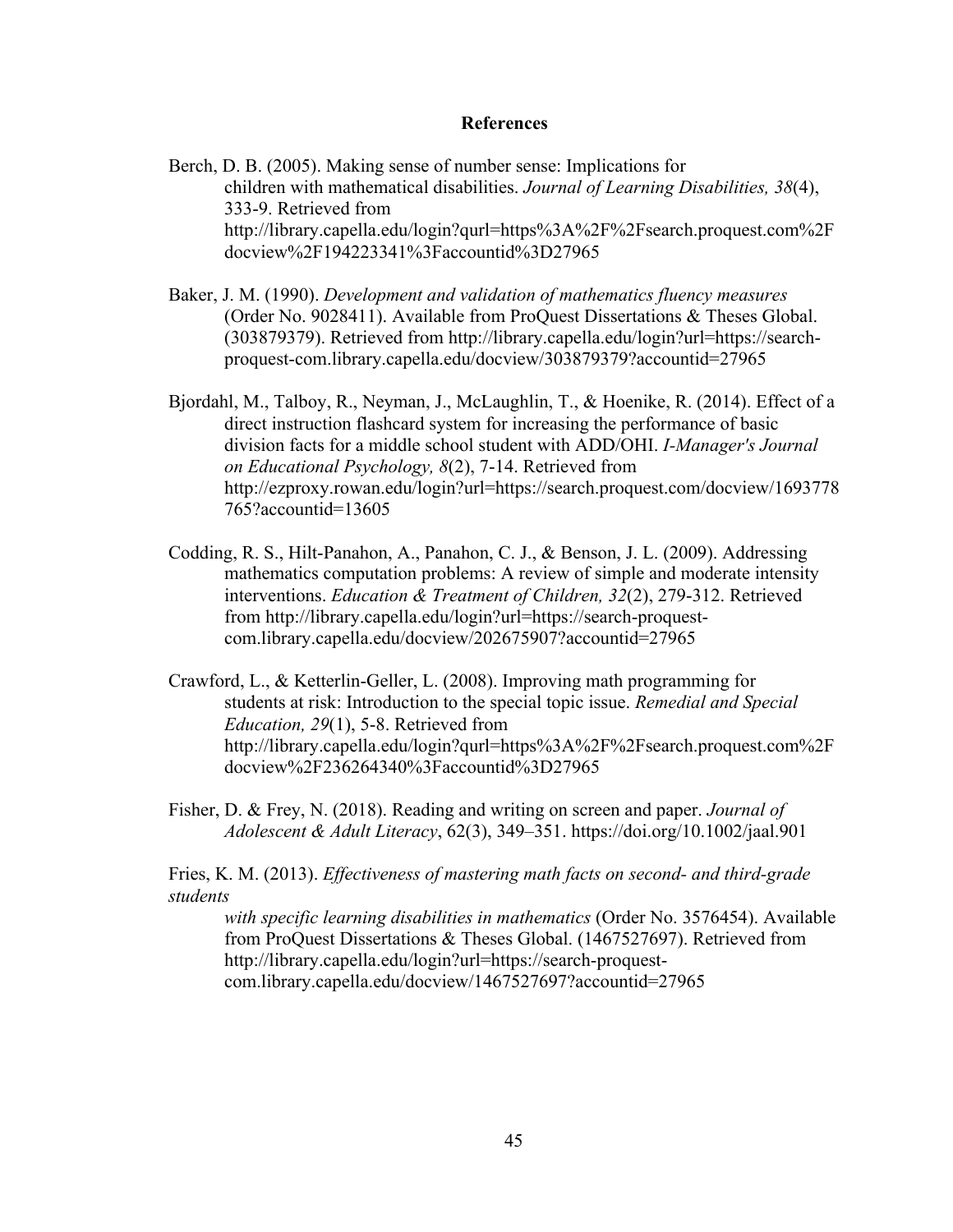Fuchs, L. S., Fuchs, D., Powell, S. R., Seethaler, P. M., Cirino, P. T., & Fletcher, J. M. (2008). Intensive intervention for students with mathematical disabilities: Seven principles of effective practice. *Learning Disability Quarterly, 31*(2), 79-92. Retrieved from http://library.capella.edu/login?qurl=https%3A%2F%2Fsearch.proquest.com%2F docview%2F233086536%3Faccountid%3D27965

- Geary, D. C. (2004). Mathematics and learning disabilities. *Journal of Learning Disabilities, 37*(1), 4-15. Retrieved from http://library.capella.edu/login?qurl=https%3A%2F%2Fsearch.proquest.com%2F docview%2F194223188%3Faccountid%3D27965
- Gersten, R., Jordan, N. C., & Flojo, J. R. (2005). Early identification and interventions for students with mathematics difficulties. *Journal of Learning Disabilities, 38*(4), 293-304. Retrieved from http://library.capella.edu/login?qurl=https%3A%2F%2Fsearch.proquest.com%2F docview%2F194226200%3Faccountid%3D27965
- Gheorghe, B., Tatiana, B. N., & Martin, Z. (2015). Possibilities of assessing the attention and visual memory in primary school children. *Gymnasium, 16*(2), 45-58. Retrieved from http://ezproxy.rowan.edu/login?url=https://search.proquest.com/docview/1761663 210?accountid=13605
- Hansel, L. (2017). The beauty of early childhood mathematics. *YC Young Children, 72*(3), 6-7. Retrieved from http://library.capella.edu/login?url=https://search-proquestcom.library.capella.edu/docview/1917905517?accountid=27965
- Hawkins, R. O., Collins, T., Herman, C., & Flowers, E. (2016). Using computer assisted instruction to build math fact fluency: an implementation guide. *Intervention in School and Clinic, 52*(3), 141-147. https://doi-org.ezproxy.rowan.edu/10.1177/1053451216644827
- Hulac, D. M., Wickerd, G., & Vining, O. (2013). Allowing students to administer their own interventions: An application of the self-administered folding-in technique. *Rural Special Education Quarterly, 32*(2), 31-36. Retrieved from http://library.capella.edu/login?qurl=https%3A%2F%2Fsearch.proquest.com%2F docview%2F1420525379%3Faccountid%3D27965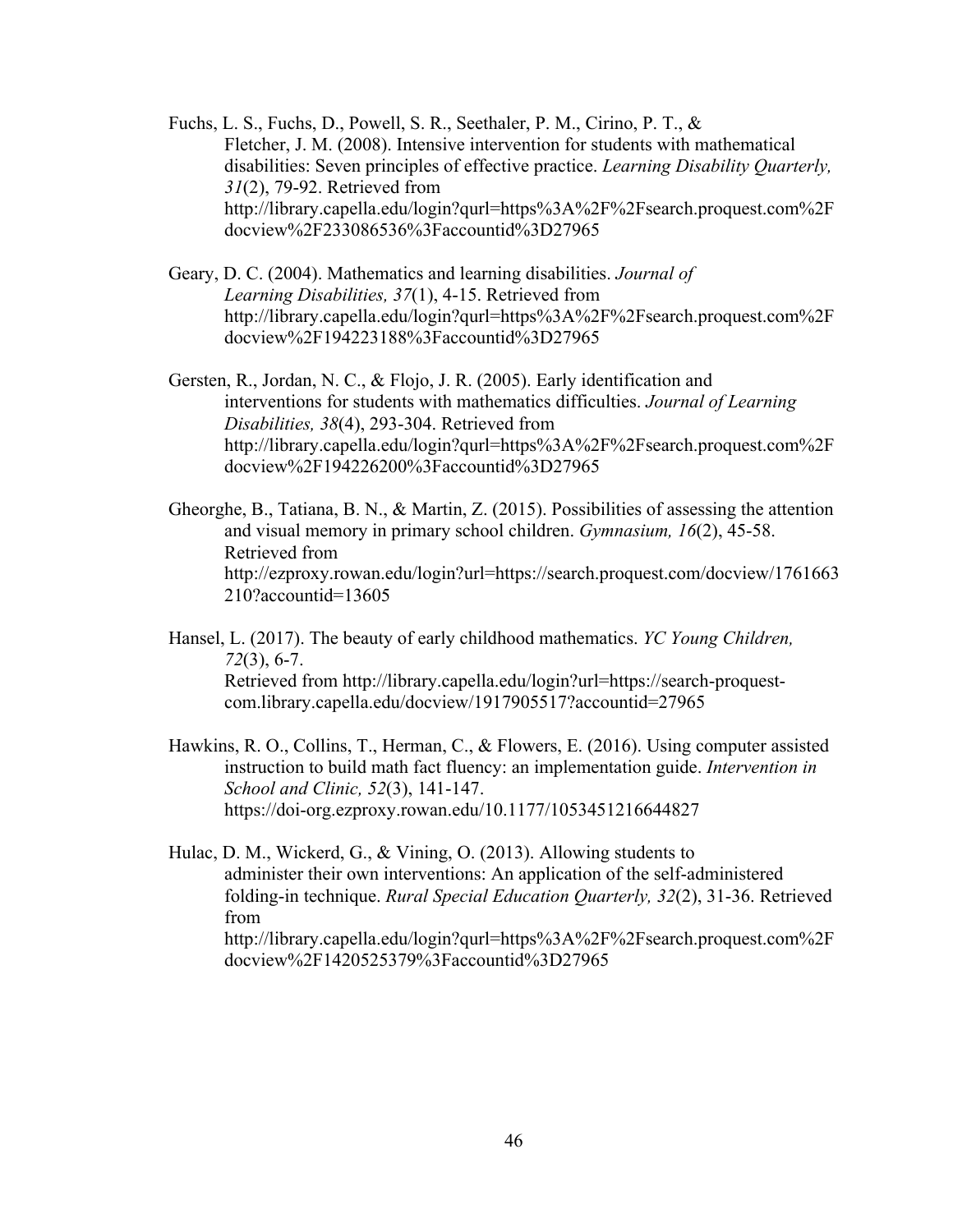- Irish, C. (2002). Using peg- and keyword mnemonics and computer-assisted instruction to enhance basic multiplication performance in elementary students with learning and cognitive disabilities. *Journal of Special Education Technology, 17*(4), 29. Retrieved from http://library.capella.edu/login?qurl=https%3A%2F%2Fsearch.proquest.com%2F docview%2F228484338%3Faccountid%3D27965
- Kiger, D., Herro, D., & Prunty, D. (2012). Examining the influence of a mobile learning intervention on third grade math achievement. *Journal of Research on Technology in Education, 45*(1), 61-82. Retrieved from http://ezproxy.rowan.edu/login?url=https://search.proquest.com/docview/1448763 675?accountid=13605
- Kliman, M. (2006). Math out of school: Families' math game playing at home. *School Community Journal, 16*(2), 69-90. Retrieved from http://library.capella.edu/login?url=https://search-proquestcom.library.capella.edu/docview/195465308?accountid=27965
- Kroesbergen, E. H., & Van Luit, J. (2003a). Mathematics interventions for children with special educational needs: A meta-analysis. *Remedial and Special Education, 24*(2), 97. Retrieved from http://library.capella.edu/login?url=https://search-proquestcom.library.capella.edu/docview/236323735?accountid=27965
- Kroesbergen, E. H., Van Luit, J., & Naglieri, J. A. (2003). Mathematical learning difficulties and PASS cognitive processes. *Journal of Learning Disabilities, 36*(6), 574-82. Retrieved from http://library.capella.edu/login?qurl=https%3A%2F%2Fsearch.proquest.com%2F docview%2F194227296%3Faccountid%3D27965
- Mechling, L. C., Gast, D. L., & Thompson, K. L. (2008). Comparison of the effects of smart board technology and flash card instruction on sight word recognition and observational learning. *Journal of Special Education Technology, 23*(1), 34-46. Retrieved from http://library.capella.edu/login?url=https://search-proquestcom.library.capella.edu/docview/228444304?accountid=27965
- Miller, S. P., & Hudson, P. J. (2006). Helping students with disabilities understand what mathematics means. *Teaching Exceptional Children, 39*(1), 28-35. Retrieved from http://library.capella.edu/login?url=https://search-proquestcom.library.capella.edu/docview/201165644?accountid=27965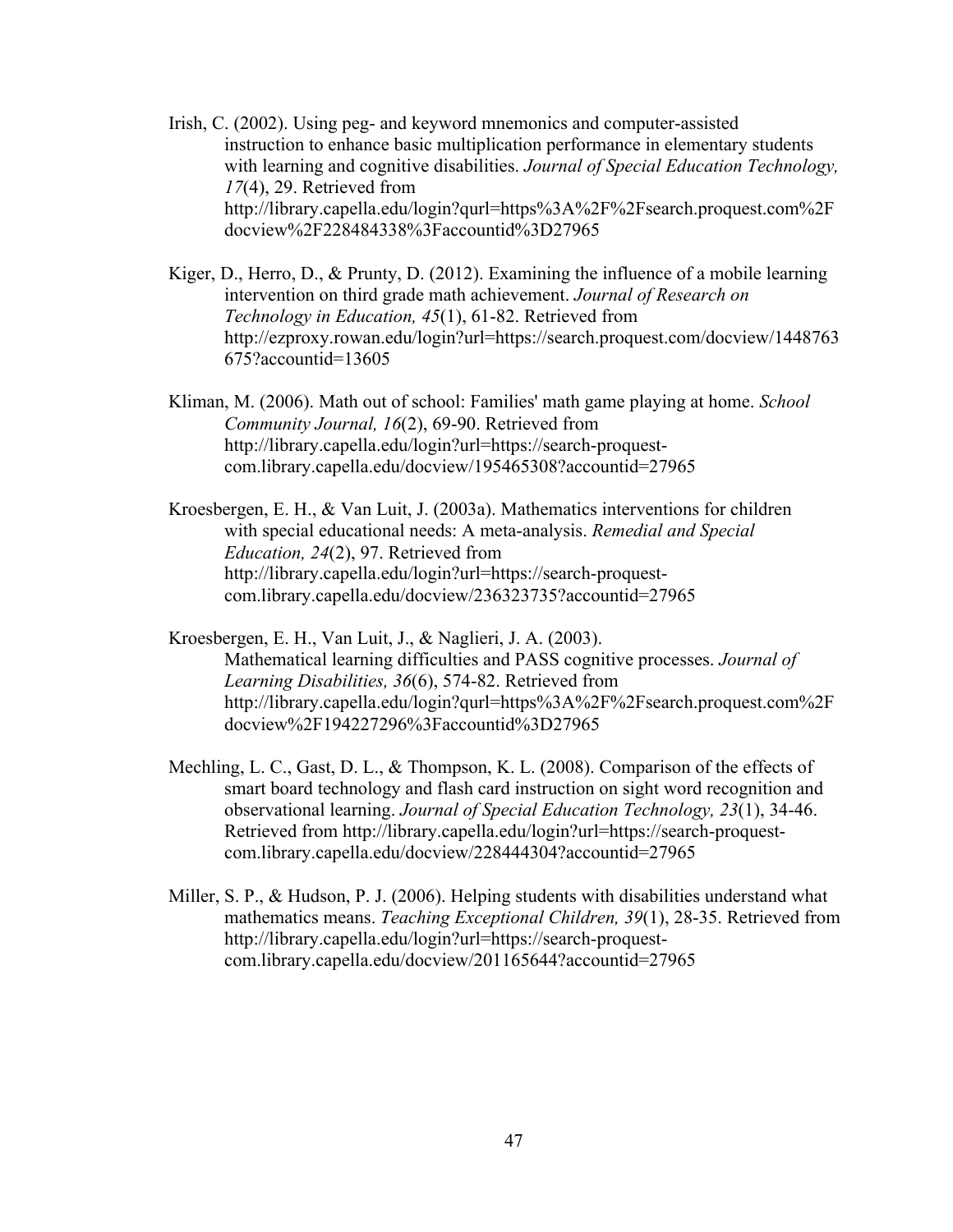Nelson, M. D. (2009). *The effects of computer math games to increase student accurracy and fluency in basic multiplication facts* (Order No. 1462779). Available from ProQuest Dissertations & Theses Global. (305172717). Retrieved from http://library.capella.edu/login?qurl=https%3A%2F%2Fsearch.proquest.com%2F docview%2F305172717%3Faccountid%3D27965

Newbury, K., Wooldridge, D., Peet, S., & Bertelsen, C. (2015). From policy to practice: Laying the foundation for future math success. *Delta Kappa Gamma Bulletin, 81*(4), 8-17. Retrieved from http://library.capella.edu/login?qurl=https%3A%2F%2Fsearch.proquest.com%2F docview%2F1706873627%3Faccountid%3D27965

Phillips, L. J. (2003). When flash cards are not enough. *Teaching Children Mathematics, 9*(6), 358-363. Retrieved from http://library.capella.edu/login?qurl=https%3A%2F%2Fsearch.proquest.com%2F docview%2F214134171%3Faccountid%3D27965

Pierce, K. D., McLaughlin, T., Neyman, J., & King, K. (2012). The gradual and differential effects of direct instruction flashcards with and without a DRH contingency on basic multiplication facts for two students with severe behavior disorders. *I-Manager's Journal on Educational Psychology, 6*(2), 30-40. Retrieved from http://ezproxy.rowan.edu/login?url=https://search.proquest.com/docview/1473907 713?accountid=13605

Plourde, J. D. (2008). *The effect of inquiry-based, hands-on math instruction utilized in combination with web-based, computer-assisted math instruction on 4th-grade students' outcomes* (Order No. 3324659). Available from ProQuest Central; ProQuest Dissertations & Theses Global. (304817666). Retrieved from http://library.capella.edu/login?url=https://search-proquestcom.library.capella.edu/docview/304817666?accountid=27965

Skarr, A. & Zielinski, K. & Ruwe, K. & Sharp, H. & Williams, R. L. & McLaughlin, T. F. (2014). The Effects of Direct Instruction Flashcard and Math Racetrack Procedures on Mastery of Basic Multiplication Facts by Three Elementary School Students. *Education and Treatment of Children* 37(1), 77-93. West Virginia University Press. Retrieved October 30, 2017, from Project MUSE database.

Smith, C. L. (2010). *Examining the effectiveness of peer-tutoring and computer-aided instruction for mastery of multiplication facts* (Order No. 3405891). Available from ProQuest Dissertations & Theses Global. (275860889). Retrieved from http://library.capella.edu/login?url=https://search-proquestcom.library.capella.edu/docview/275860889?accountid=27965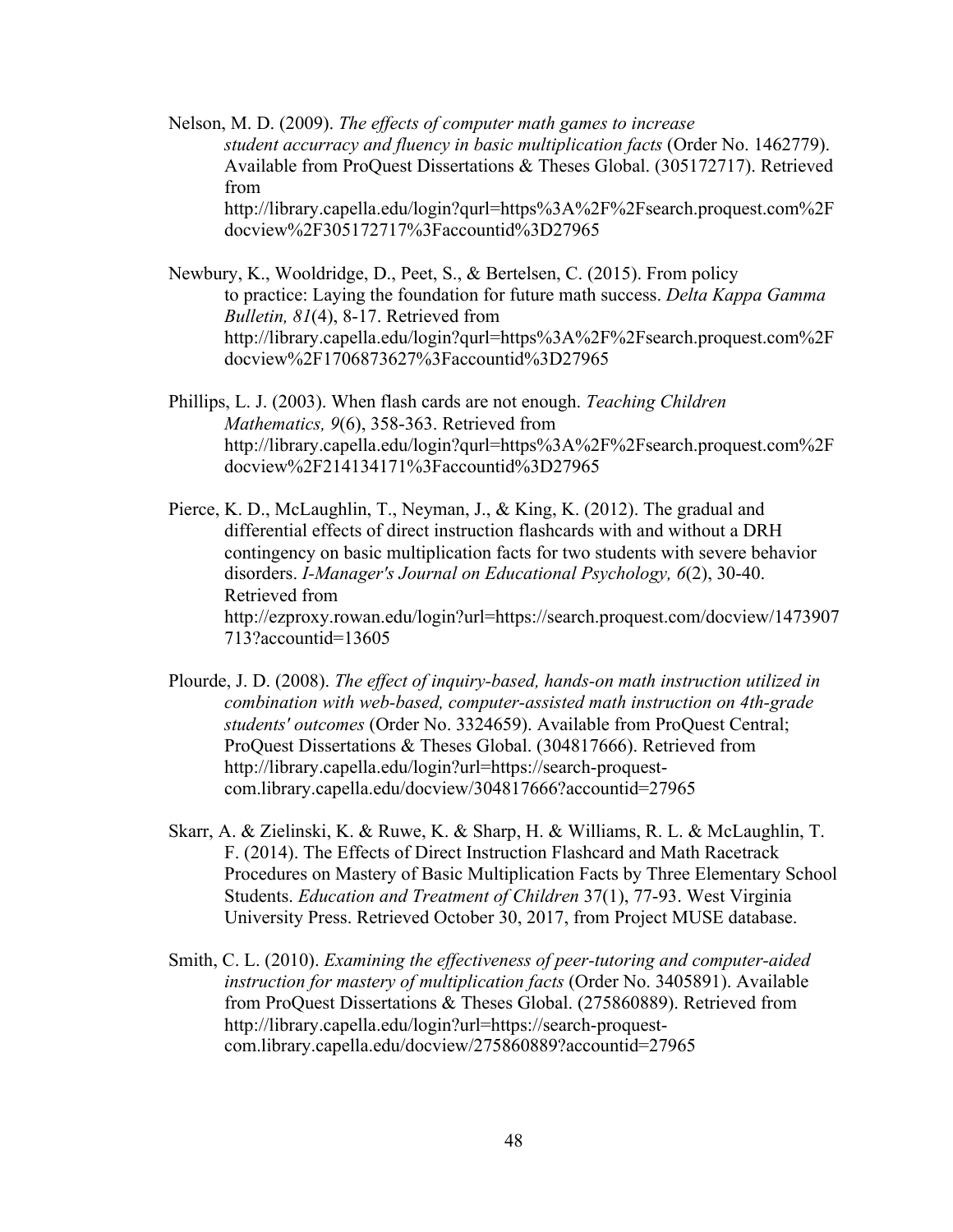- Sood, S., & Jitendra, A. K. (2007). A comparative analysis of number sense instruction in reform-based and traditional mathematics textbooks. *The Journal of Special Education, 41*(3), 145-157. Retrieved from http://library.capella.edu/login?url=https://search-proquestcom.library.capella.edu/docview/194706713?accountid=27965
- St. Aubin-Thies, A. C. (2016). *A study on the effect of digital modality for developing computational fluency and the impact on overall math achievement*  (Order No. 10025181). Available from ProQuest Dissertations & Theses Global. (1770090190). Retrieved from http://library.capella.edu/login?qurl=https%3A%2F%2Fsearch.proquest.com%2F docview%2F1770090190%3Faccountid%3D27965
- Watt, H. M. G., Carmichael, C., & Callingham, R. (2017). Students' engagement profiles in mathematics according to learning environment dimensions: Developing an evidence base for best practice in mathematics education. *School Psychology International*, 38(2), 166-183. doi: http://dx.doi.org.library.capella.edu/10.1177/0143034316688373
- Wehmeyer, M. L., Smith, S. J., Palmer, S. B., & Davies, D. K. (2004). Technology use by students with intellectual disabilities: An overview. *Journal of Special Education Technology, 19*(4), 7-21. Retrieved from http://library.capella.edu/login?url=https://search-proquestcom.library.capella.edu/docview/228406143?accountid=27965
- Wood, D. K., & Frank, A. R. (2000). Using memory-enhancing strategies to learn multiplication facts. *Teaching Exceptional Children, 32*(5), 78. Retrieved from http://library.capella.edu/login?url=https://search-proquestcom.library.capella.edu/docview/201146887?accountid=27965
- Woodward, J. (2004). Mathematics education in the united states: Past to present. *Journal of Learning Disabilities, 37*(1), 16-31. Retrieved from http://library.capella.edu/login?url=https://search-proquestcom.library.capella.edu/docview/194228235?accountid=27965
- Xiong, I. V. (2010). *Innovative instructional strategies and improved math learning among grades 2 to 6 students* (Order No. 3410505). Available from ProQuest Central; ProQuest Dissertations & Theses Global. (502410131). Retrieved from http://library.capella.edu/login?url=https://search-proquestcom.library.capella.edu/docview/502410131?accountid=27965
- Zhang, M., Trussell, R. P., Gallegos, B., & Asam, R. R. (2015). Using math apps for improving student learning: An exploratory study in an inclusive fourth grade classroom. *TechTrends, 59*(2), 32-39. doi:http://dx.doi.org.library.capella.edu/10.1007/s11528-015-0837-y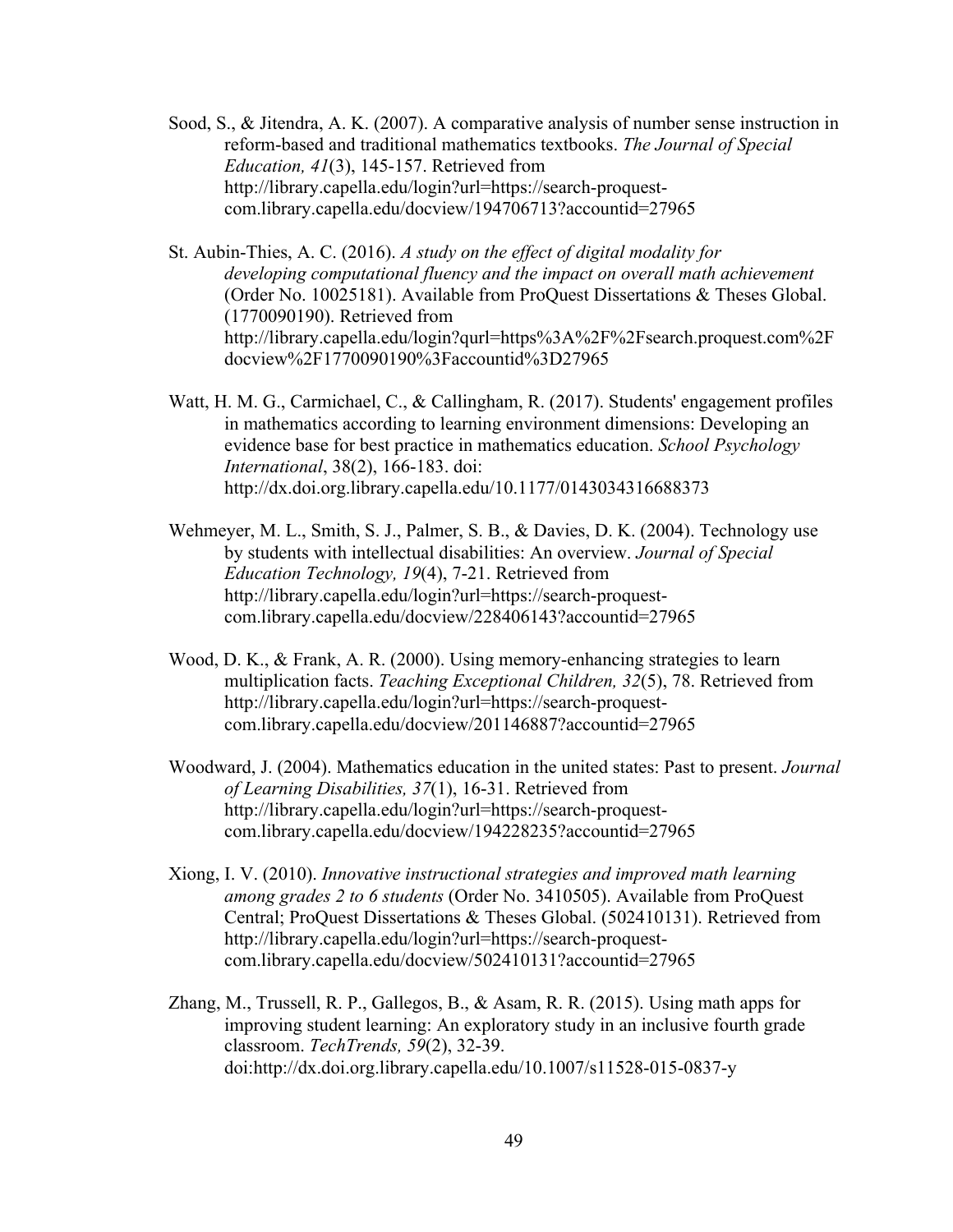## **Appendix A**

## **Multiplication Test**

|        | 9                | 7                | 2                | 1                | 2                | 9                | 7                | 0                | 2                | $\overline{2}$   |
|--------|------------------|------------------|------------------|------------------|------------------|------------------|------------------|------------------|------------------|------------------|
| Name:  | $\underline{x3}$ | <u>x7</u>        | <u>x5</u>        | <u>x9</u>        | <u>x0</u>        | <u>x4</u>        | <u>x0</u>        | $\underline{x3}$ | $\underline{x2}$ | <u>x5</u>        |
|        | 4                | 8                | $\overline{7}$   | 5                | 4                | $\overline{2}$   | 8                | 10               | $\overline{0}$   | $\overline{4}$   |
|        | <u>x10</u>       | $x_3$            | $\underline{x8}$ | <u>x8</u>        | <u>x6</u>        | $\underline{x6}$ | $\underline{x1}$ | <u>x6</u>        | $\underline{x8}$ | $\underline{x0}$ |
|        | $\mathbf{2}$     | 7                | 6                | 5                | 3                | 6                | $\overline{0}$   | $\overline{7}$   | $\mathbf{1}$     | 3                |
|        | <u>x6</u>        | <u>x6</u>        | $\underline{x4}$ | <u>x9</u>        | $\underline{x0}$ | <u>x6</u>        | $\underline{x5}$ | $\underline{x2}$ | $\times$ 7       | <u>x9</u>        |
|        | $\overline{2}$   | $\mathbf 1$      | 10               | 4                | 6                | 6                | $\overline{7}$   | 10               | 0                | 6                |
|        | <u>x8</u>        | $\underline{x6}$ | <u>x3</u>        | <u>x7</u>        | $\underline{x0}$ | $\underline{x8}$ | <u>x5</u>        | <u>x2</u>        | x7               | $\underline{x0}$ |
|        | $\,1\,$          | 0                | 8                | 0                | $\mathbf 1$      | 0                | 3                | 8                | $\overline{2}$   | 6                |
| Date:  | $\underline{x3}$ | $\underline{x}0$ | <u>x5</u>        | <u>x9</u>        | $\underline{x5}$ | $\underline{x3}$ | <u>x9</u>        | <u>x4</u>        | $\underline{x9}$ | <u>x7</u>        |
|        | 9                | $\overline{7}$   | $\overline{2}$   | 10               | $\mathbf 2$      | °9               | 4                | 5                | $\overline{2}$   | $\overline{2}$   |
|        | $x_0$            | <u>x4</u>        | <u>x3</u>        | $\underline{x2}$ | $\underline{x2}$ | $\underline{x5}$ | $\underline{x1}$ | $\underline{x3}$ | <u>x6</u>        | $\underline{x3}$ |
|        | 9                | 8                | 9                | 6                | $\sqrt{4}$       | $\overline{2}$   | 8                | 0                | 10               | 3                |
| Score: | x10              | <u>x9</u>        | <u>x7</u>        | $\underline{x8}$ | $\underline{x1}$ | <u>x10</u>       | $\underline{x5}$ | <u>x6</u>        | x10              | x3               |
|        | $\overline{2}$   | 4                | $\overline{2}$   | 6                | 3                | $\overline{2}$   | 9                | 3                | 5                | 3                |
|        | <u>x8</u>        | <u>x5</u>        | <u>x1</u>        | $\underline{x8}$ | <u>x10</u>       | $\underline{x0}$ | <u>x9</u>        | <u>x4</u>        | $\underline{x0}$ | $\underline{x2}$ |
| 10O    | 8                | $\overline{2}$   | 10               | 4                | 3                | $\mathbf 1$      | 9                | 6                | 0                | 6                |
|        | <u>x9</u>        | <u>x1</u>        | <u>x1</u>        | <u>x7</u>        | $\underline{x5}$ | $\underline{x1}$ | $\underline{x1}$ | <u>x7</u>        | <u>x7</u>        | $\times 0$       |
| Set 1  | 10               | 3                | 8                | 8                | 4                | 9                | 8                | 8                | 1                | $\sqrt{4}$       |
|        | x3               | х6               | x3               | <u>x7</u>        | <u>хО</u>        | x3               | <u>x7</u>        | $\underline{x0}$ | $\underline{x9}$ | x0               |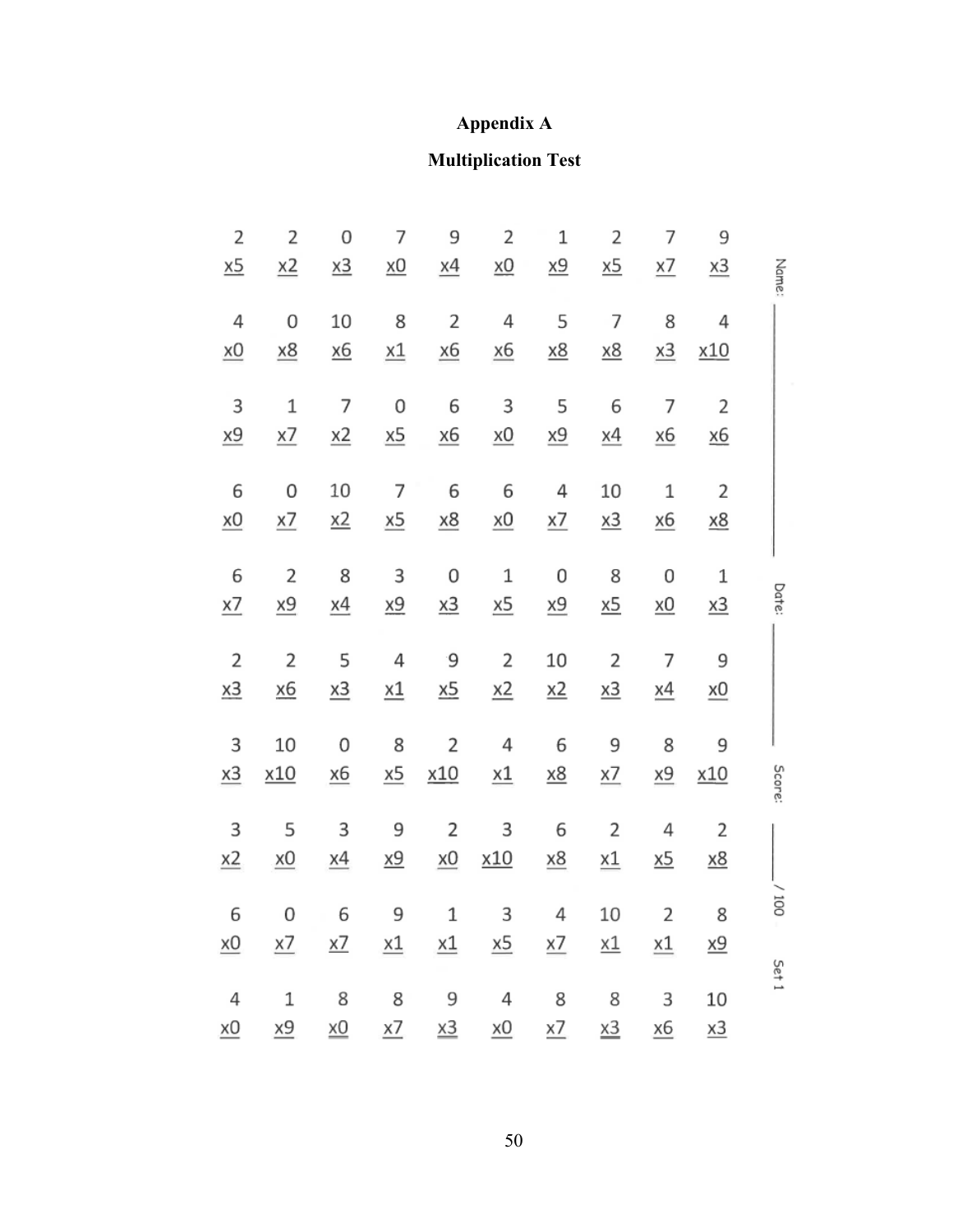## **Appendix B**

## **Division Test**

|        | 9                    | 7         | 5         | 8                | 2                | 63         | 7                  | 36        | 2                  | 100            |
|--------|----------------------|-----------|-----------|------------------|------------------|------------|--------------------|-----------|--------------------|----------------|
| Name:  | $\div 3$             | $\div$ 7  | $\pm$ 5   | $\pm 2$          | $\div 2$         | $-7$       | $\pm 1$            | $\div 3$  | $\div 2$           | $\pm 10$       |
|        | 24                   | 12        | 6         | 56               | 4                | 10         | 16                 | 90        | 2                  | 4              |
|        | $\stackrel{+3}{-}$   | $\div 2$  | $\div 2$  | $\div$ 8         | $\div 6$         | $\div$ 5   | $\frac{-8}{1}$     | $\div 10$ | $\pm 1$            | $\pm 2$        |
|        | 24                   | 7         | 6         | 80               | 3                | 6          | 15                 | 21        | 49                 | 3              |
|        | $\stackrel{+8}{-}$   | $\div 1$  | $\div 3$  | $-10$            | $\frac{-3}{2}$   | $\pm 6$    | $\div$ 5           | $\div 3$  | $\div$ 7           | $\frac{-3}{2}$ |
|        | 20                   | 32        | 10        | 42               | 6                | 16         | 18                 | 10        | 70                 | 6              |
|        | $\stackrel{+5}{-}$   | $-8$      | $\div$ 3  | $\div$ 7         | $\div 2$         | $\div 8$   | $\div 3$           | $\div 2$  | $\div 10$          | $\div 1$       |
|        | 3                    | 10        | 8         | 60               | 15               | 15         | 35                 | 40        | 25                 | 6              |
| Date:  | $\div$ 3             | $\pm$ 5   | $\div 2$  | $\pm 5$ $\pm 10$ |                  | $\div 3$   | $-7$               | $\pm 8$   | $\div$ 5           | $\pm 1$        |
|        | 9                    | 28        | 12        | 10               | 2                | 48         | 4                  | 50        | 2                  | 30             |
|        | $\pm 1$              | $\pm$ 7   | $\div 3$  | $\pm 2$          | $\frac{-2}{2}$   | $\pm$ 8    | $\pm 1$            | $\div 10$ | ÷6                 | $\div$ 5       |
|        | 9                    | 18        | 9         | 16               | 40               | 20         | 35                 | 56        | 10                 | 21             |
| Score: | $\pm$ 3              | $-9$      | $\equiv$  | $\pm$ 8          | $\div 10$        | $\div 10$  | $\div$ 5           | $\div 8$  | $\div 10$          | $\div$ 7       |
|        | 40                   | 14        | 2         | 64               | 30               | 2          | 9                  | 6         | 5                  | 30             |
|        | $\div$ 5             | $-7$      | $-1$      | $\div 8$         | $\pm 2$ $\pm 10$ |            | $\div 9$           | $\div 3$  | $-5$               | $-10$          |
| 001    | 18                   | 20        | 10        | 72               | 3                | 1          | 9                  | 45        | 7                  | 6              |
|        | $\stackrel{+\,9}{-}$ | $\div 10$ | $\pm 1$   | <u>÷9</u>        | $\div 3$         | $-1$       | $-1$               | $\div$ 5  | $\div$ 7           | $-3$           |
| Set 1  | 12                   | 18        | 8         | 8                | 4                | 9          | 81                 | 8         | 10                 | 54             |
|        | $\div 3$             | $\pm 6$   | $\div 24$ | $-4$             | $\equiv$ 2       | $\equiv$ 3 | $\stackrel{+9}{-}$ | $-4$      | $\stackrel{+5}{=}$ | $\frac{-6}{5}$ |
|        |                      |           |           |                  |                  |            |                    |           |                    |                |